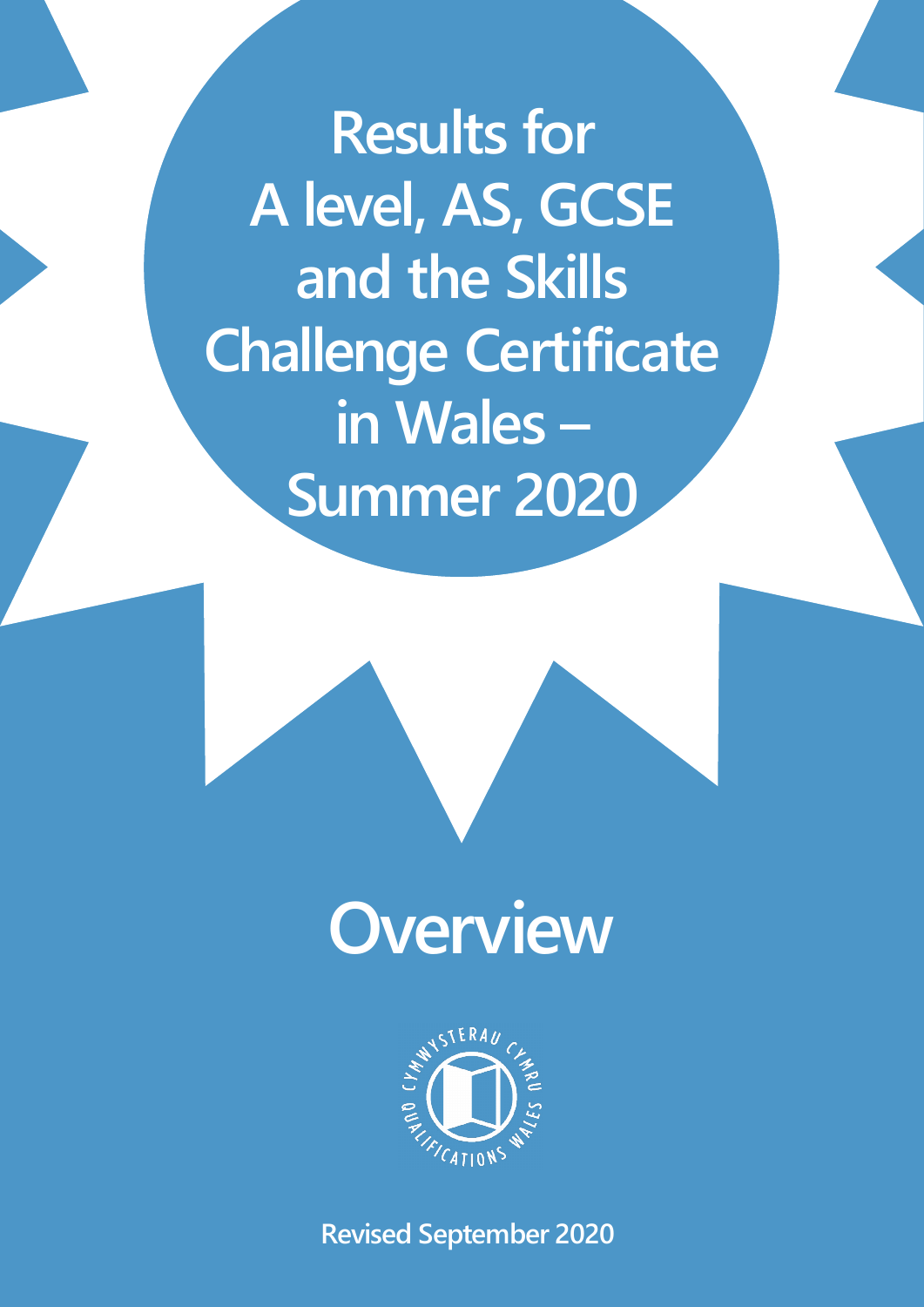# 1. Contents

| 2. |                                                                              |  |
|----|------------------------------------------------------------------------------|--|
| 3. |                                                                              |  |
| 4. |                                                                              |  |
| 5. |                                                                              |  |
|    |                                                                              |  |
|    |                                                                              |  |
|    | Attainment gap by eligibility for free school meals (18-year-olds)11         |  |
|    |                                                                              |  |
|    | Attainment gap by special educational needs (SEN) provision (18-year-olds)15 |  |
| 6. |                                                                              |  |
|    |                                                                              |  |
|    |                                                                              |  |
|    | Attainment gap by eligibility for free school meals (17-year-olds)21         |  |
|    |                                                                              |  |
|    | Attainment gap by special educational needs (SEN) provision (17-year-olds)25 |  |
| 7. |                                                                              |  |
|    |                                                                              |  |
|    |                                                                              |  |
|    | Attainment gap by eligibility for free school meals (16-year-olds)33         |  |
|    |                                                                              |  |
|    | Attainment gap by special educational needs (SEN) provision (16-year-olds)37 |  |
|    |                                                                              |  |
| 8. |                                                                              |  |
|    |                                                                              |  |
| 9. |                                                                              |  |
|    |                                                                              |  |
|    |                                                                              |  |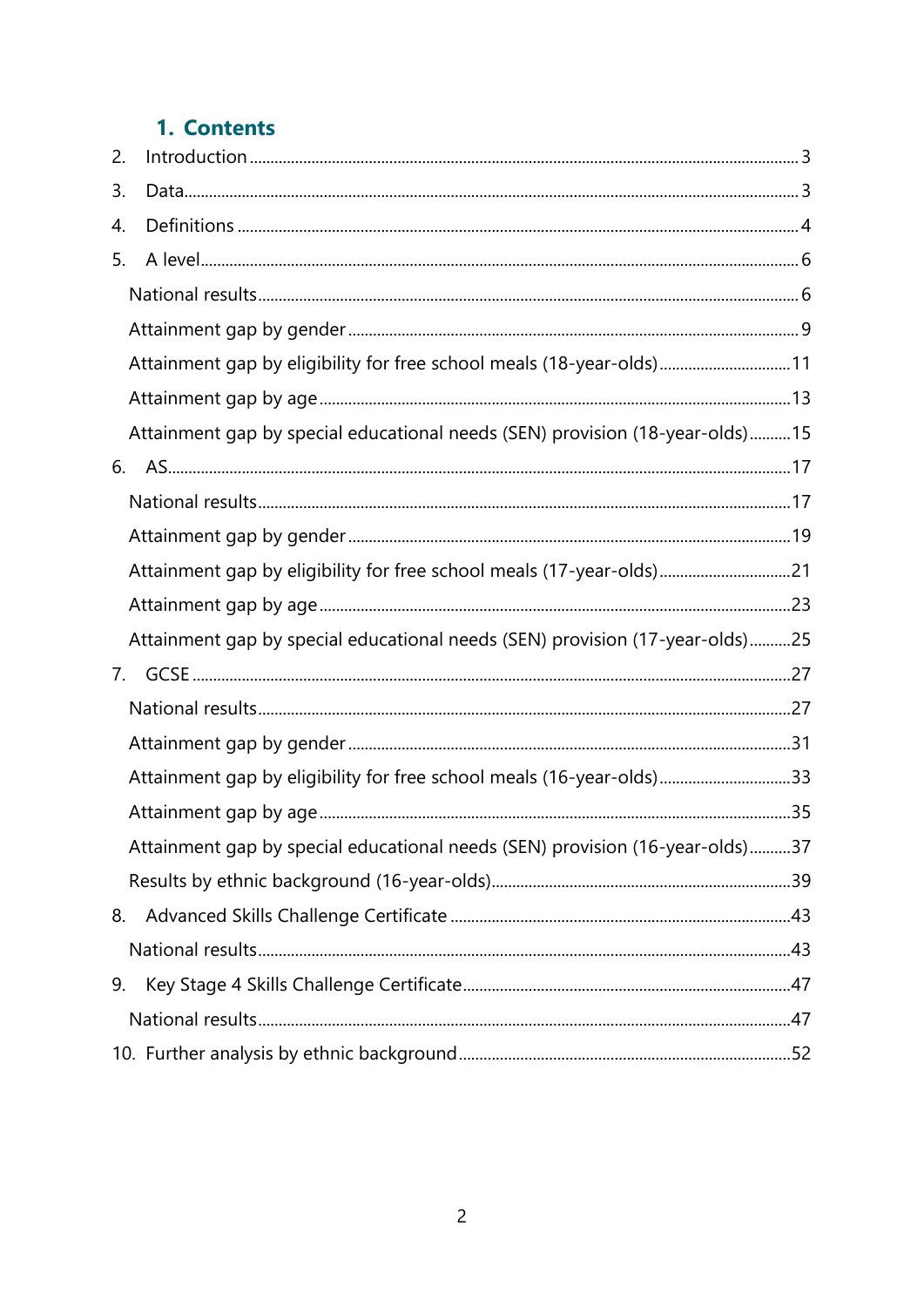# **2. Introduction**

<span id="page-2-0"></span>On 17 August Welsh Government [announced](https://gov.wales/statement-minister-education-kirsty-williams) that centre assessment grades would be awarded to learners for GCSE, AS, A level and Welsh Baccalaureate Skills Challenge Certificate qualifications in summer 2020.

On 23 August we published an overview of revised provisional<sup>1</sup> results for A level, AS, GCSE and the Skills Challenge Certificate in Wales. These statistics were estimates based on the latest data available to us. This document has now been updated again with expanded analysis based on the latest data.

JCQ are due to publish final provisional results w/c 10 September.

Although final results this summer will be based on the centre assessment grades, it was also announced that:

- Standardised A level and AS grades already awarded to learners that were higher than centre assessment grades would stand. We have accounted for those grades in the revised results figures in this analysis and in the analysis published on 20 August.
- For A levels, any AS grade already awarded to learners would be given as the A level grade, if this was higher than either the centre assessment grade or the standardised grade for A level. In the analysis published on 20 August we were not able to account for these grades. This analysis does account for them.
- GCSE standardised grades will be awarded to learners where they exceed the centre assessment grade. This was accounted for in our analysis of 20 August and in this analysis. In this analysis, we have now included comparisons of revised results to the standardised grades that would originally have been published for GCSE on 20 August.

For all qualifications we have included comparisons based on what the results would have been if the centre assessment grades alone had been used to award grades to learners in summer 2020.

# **3. Data**

<span id="page-2-1"></span>Figures for grades in 2020 are estimated based on latest data submitted to Qualifications Wales by awarding bodies. The revised final results in this publication may be calculated using a slightly different subset of results compared to final JCQ published figures for 2020.

Attainment gaps are calculated as the cumulative percentage point difference in results between categories of learners at each grade. So, for example, gender attainment gaps are calculated as the female cumulative percentage results minus

 $1$  Results published in August are always provisional in that they are prior to reviews and appeals.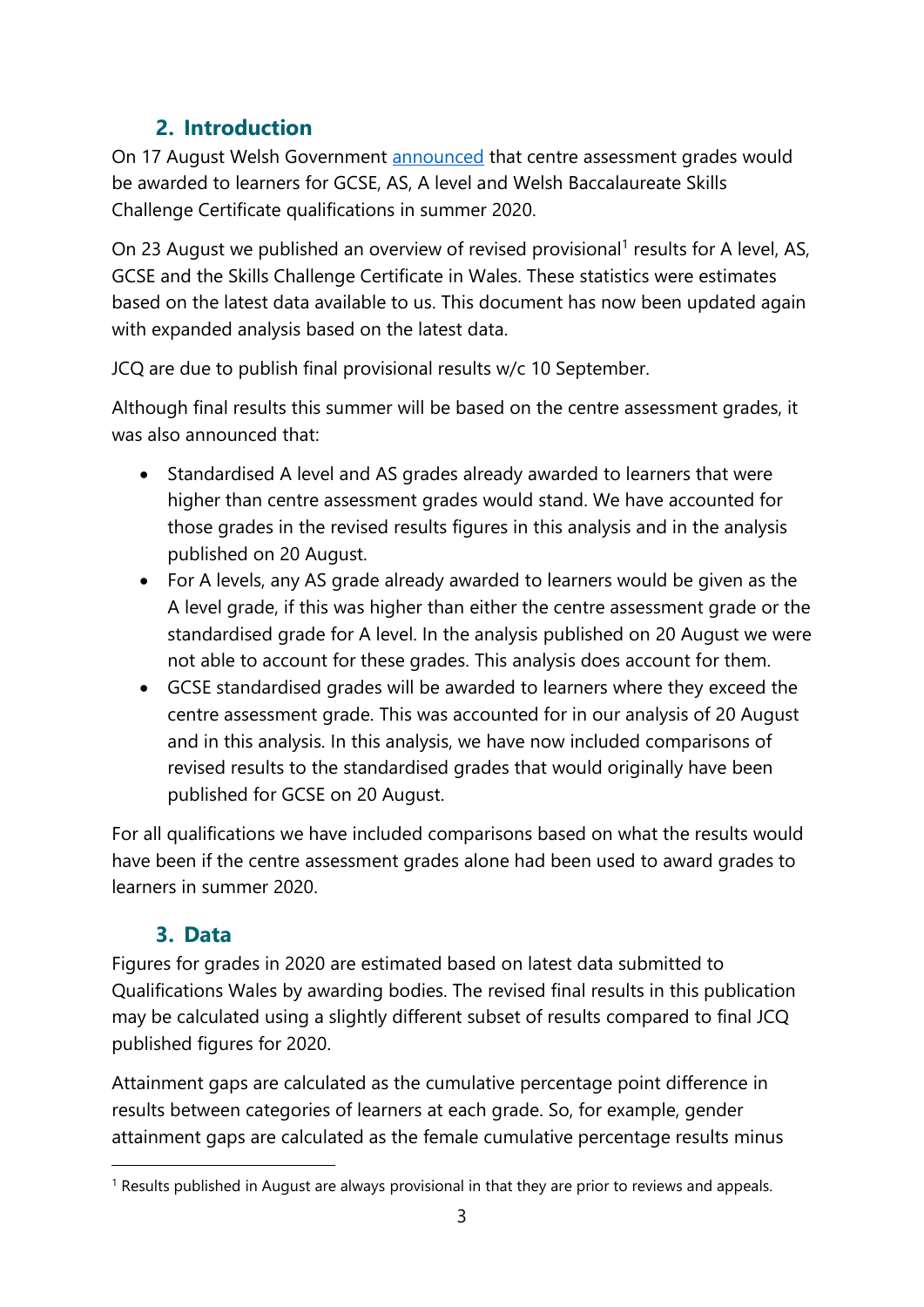male cumulative percentage results. As the attainment gap statistics are calculated from estimated national results, these statistics may need revision once final national results are available. The attainment gap statistics in this report are reported on the basis of differences in grades between groups of learners.

National results from previous years and the original results published in 2020 for A level and AS are presented from published JCQ tables. For GCSE, the national results and gender attainment gap figures from previous years are from published JCQ tables.

Figures for analysis by eligibility for free school meals (FSM), special educational needs (SEN) provision and ethnic background are from the Welsh Examination Database and Pupil Level Annual School Census (WEDPLASC) data. These figures have been calculated using only centres that are common to both historical WEDPLASC data and 2020 awarding body data, so only maintained schools are included. The analyses by eligibility for free school meals, SEN provision and ethnic background have also been carried out only for the main entry cohort by age (16 year-olds for GCSE, 17-year-olds for AS and 18-year-olds for A level) and only for learners for whom there is available data to classify them. Due to limitations in the data available to us at this time for A level and AS, the attainment gaps by FSM and SEN status may be more subject to further revision. Attainment gaps by ethnic background have not been presented for A level and AS due to issues linked to small sample sizes. Analysis of this data will follow in a more detailed statistical publication focused on 2020 results and equalities impact.

## **4. Definitions**

<span id="page-3-0"></span>Results labelled as '2020 (revised)' are best estimates of final national results. These figures may be calculated using a slightly different subset of results compared to final JCQ published figures for 2020.

Results labelled as '2020 (standardised)' are the results that were calculated by the standardisation model. For A level, AS and the Advanced Skills Challenge Certificate, these are the calculated results released on 13 August. For GCSE and the Key Stage 4 Skills Challenge Certificate, these are the results that were due to be published on 23 August before the decision to base results on centre assessment grades.

Results labelled as '2020 (CAG)' are the results that would have been awarded if only centre assessment grades had been used.

For attainment gaps by SEN provision, learners with an SEN provision status of 'statemented', 'school action' or 'school action plus' are all included in the 'On SEN register' category.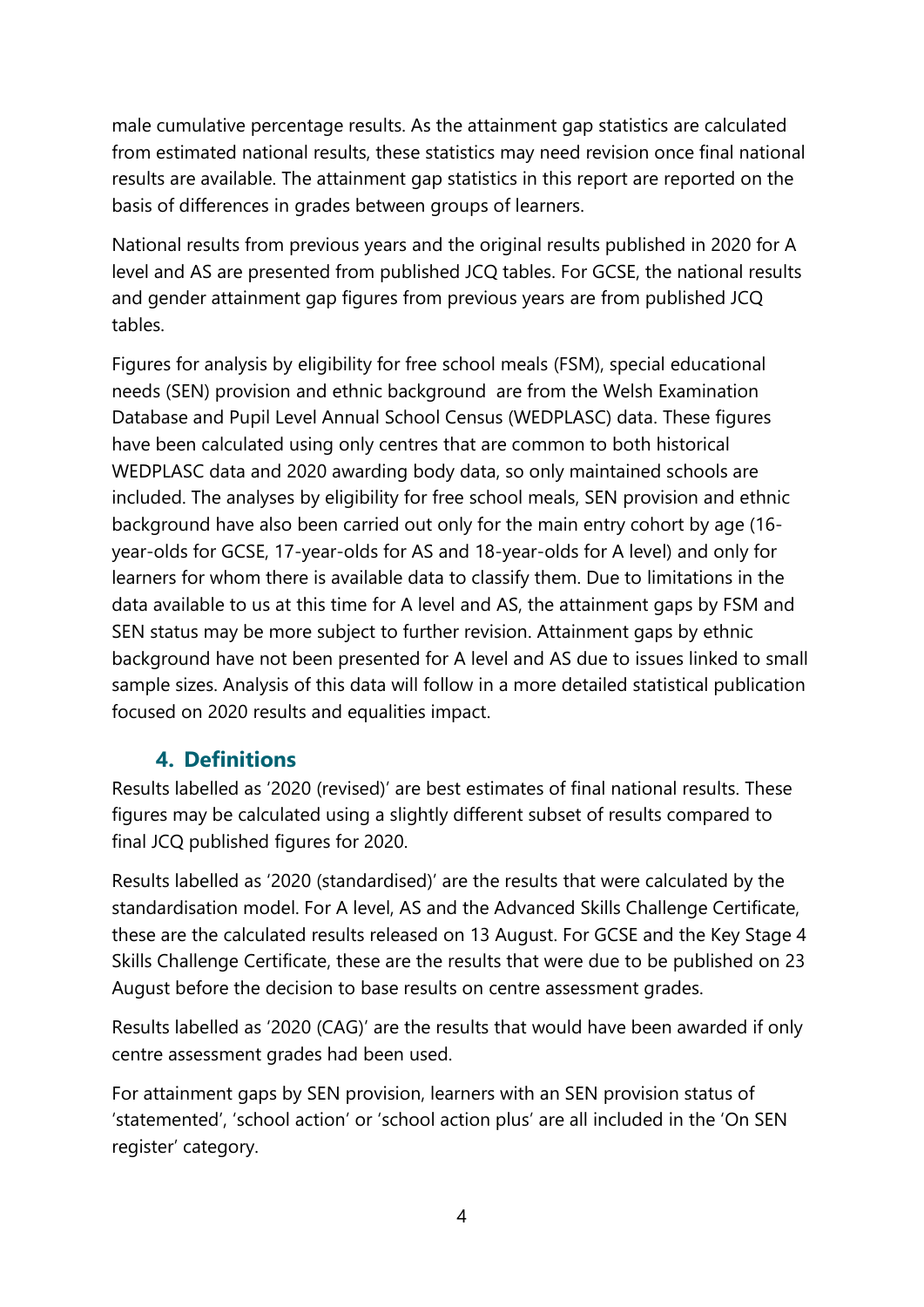Results by ethnic background are categorised into broad ethnic groups in line with Government Statistical Service advice<sup>2</sup>. The "unknown or not stated" category refers only to learners for whom ethnicity data was available and where the available data lists the learner's ethnic background as "Unknown or not stated". Learners for whom we do not hold any data relating to ethnic background have not been included in the analysis.

<sup>2</sup> <https://gss.civilservice.gov.uk/policy-store/ethnicity/#questions-wales->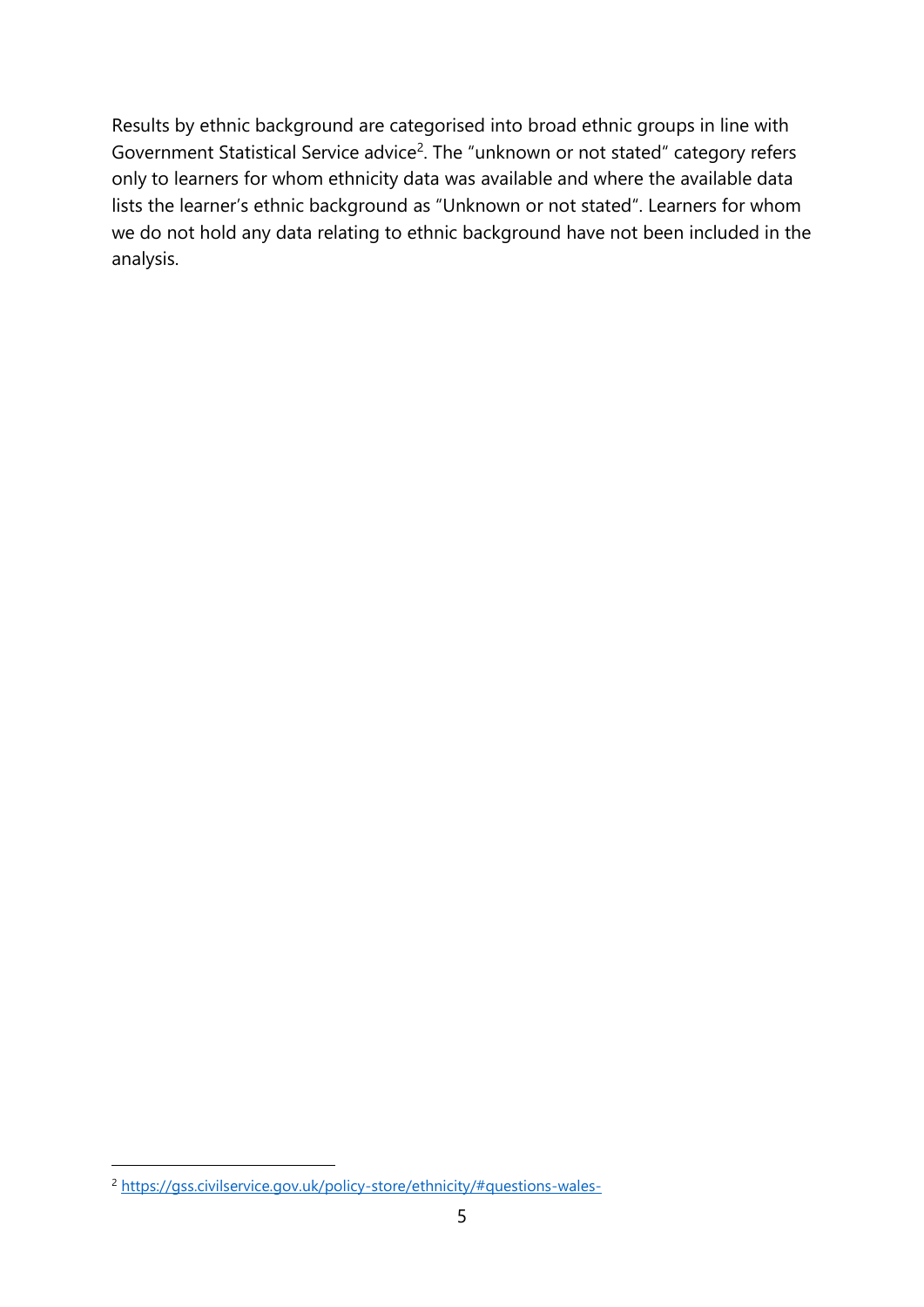# **5. A level**

## <span id="page-5-1"></span><span id="page-5-0"></span>**National results**

Table 5.1 shows that revised results are higher than the standardised A level grades, and also substantially higher than results between 2015 and 2019. The majority of this increase is due to the centre assessment grades.

Figure 5.2 shows that well over 40% of learners will be awarded A\* or A in 2020 in the revised results, whereas in 2019 the figure was 27% (which was the highest for the period 2015-2019 inclusive). The figure in the standardised grades was 29.9%.



**Figure 5.1: National A level summer A\* results 2015-2020**

Source: 2015 to 2019 and 2020 (standardised): JCQ; 2020 (CAG) and 2020 (revised): awarding bodies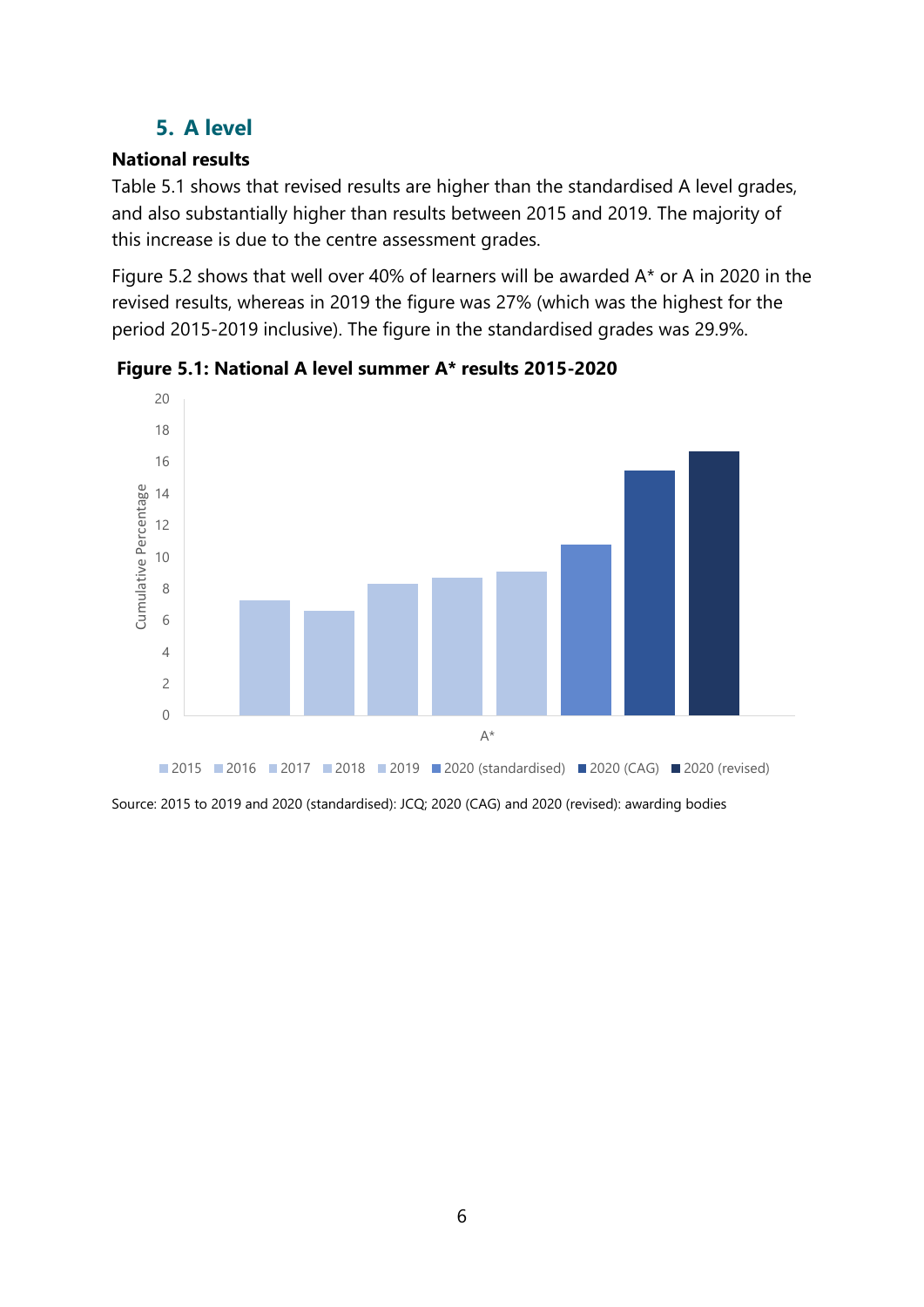

**Figure 5.2: National A level summer cumulative A results 2015-2020**

Source: 2015 to 2019 and 2020 (standardised): JCQ; 2020 (CAG) and 2020 (revised): awarding bodies



**Figure 5.3: National A level summer cumulative E results 2015-2020**

Source: 2015 to 2019 and 2020 (standardised): JCQ; 2020 (CAG) and 2020 (revised): awarding bodies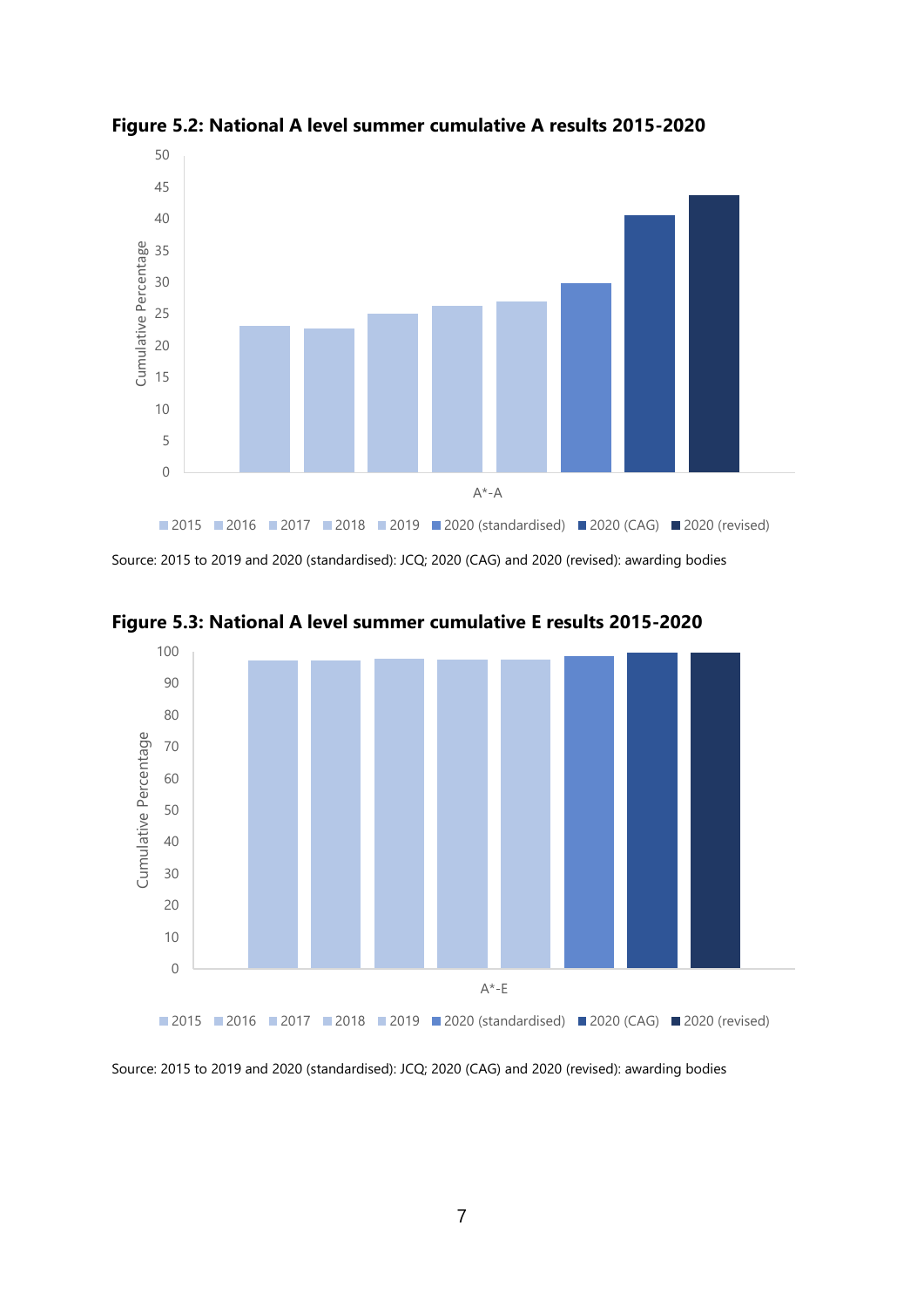|                                    |       |           |          | <b>Number of</b> |
|------------------------------------|-------|-----------|----------|------------------|
|                                    | $A^*$ | $A^* - A$ | $A^*$ -E | grades           |
| 2020 (revised) $(2)$               | 16.7  | 43.7      | 99.9     | $30,510^{(1)}$   |
| 2020 (CAG) <sup>(2)</sup>          | 15.5  | 40.6      | 99.9     | $30,350^{(3)}$   |
| 2020 (standardised) <sup>(2)</sup> | 10.8  | 29.9      | 98.6     | 30,450           |
| 2019                               | 9.1   | 27.0      | 97.6     | 31,485           |
| 2018                               | 8.7   | 26.3      | 97.4     | 32,445           |
| 2017                               | 8.3   | 25.0      | 97.7     | 33,295           |
| 2016                               | 6.6   | 22.7      | 97.3     | 35,535           |
| 2015                               | 7.3   | 23.1      | 97.3     | 36,035           |

#### **Table 5.1: A level Results 2015-2020 (cumulative percentage)**

Source: 2015 to 2020 (standardised): JCQ; 2020 (CAG) and 2020 (revised): awarding bodies

(1) This figure may differ to previously published figures due to differing timing of data extracts.

(2) Standardised results were those released on 13 August. CAG are the centre assessed grades. Revised are the higher of the centre assessment grade, standardised grade or AS grade based on data received from awarding bodies. Final published results may differ from revised estimates.

(3) The number of centre assessment grades is lower than the final number of grades due to instances where the CAG had not been finalised at point the data was submitted, or where a CAG was not submitted but a grade could still be awarded based on prior unit attainment.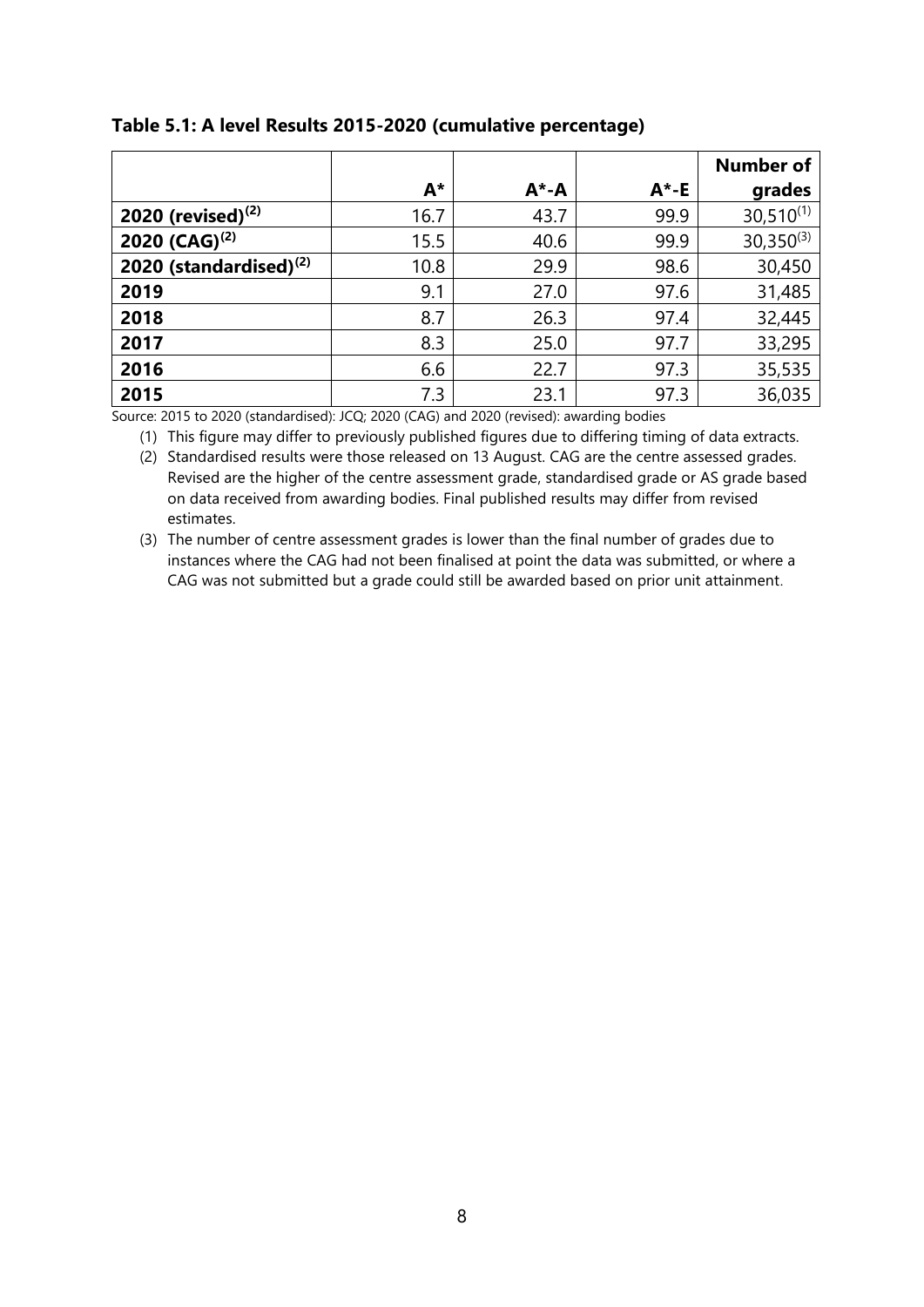#### <span id="page-8-0"></span>**Attainment gap by gender**

Figure 5.4 shows that attainment gaps by gender at cumulative A\*-A are wider in revised results compared to the standardised A level grades. They are also wider than the attainment gaps in results between 2015 and 2019.

Attainment gaps by gender at cumulative  $A^*$ ,  $A^*$ -C and  $A^*$ -E are narrower.

Due to the overall increase in national results, both boys and girls have higher revised results in 2020 than in 2019. However, results for girls have increased by more than results for boys at the top end of the grade distribution.



**Figure 5.4: A level attainment gap in cumulative results by gender**

Source: 2015 to 2019 and 2020 (standardised): JCQ; 2020 (CAG) and 2020 (revised): awarding bodies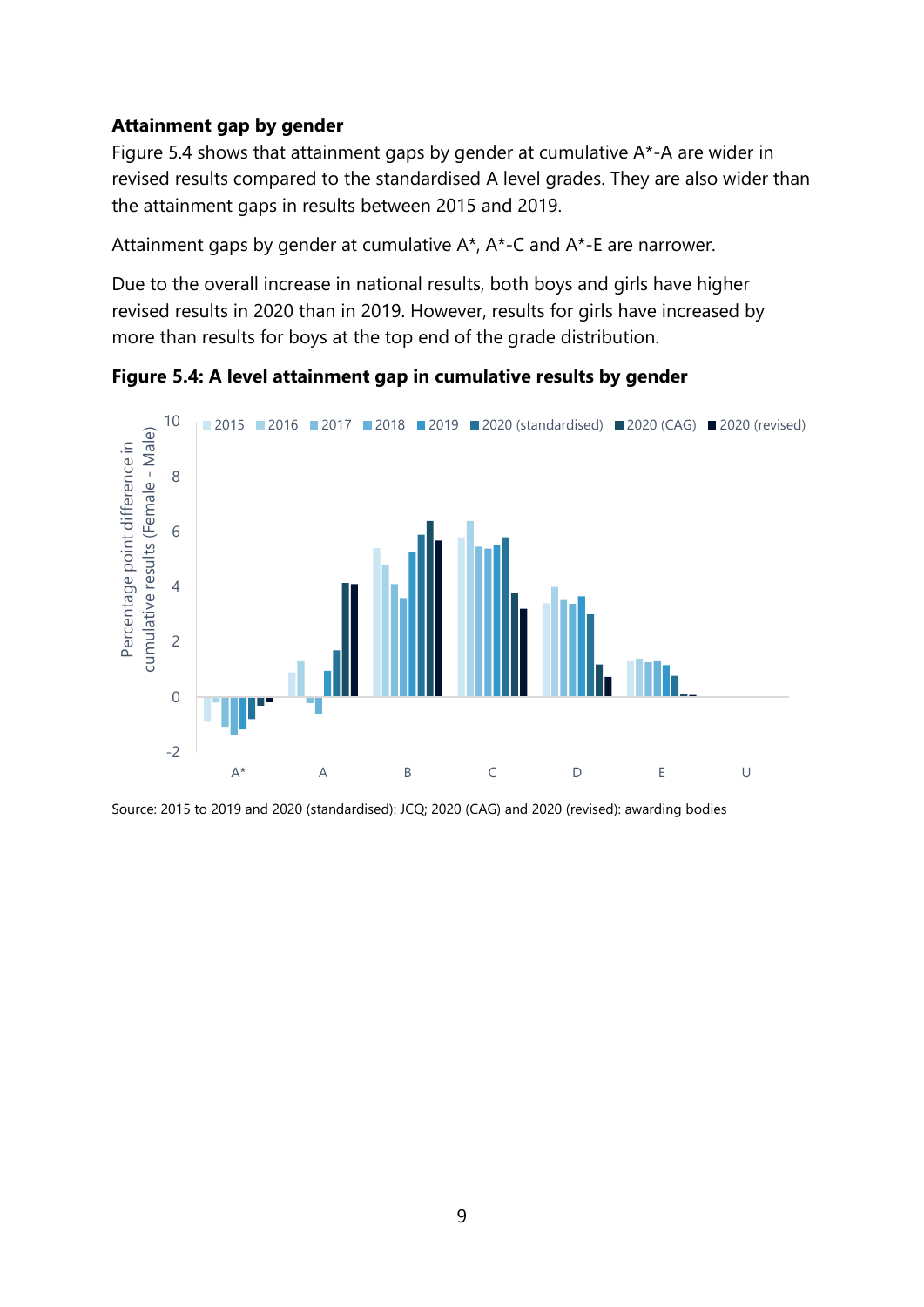| Year                          | Gender             | <b>Grades</b> | $A^*$  | A      | B    | C    | D    | Е     | U     |
|-------------------------------|--------------------|---------------|--------|--------|------|------|------|-------|-------|
| 2015                          | Girls              | 19,960        | 6.9    | 23.5   | 51.4 | 76.9 | 91.7 | 97.9  | 100.0 |
| 2015                          | <b>Boys</b>        | 16,075        | 7.8    | 22.6   | 46.0 | 71.1 | 88.3 | 96.6  | 100.0 |
| 2015                          | Gap (Girls - Boys) |               | $-0.9$ | 0.9    | 5.4  | 5.8  | 3.4  | 1.3   | 0.0   |
| 2016                          | Girls              | 20,030        | 6.5    | 23.3   | 50.2 | 76.6 | 91.8 | 97.9  | 100.0 |
| 2016                          | <b>Boys</b>        | 15,510        | 6.7    | 22.0   | 45.4 | 70.2 | 87.8 | 96.5  | 100.0 |
| 2016                          | Gap (Girls - Boys) |               | $-0.2$ | 1.3    | 4.8  | 6.4  | 4.0  | 1.4   | 0.0   |
| 2017                          | Girls              | 18,615        | 7.8    | 24.9   | 51.9 | 77.7 | 92.4 | 98.2  | 100.0 |
| 2017                          | Boys               | 14,675        | 8.9    | 25.1   | 47.8 | 72.3 | 88.9 | 97.0  | 100.0 |
| 2017                          | Gap (Girls - Boys) |               | $-1.1$ | $-0.2$ | 4.1  | 5.5  | 3.5  | 1.3   | 0.0   |
| 2018                          | Girls              | 18,160        | 8.1    | 26.0   | 53.6 | 78.7 | 92.5 | 98.0  | 100.0 |
| 2018                          | Boys               | 14,285        | 9.4    | 26.6   | 50.0 | 73.3 | 89.1 | 96.7  | 100.0 |
| 2018                          | Gap (Girls - Boys) |               | $-1.4$ | $-0.6$ | 3.6  | 5.4  | 3.4  | 1.3   | 0.0   |
| 2019                          | Girls              | 17,845        | 8.6    | 27.4   | 54.7 | 78.7 | 92.9 | 98.1  | 100.0 |
| 2019                          | Boys               | 13,640        | 9.8    | 26.5   | 49.4 | 73.2 | 89.2 | 96.9  | 100.0 |
| 2019                          | Gap (Girls - Boys) |               | $-1.2$ | 1.0    | 5.3  | 5.5  | 3.7  | 1.2   | 0.0   |
| 2020 (standardised)           | Girls              | 17,100        | 10.5   | 30.7   | 58.7 | 82.3 | 94.8 | 99.0  | 100.0 |
| 2020 (standardised)           | Boys               | 13,345        | 11.3   | 28.9   | 52.8 | 76.5 | 91.8 | 98.2  | 100.0 |
| 2020 (standardised)           | Gap (Girls - Boys) |               | $-0.8$ | 1.7    | 5.9  | 5.8  | 3.0  | 0.8   | 0.0   |
| 2020 (CAG)                    | Girls              | 17,055        | 15.4   | 42.4   | 71.3 | 91.8 | 98.5 | 99.9  | 100.0 |
| 2020 (CAG)                    | Boys               | 13,295        | 15.7   | 38.3   | 64.9 | 88.0 | 97.3 | 99.8  | 100.0 |
| 2020 (CAG)                    | Gap (Girls – Boys) |               | $-0.3$ | 4.1    | 6.4  | 3.8  | 1.2  | 0.1   | 0.0   |
| 2020 (revised) <sup>(1)</sup> | Girls              | 17,130        | 16.6   | 45.5   | 74.5 | 93.9 | 99.2 | 100.0 | 100.0 |
| 2020 (revised) $(1)$          | Boys               | 13,375        | 16.8   | 41.4   | 68.8 | 90.7 | 98.5 | 99.9  | 100.0 |
| 2020 (revised) $(1)$          | Gap (Girls - Boys) |               | $-0.2$ | 4.1    | 5.7  | 3.2  | 0.7  | 0.1   | 0.0   |

**Table 5.2: A level cumulative percentage results by gender and percentage point attainment gaps** 

Source: 2015 to 2020 (standardised): JCQ; 2020 (CAG) and 2020 (revised): awarding bodies

NB the attainment gap has been calculated from unrounded figures and therefore may not be exactly equal to the difference between the rounded figures.

(1) Revised are the higher of the centre assessment grade, standardised grade or AS grade based on data received from awarding bodies. Final published results may differ from revised estimates.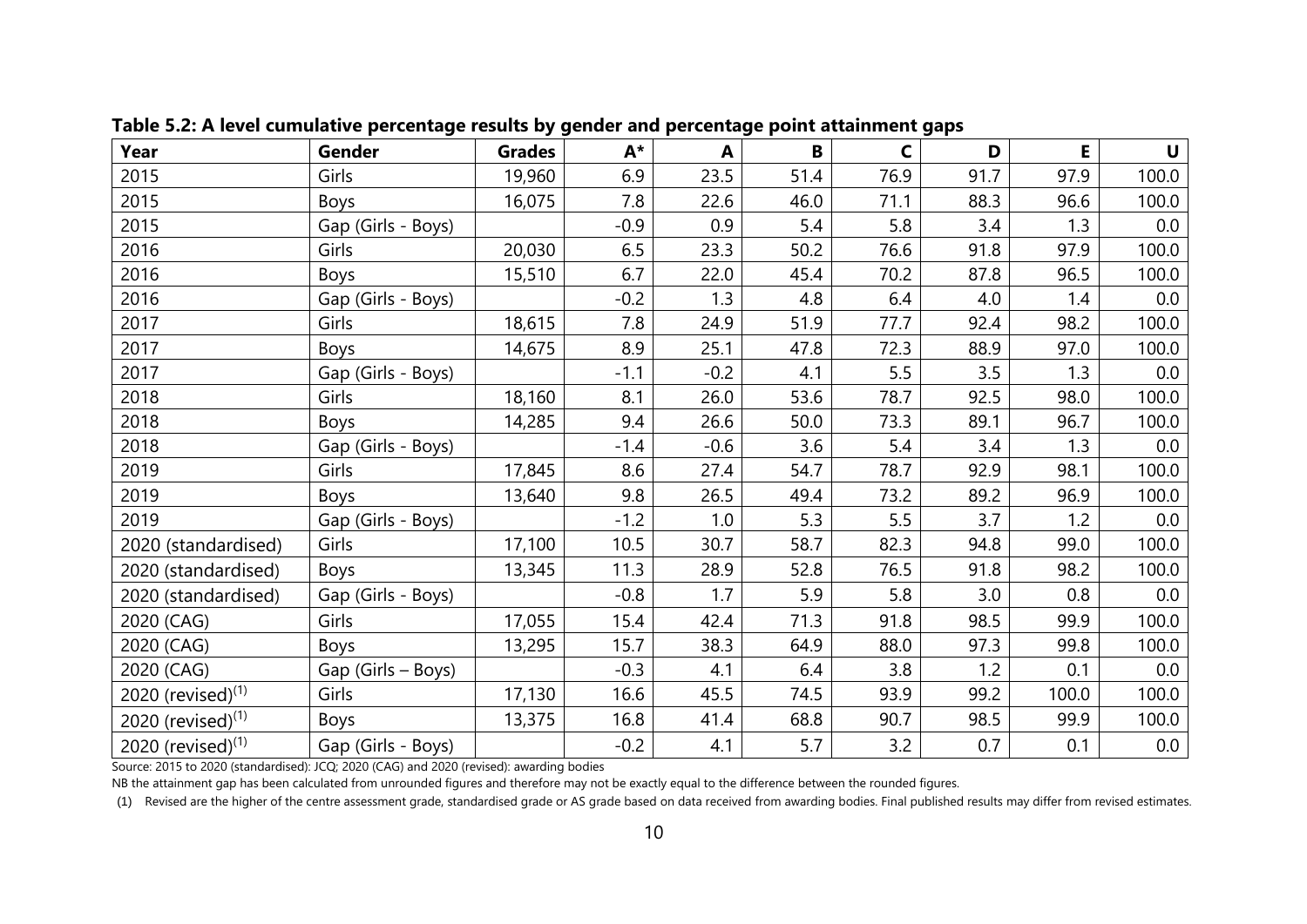## <span id="page-10-0"></span>**Attainment gap by eligibility for free school meals (18-year-olds)**

For 18-year-olds, the main A level entry cohort, attainment gaps by eligibility for free school meals at A\* are higher for revised results compared to the standardised A level grades. The gap at A\* is also wider than in results between 2015 and 2019.

Attainment gaps at cumulative A\*-A are similar, whilst the gaps are narrower at cumulative grades A\*-C and A\*-E.

Due to the overall increase in national results, those eligible for free school meals and those not eligible have higher revised results in 2020 than in 2019. However, increases in A\* grades are larger in the revised results for those who are not eligible for free school meals.

It is important to note that the free school meal eligibility data is not available for all learners and where it is available it may not be data from the current year.

## **Figure 5.5: A level attainment gap in cumulative results by eligibility for free school meals, 18-year-olds(1)**



Source: 2015 to 2019: WEDPLASC; 2020: awarding bodies

(1) Includes data only for those centres present in both the 2020 WJEC data and previous WEDPLASC data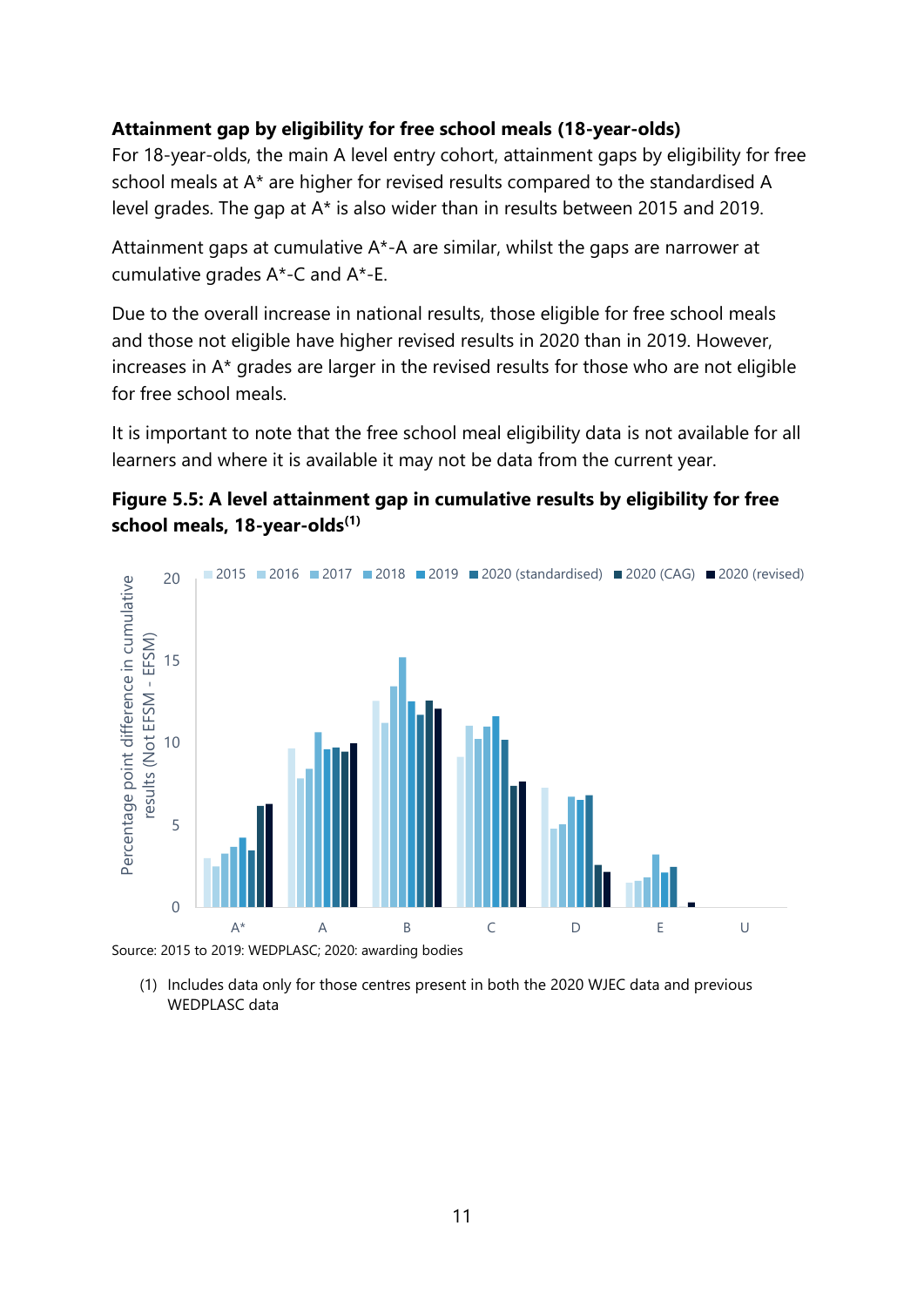| Year                          | <b>FSM</b>           | <b>Grades</b> | $A^*$ | A    | B    | $\mathsf{C}$ | D    | E.    | U     |
|-------------------------------|----------------------|---------------|-------|------|------|--------------|------|-------|-------|
| 2015                          | Eligible             | 805           | 3.5   | 12.7 | 36.6 | 65.6         | 83.4 | 96.0  | 100.0 |
| 2015                          | Non-eligible         | 20,875        | 6.5   | 22.3 | 49.2 | 74.8         | 90.7 | 97.5  | 100.0 |
| 2015                          | Gap (NotEFSM - EFSM) |               | 3.0   | 9.7  | 12.6 | 9.2          | 7.3  | 1.5   | 0.0   |
| 2016                          | Eligible             | 885           | 3.4   | 14.0 | 36.8 | 63.1         | 85.3 | 95.7  | 100.0 |
| 2016                          | Non-eligible         | 20,710        | 5.9   | 21.9 | 48.1 | 74.1         | 90.1 | 97.3  | 100.0 |
| 2016                          | Gap (NotEFSM - EFSM) |               | 2.5   | 7.9  | 11.2 | 11.1         | 4.8  | 1.6   | 0.0   |
| 2017                          | Eligible             | 920           | 3.6   | 14.8 | 35.6 | 64.3         | 85.5 | 95.9  | 100.0 |
| 2017                          | Non-eligible         | 19,750        | 6.9   | 23.2 | 49.0 | 74.6         | 90.6 | 97.7  | 100.0 |
| 2017                          | Gap (NotEFSM - EFSM) |               | 3.3   | 8.4  | 13.5 | 10.3         | 5.1  | 1.8   | 0.0   |
| 2018                          | Eligible             | 1,010         | 4.1   | 14.5 | 35.8 | 64.6         | 84.1 | 94.4  | 100.0 |
| 2018                          | Non-eligible         | 18,760        | 7.8   | 25.1 | 51.1 | 75.6         | 90.8 | 97.6  | 100.0 |
| 2018                          | Gap (NotEFSM - EFSM) |               | 3.7   | 10.7 | 15.2 | 11.0         | 6.7  | 3.2   | 0.0   |
| 2019                          | Eligible             | 780           | 4.2   | 16.0 | 39.0 | 64.1         | 84.5 | 95.5  | 100.0 |
| 2019                          | Non-eligible         | 18,450        | 8.5   | 25.7 | 51.6 | 75.7         | 91.0 | 97.6  | 100.0 |
| 2019                          | Gap (NotEFSM - EFSM) |               | 4.2   | 9.6  | 12.5 | 11.6         | 6.5  | 2.1   | 0.0   |
| 2020 (standardised)           | Eligible             | 865           | 5.3   | 16.6 | 41.4 | 67.7         | 85.9 | 95.9  | 100.0 |
| 2020 (standardised)           | Non-eligible         | 17,810        | 8.6   | 26.1 | 53.1 | 77.9         | 92.7 | 98.4  | 100.0 |
| 2020 (standardised)           | Gap (NotEFSM - EFSM) |               | 3.3   | 9.6  | 11.6 | 10.1         | 6.8  | 2.5   | 0.0   |
| 2020 (CAG)                    | Eligible             | 865           | 7.5   | 29.6 | 55.6 | 83.2         | 95.6 | 99.9  | 100.0 |
| 2020 (CAG)                    | Non-eligible         | 17,780        | 13.7  | 39.1 | 68.1 | 90.6         | 98.2 | 99.9  | 100.0 |
| 2020 (CAG)                    | Gap (NotEFSM - EFSM) |               | 6.2   | 9.5  | 12.6 | 7.4          | 2.6  | 0.0   | 0.0   |
| 2020 (revised) <sup>(1)</sup> | Eligible             | 870           | 8.6   | 31.8 | 59.0 | 84.9         | 96.8 | 99.7  | 100.0 |
| 2020 (revised) <sup>(1)</sup> | Non-eligible         | 17,835        | 14.9  | 41.8 | 71.1 | 92.6         | 98.9 | 100.0 | 100.0 |
| 2020 (revised) <sup>(1)</sup> | Gap (NotEFSM - EFSM) |               | 6.3   | 10.0 | 12.1 | 7.7          | 2.2  | 0.3   | 0.0   |

**Table 5.3: A level cumulative percentage results by eligibility for free school meals and percentage point attainment gaps, 18-year-olds**

Source: 2015 to 2019: WEDPLASC; 2020: awarding bodies

NB the attainment gap has been calculated from unrounded figures and therefore may not be exactly equal to the difference between the rounded figures.

(1) Revised are the higher of the centre assessment grade, standardised grade or AS grade based on data received from awarding bodies. Final published results may differ from revised estimates.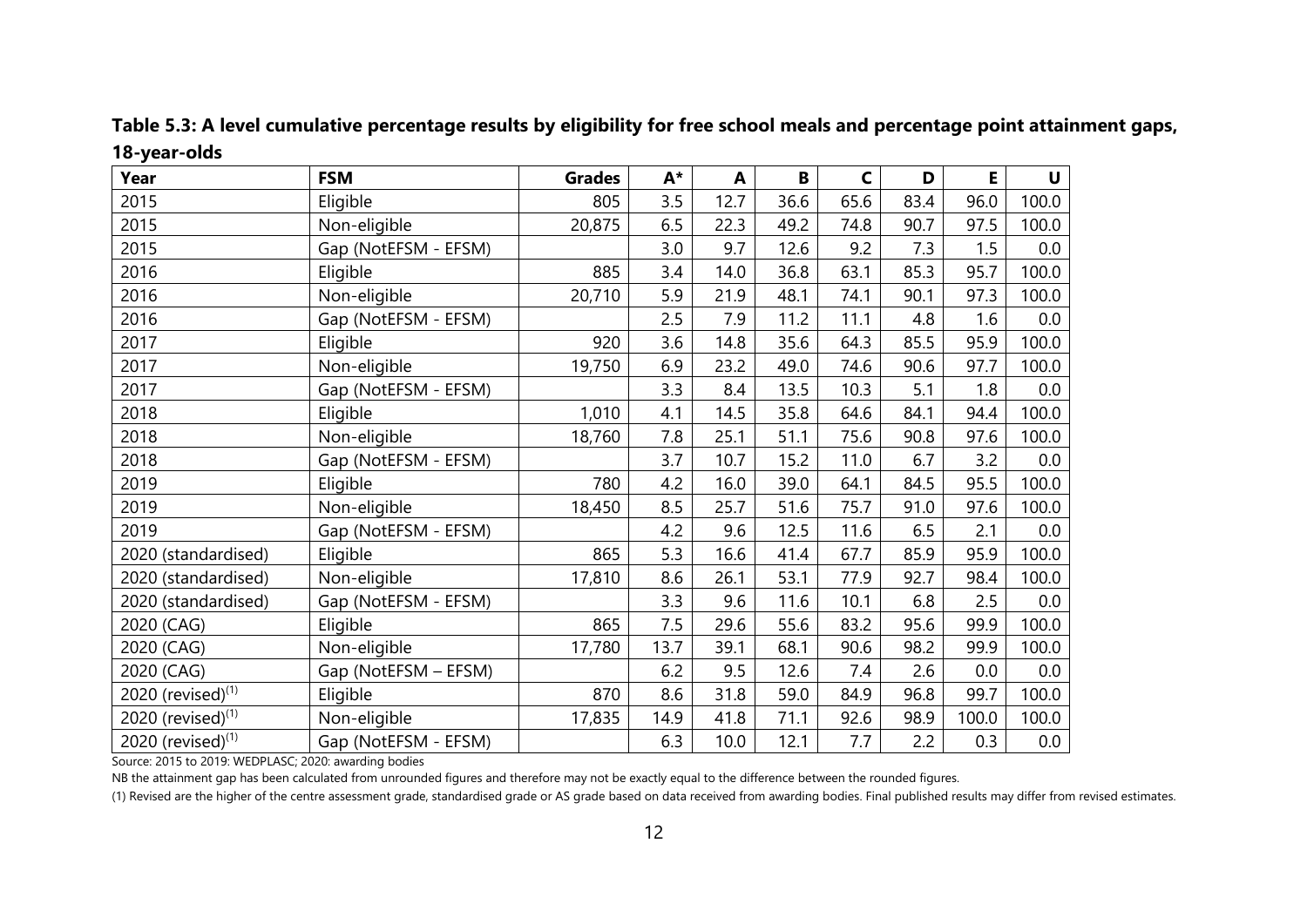#### <span id="page-12-0"></span>**Attainment gap by age**

Figure 5.6 presents cumulative attainment gaps by age over time.

In recent years, 18-year-olds generally received higher A level outcomes than other learners. Revised 2020 outcomes show the attainment gap reversed at grades A\* to C, so that non-18-year-olds receive better outcomes than 18-year-olds in 2020. This pattern was even more evident in the centre assessment grades and the standardised results published on the 13 August.



**Figure 5.6: A level attainment gap in cumulative results by age(1)**

Source: 2015 to 2019: WEDPLASC; 2020: awarding bodies

(1) Includes data only for those centres present in both the 2020 awarding body data and previous WEDPLASC data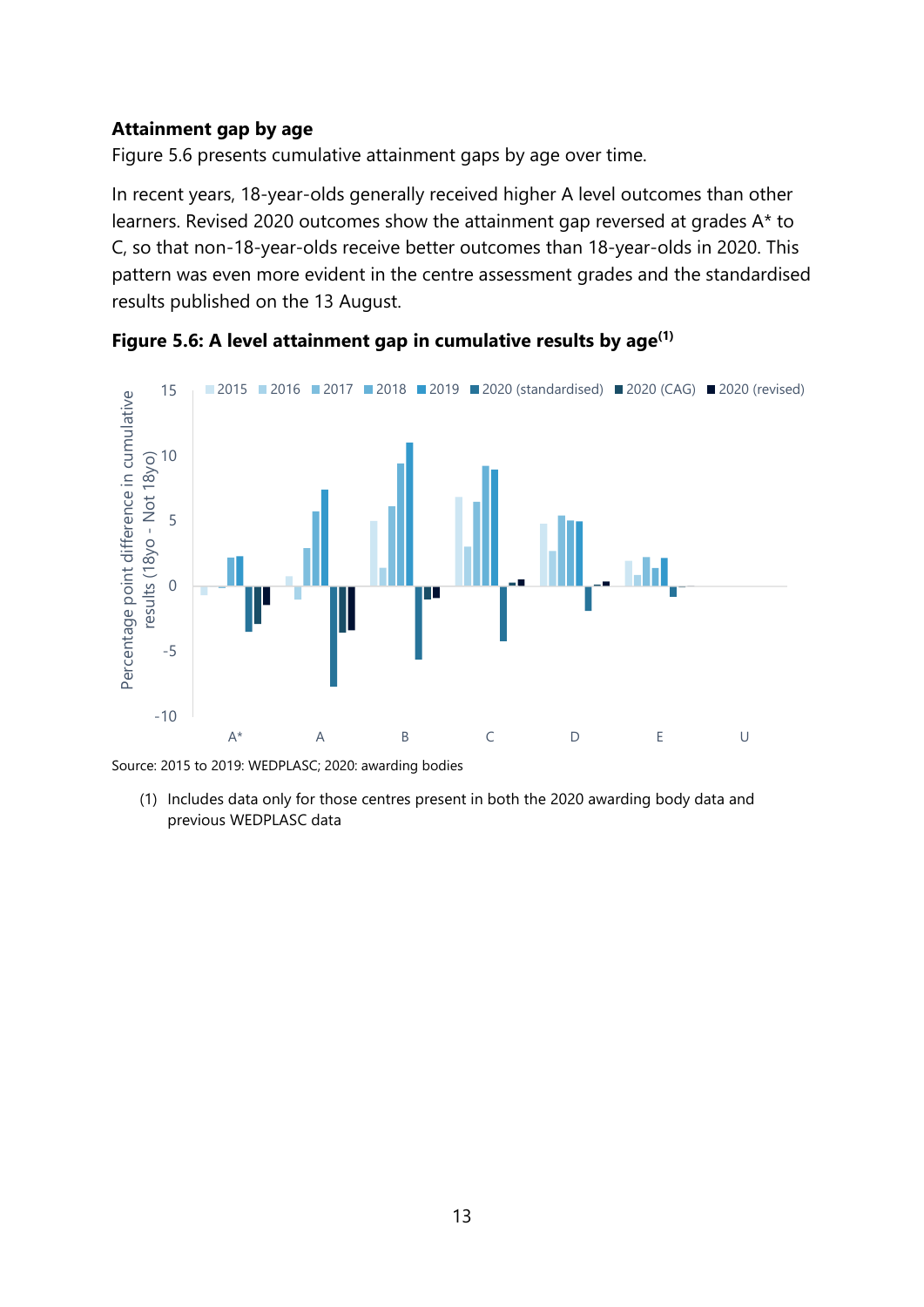| Year                          | Age                  | <b>Grades</b> | $A^*$  | A      | B      | C      | D      | E      | U     |
|-------------------------------|----------------------|---------------|--------|--------|--------|--------|--------|--------|-------|
| 2015                          | 18vo                 | 23,485        | 7.4    | 24.1   | 50.7   | 75.6   | 90.9   | 97.6   | 100.0 |
| 2015                          | Non18yo              | 2,235         | 8.0    | 23.3   | 45.7   | 68.8   | 86.1   | 95.7   | 100.0 |
| 2015                          | Gap (18yo - Non18yo) |               | $-0.7$ | 0.8    | 5.0    | 6.8    | 4.8    | 1.9    | 0.0   |
| 2016                          | 18yo                 | 23,320        | 6.6    | 23.4   | 49.5   | 74.8   | 90.4   | 97.4   | 100.0 |
| 2016                          | Non18yo              | 2,275         | 6.6    | 24.5   | 48.1   | 71.8   | 87.7   | 96.5   | 100.0 |
| 2016                          | Gap (18yo - Non18yo) |               | 0.0    | $-1.0$ | 1.4    | 3.0    | 2.7    | 0.9    | 0.0   |
| 2017                          | 18yo                 | 20,665        | 6.7    | 22.9   | 48.4   | 74.1   | 90.4   | 97.6   | 100.0 |
| 2017                          | Non18yo              | 1,370         | 6.9    | 20.0   | 42.3   | 67.6   | 84.9   | 95.4   | 100.0 |
| 2017                          | Gap (18yo - Non18yo) |               | $-0.1$ | 2.9    | 6.1    | 6.5    | 5.4    | 2.2    | 0.0   |
| 2018                          | 18yo                 | 19,770        | 7.6    | 24.6   | 50.3   | 75.0   | 90.5   | 97.4   | 100.0 |
| 2018                          | Non18yo              | 1,530         | 5.4    | 18.8   | 40.9   | 65.8   | 85.4   | 96.0   | 100.0 |
| 2018                          | Gap (18yo - Non18yo) |               | 2.2    | 5.7    | 9.4    | 9.2    | 5.0    | 1.4    | 0.0   |
| 2019                          | 18yo                 | 19,230        | 8.3    | 25.3   | 51.1   | 75.2   | 90.7   | 97.6   | 100.0 |
| 2019                          | Non18yo              | 1,230         | 6.0    | 17.9   | 40.0   | 66.3   | 85.8   | 95.4   | 100.0 |
| 2019                          | Gap (18yo - Non18yo) |               | 2.3    | 7.4    | 11.0   | 8.9    | 5.0    | 2.2    | 0.0   |
| 2020 (standardised)           | 18yo                 | 20,425        | 9.8    | 28.0   | 54.5   | 78.5   | 92.8   | 98.4   | 100.0 |
| 2020 (standardised)           | Non18yo              | 1,730         | 13.3   | 35.6   | 60.1   | 82.7   | 94.7   | 99.2   | 100.0 |
| 2020 (standardised)           | Gap (18yo - Non18yo) |               | $-3.5$ | $-7.7$ | $-5.6$ | $-4.2$ | $-1.9$ | $-0.8$ | 0.0   |
| 2020 (CAG)                    | 18yo                 | 20,390        | 14.8   | 40.6   | 69.1   | 90.8   | 98.2   | 99.9   | 100.0 |
| 2020 (CAG)                    | Non18yo              | 1,675         | 17.7   | 44.1   | 70.1   | 90.5   | 98.0   | 100.0  | 100.0 |
| 2020 (CAG)                    | Gap (18yo - Non18yo) |               | $-2.9$ | $-3.5$ | $-1.0$ | 0.3    | 0.1    | $-0.1$ | 0.0   |
| 2020 (revised) <sup>(1)</sup> | 18yo                 | 20,455        | 16.0   | 43.1   | 71.8   | 92.6   | 98.9   | 100.0  | 100.0 |
| 2020 (revised) $(1)$          | Non18yo              | 1,740         | 17.5   | 46.5   | 72.7   | 92.1   | 98.5   | 99.9   | 100.0 |
| 2020 (revised) $(1)$          | Gap (18yo - Non18yo) |               | $-1.4$ | $-3.4$ | $-0.9$ | 0.5    | 0.4    | 0.0    | 0.0   |

**Table 5.4: A level cumulative percentage results by age and percentage point attainment gaps**

Source: 2015 to 2019: WEDPLASC; 2020: awarding bodies

NB the attainment gap has been calculated from unrounded figures and therefore may not be exactly equal to the difference between the rounded figures

(1) Revised are the higher of the centre assessment grade, standardised grade or AS grade based on data received from awarding bodies. Final published results may differ from revised estimates.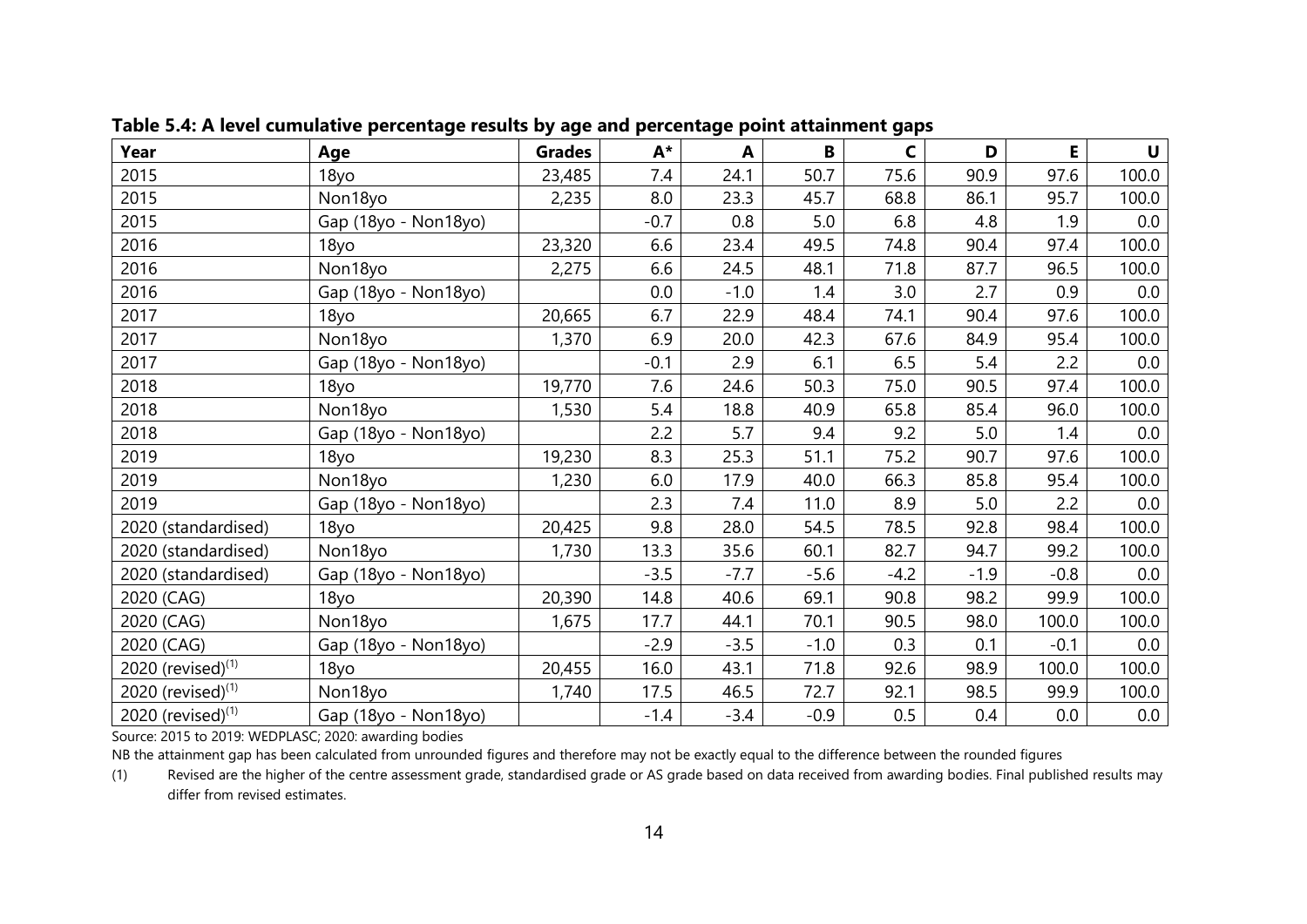## <span id="page-14-0"></span>**Attainment gap by special educational needs (SEN) provision (18-year-olds)**

For 18-year-olds, who are the main A level entry cohort, attainment gaps by SEN provision at A\* and A\*-A are wider in revised results compared to results in recent years and the standardised results

The gaps are narrower at cumulative grades A\*-C and A\*-E.

Due to the overall increase in national results, learners with SEN provision and those without have higher revised results in 2020 than in 2019. However, increases in A\* grades are larger in the revised results for those who have no SEN provision.

It is important to note that the SEN provision data is not available for all learners and where it is available it may not be data from the current year. SEN provision data is only available from 2017 onwards.





(1) Includes data only for those centres present in both the 2020 WJEC data and previous WEDPLASC data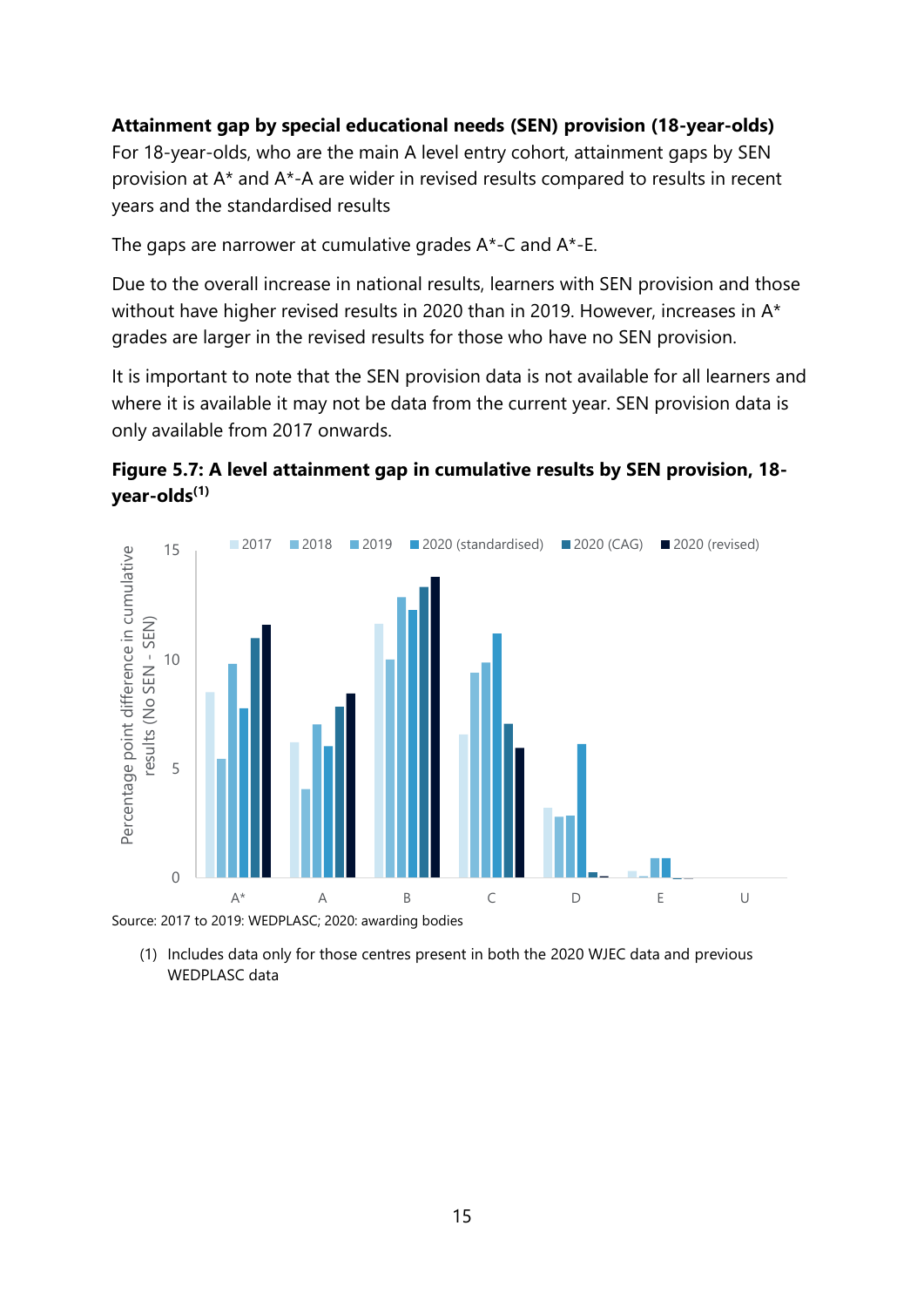| Year                          | <b>SEN provision</b> | Grade  |      |      |      |      |      |        |       |
|-------------------------------|----------------------|--------|------|------|------|------|------|--------|-------|
|                               |                      | S      | A*   | A    | B    | C    | D    | E      | U     |
| 2017                          | On SEN register      | 1,090  | 14.7 | 10.2 | 37.3 | 67.8 | 87.3 | 97.3   | 100.0 |
| 2017                          | No SEN               | 19,495 | 23.2 | 16.4 | 49.0 | 74.4 | 90.5 | 97.6   | 100.0 |
| 2017                          | Gap (NoSEN-SEN)      |        | 8.5  | 6.2  | 11.6 | 6.6  | 3.2  | 0.3    | 0.0   |
| 2018                          | On SEN register      | 1,100  | 19.5 | 13.2 | 40.9 | 66.2 | 87.8 | 97.4   | 100.0 |
| 2018                          | No SEN               | 18,600 | 24.9 | 17.3 | 50.9 | 75.5 | 90.6 | 97.4   | 100.0 |
| 2018                          | Gap (NoSEN-SEN)      |        | 5.5  | 4.1  | 10.0 | 9.4  | 2.8  | 0.1    | 0.0   |
| 2019                          | On SEN register      | 1,155  | 16.1 | 10.4 | 39.0 | 65.9 | 88.1 | 96.7   | 100.0 |
| 2019                          | No SEN               | 18,075 | 25.9 | 17.4 | 51.8 | 75.8 | 90.9 | 97.6   | 100.0 |
| 2019                          | Gap (NoSEN-SEN)      |        | 9.8  | 7.0  | 12.9 | 9.9  | 2.8  | 0.9    | 0.0   |
| 2020 (standardised)           | On SEN register      | 1,070  | 18.4 | 11.5 | 41.0 | 66.9 | 86.6 | 97.5   | 100.0 |
| 2020 (standardised)           | No SEN               | 17,580 | 26.2 | 17.6 | 53.3 | 78.0 | 92.7 | 98.4   | 100.0 |
| 2020 (standardised)           | Gap (NoSEN-SEN)      |        | 7.8  | 6.0  | 12.3 | 11.2 | 6.1  | 0.9    | 0.0   |
| 2020 (CAG)                    | On SEN register      | 1,070  | 28.3 | 17.9 | 55.0 | 83.6 | 97.8 | 100.0  | 100.0 |
| 2020 (CAG)                    | No SEN               | 17,555 | 39.3 | 25.7 | 68.3 | 90.7 | 98.1 | 99.9   | 100.0 |
| 2020 (CAG)                    | Gap (NoSEN-SEN)      |        | 11.0 | 7.8  | 13.3 | 7.1  | 0.2  | $-0.1$ | 0.0   |
| 2020 (revised) $(1)$          | On SEN register      | 1,070  | 30.3 | 18.7 | 57.5 | 86.6 | 98.8 | 100.0  | 100.0 |
| 2020 (revised) $(1)$          | No SEN               | 17,610 | 41.9 | 27.2 | 71.3 | 92.6 | 98.8 | 100.0  | 100.0 |
| 2020 (revised) <sup>(1)</sup> | Gap (NoSEN-SEN)      |        | 11.6 | 8.5  | 13.8 | 5.9  | 0.1  | 0.0    | 0.0   |

**Table 5.5: A level cumulative percentage results by SEN provision and percentage point attainment gaps, 18-year-olds**

Source: 2015 to 2019: WEDPLASC; 2020: awarding bodies

NB the attainment gap has been calculated from unrounded figures and therefore may not be exactly equal to the difference between the rounded figures.

(1) Revised are the higher of the centre assessment grade, standardised grade or AS grade based on data received from awarding bodies. Final published results may differ from revised estimates.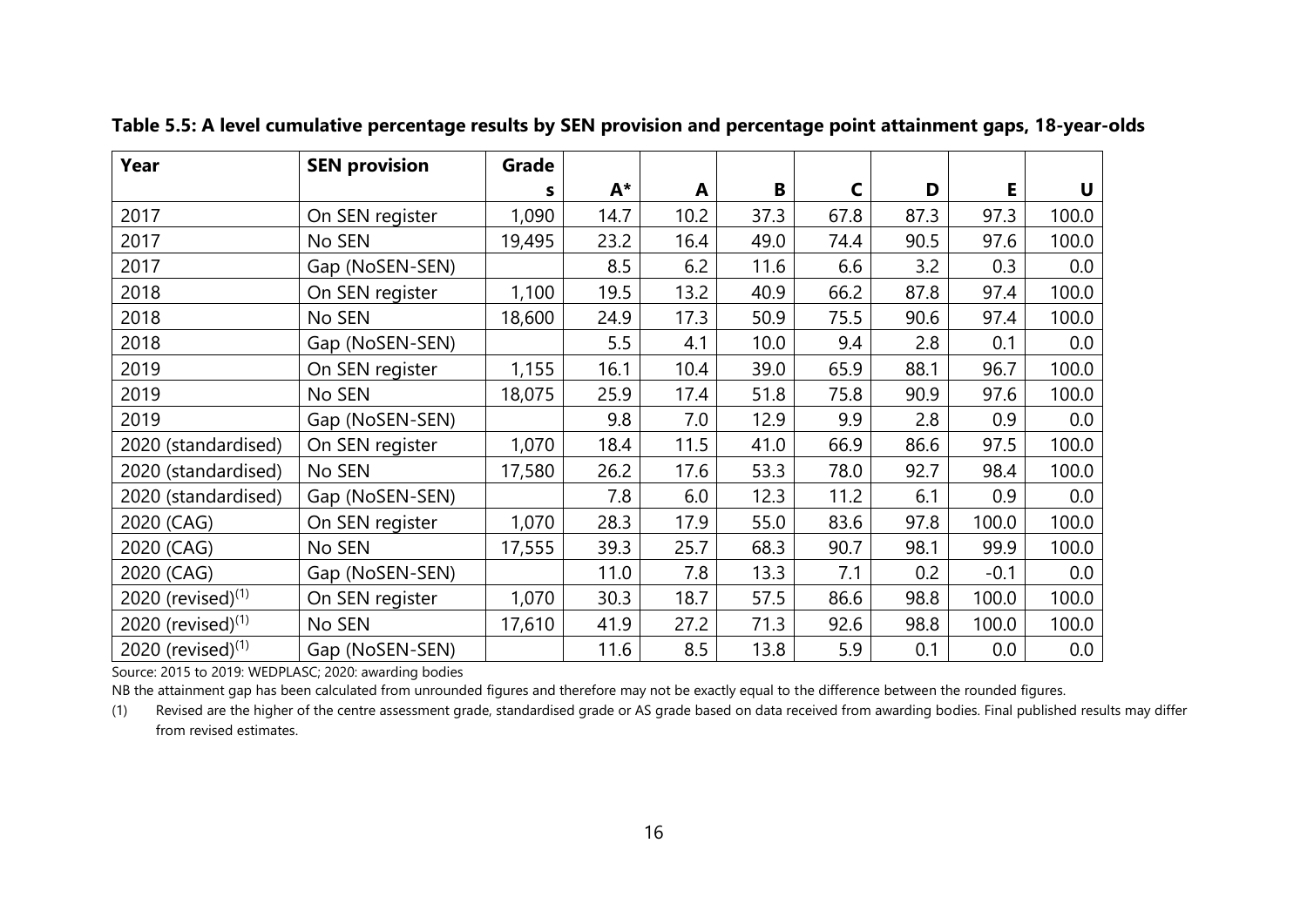# <span id="page-16-0"></span>**6. AS**

## <span id="page-16-1"></span>**National results**

Table 6.1 shows that revised AS results are substantially higher than the standardised grades, and also higher than in results between 2015 and 2019. Most of the increase in revised results is due to the centre assessment grades.

Around 30% of learners will be awarded grade A in the revised 2020 results, whereas the figure in the original published results was 22.2%. In 2019, the figure was 20.3%.

More than 98% of learners will be awarded A-E in the revised results, compared to 91.4% of learners in the original published results. In 2019, the figure was 90%.



**Figure 6.1: National AS summer A results 2015-2020**

Source: 2015 to 2019 amd 2020 (standardised): JCQ; 2020 (CAG) and 2020 (revised): awarding bodies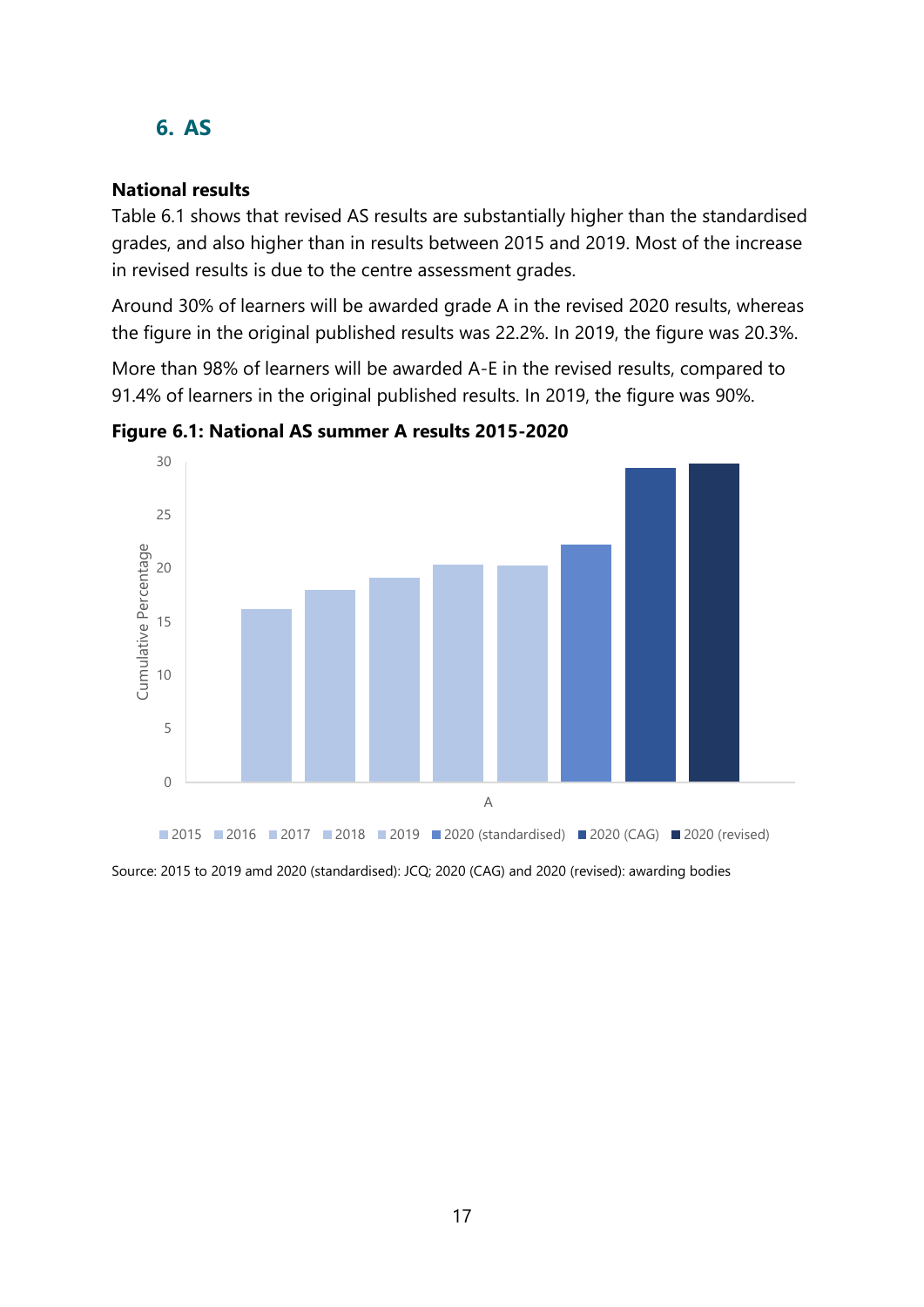

**Figure 6.2: National AS summer cumulative E results 2015-2020**

Source: 2015 to 2019 and 2020 (standardised): JCQ; 2020 (CAG) and 2020 (revised): awarding bodies

|                                    | A    | $A-E$ | <b>Number of grades</b> |
|------------------------------------|------|-------|-------------------------|
| 2020 (revised) $(2)$               | 29.8 | 98.5  | 45,475 <sup>(1)</sup>   |
| 2020 (CAG) $(2)$                   | 29.4 | 98.4  | $43,940^{(3)}$          |
| 2020 (standardised) <sup>(2)</sup> | 22.2 | 91.4  | 44,435                  |
| 2019                               | 20.3 | 90.0  | 39,645                  |
| 2018                               | 20.4 | 90.0  | 42,915                  |
| 2017                               | 19.1 | 88.9  | 46,125                  |
| 2016                               | 18.0 | 88.3  | 49,145                  |
| 2015                               | 16.2 | 86.8  | 52,770                  |

**Table 6.1: AS Results 2015-2020 (cumulative percentage)**

Source: 2015 to 2020 (published): JCQ; 2020 (CAG) and 2020 (revised): awarding bodies

(1) This figure may differ to previously published figures due to differing timing of data extracts.

(2) Published are the calculated results released on 13 August. CAG are the centre assessed grades. Revised are the higher of either the centre assessment grades, or calculated grade based on data received from awarding bodies. Final published results may differ from revised estimates.

(3) The number of centre assessment grades is lower than the final number of grades due to instances where the CAG had not been finalised at point the data was submitted, or where a CAG was not submitted but a grade could still be awarded based on prior unit attainment.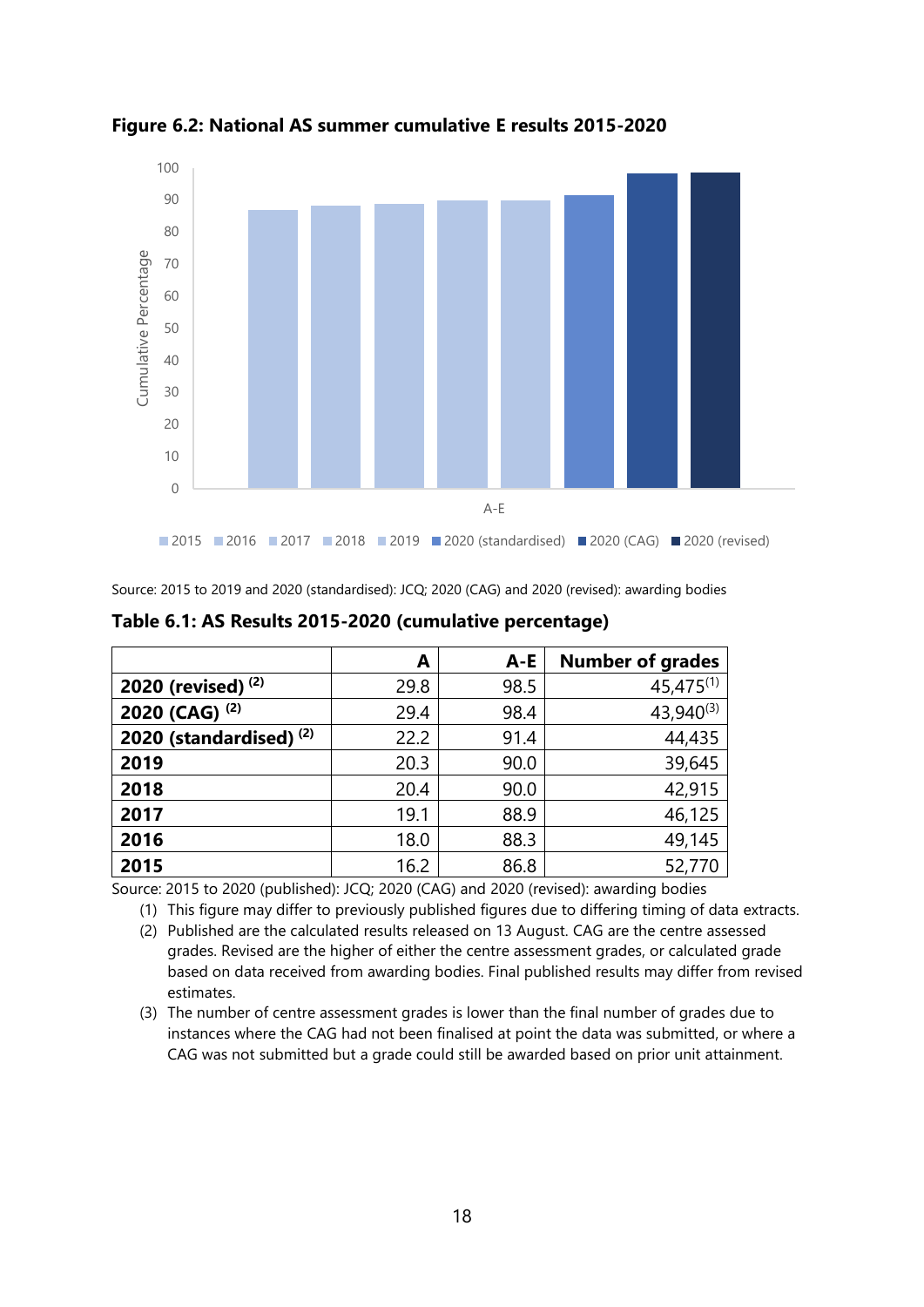#### <span id="page-18-0"></span>**Attainment gap by gender**

Attainment gaps by gender at cumulative grade A are wider in the revised AS results compared to standardised AS grades. They are also wider than the gaps evident in results between 2015 and 2019.

The gap is narrower at cumulative  $A - E$ . Attainment gaps at other grade thresholds are more similar.

Due to the overall increase in national results, both boys and girls have higher revised results in 2020 than in 2019. However, results for girls have increased by more than results for boys at grade A.





Source: 2015 to 2019 and 2020 (standardised): JCQ; 2020 (CAG) and 2020 (revised): awarding bodies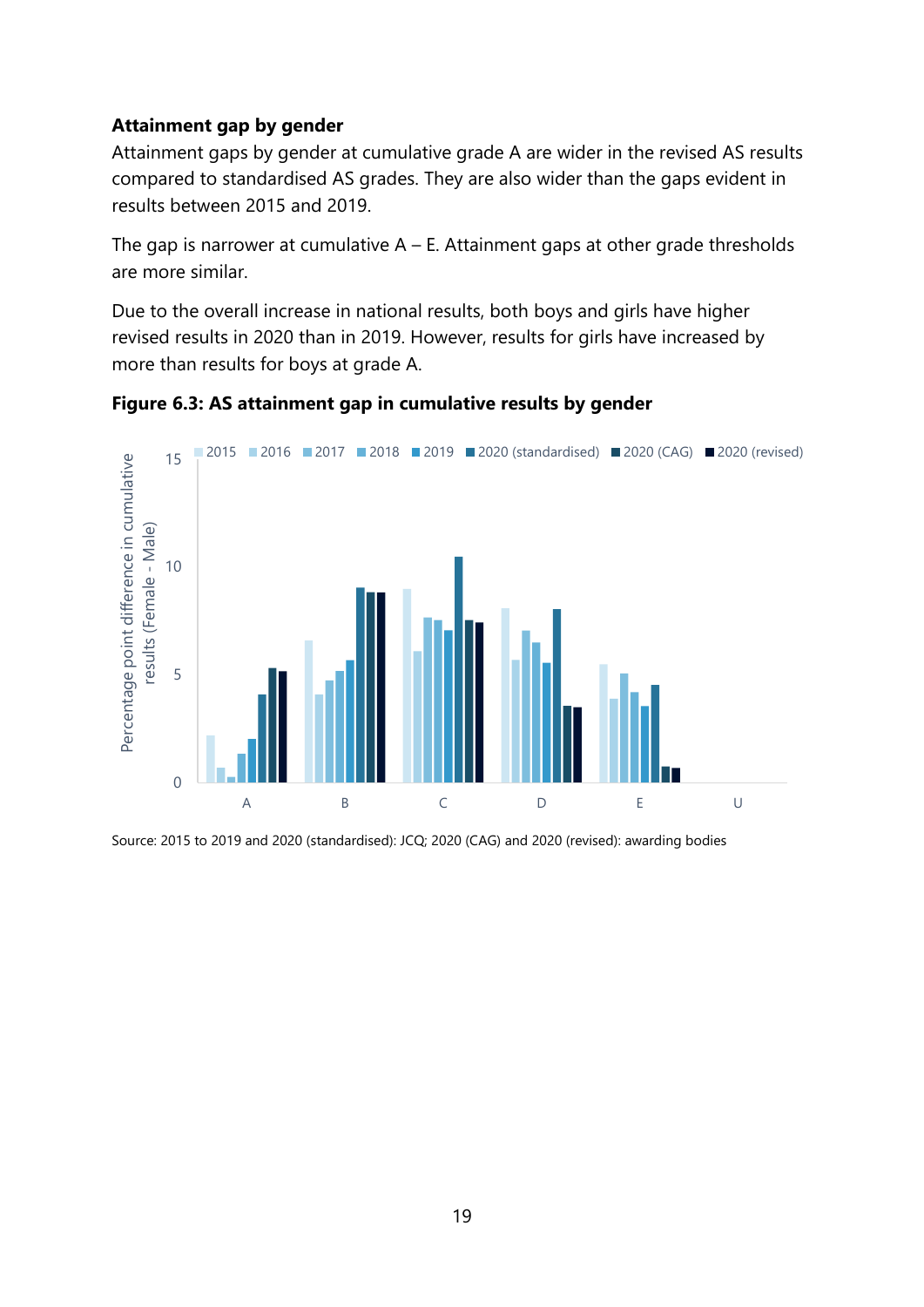| Year                | Gender             | <b>Grades</b> | $\mathbf{A}$ | B    | $\mathsf{C}$ | D    | E.   | U       |
|---------------------|--------------------|---------------|--------------|------|--------------|------|------|---------|
| 2015                | Girls              | 29,120        | 17.2         | 38.5 | 61.5         | 78.6 | 89.3 | 100.0   |
| 2015                | Boys               | 23,650        | 15.0         | 31.9 | 52.5         | 70.5 | 83.8 | 100.0   |
| 2015                | Gap (Girls - Boys) |               | 2.2          | 6.6  | 9.0          | 8.1  | 5.5  | 0.0     |
| 2016                | Girls              | 27,035        | 18.3         | 38.9 | 61.6         | 79.0 | 90.0 | 100.0   |
| 2016                | Boys               | 22,105        | 17.6         | 34.8 | 55.5         | 73.3 | 86.1 | 100.0   |
| 2016                | Gap (Girls - Boys) |               | 0.7          | 4.1  | 6.1          | 5.7  | 3.9  | 0.0     |
| 2017                | Girls              | 25,585        | 19.3         | 40.6 | 63.5         | 80.6 | 91.1 | 100.0   |
| 2017                | Boys               | 20,540        | 19.0         | 35.8 | 55.8         | 73.5 | 86.0 | 100.0   |
| 2017                | Gap (Girls - Boys) |               | 0.3          | 4.8  | 7.7          | 7.1  | 5.1  | 0.0     |
| 2018                | Girls              | 24,045        | 21.0         | 42.4 | 65.2         | 82.0 | 91.9 | 100.0   |
| 2018                | Boys               | 18,870        | 19.6         | 37.2 | 57.7         | 75.5 | 87.7 | 100.0   |
| 2018                | Gap (Girls - Boys) |               | 1.3          | 5.2  | 7.5          | 6.5  | 4.2  | 0.0     |
| 2019                | Girls              | 22,295        | 21.2         | 42.9 | 65.1         | 81.5 | 91.6 | 100.0   |
| 2019                | Boys               | 17,355        | 19.1         | 37.2 | 58.0         | 75.9 | 88.0 | 100.0   |
| 2019                | Gap (Girls - Boys) |               | 2.0          | 5.7  | 7.1          | 5.6  | 3.6  | $0.0\,$ |
| 2020 (standardised) | Girls              | 25,675        | 23.8         | 47.1 | 70.2         | 85.2 | 93.4 | 100.0   |
| 2020 (standardised) | Boys               | 19,760        | 20.0         | 38.3 | 59.8         | 77.2 | 88.9 | 100.0   |
| 2020 (standardised) | Gap (Girls - Boys) |               | 3.8          | 8.9  | 10.4         | 8.0  | 4.5  | 0.0     |
| 2020 (CAG)          | Girls              | 24,810        | 31.8         | 59.9 | 84.1         | 94.5 | 98.7 | 100.0   |
| 2020 (CAG)          | Boys               | 19,125        | 26.4         | 51.0 | 76.6         | 90.9 | 97.9 | 100.0   |
| 2020 (CAG)          | Gap (Girls - Boys) |               | 5.3          | 8.8  | 7.6          | 3.6  | 0.8  | 0.0     |
| 2020 (revised)      | Girls              | 25,695        | 32.1         | 59.9 | 83.8         | 94.5 | 98.8 | 100.0   |
| 2020 (revised)      | Boys               | 19,780        | 26.9         | 51.0 | 76.3         | 91.0 | 98.1 | 100.0   |
| 2020 (revised)      | Gap (Girls - Boys) |               | 5.2          | 8.8  | 7.4          | 3.5  | 0.7  | 0.0     |

**Table 6.2: AS cumulative percentage results by gender and percentage point attainment gaps**

Source: 2015 to 2019 and 2020 (standardised): JCQ; 2020 (CAG) and 2020 (revised): awarding bodies

NB the attainment gap has been calculated from unrounded figures and therefore may not be exactly equal to the difference between the rounded figures.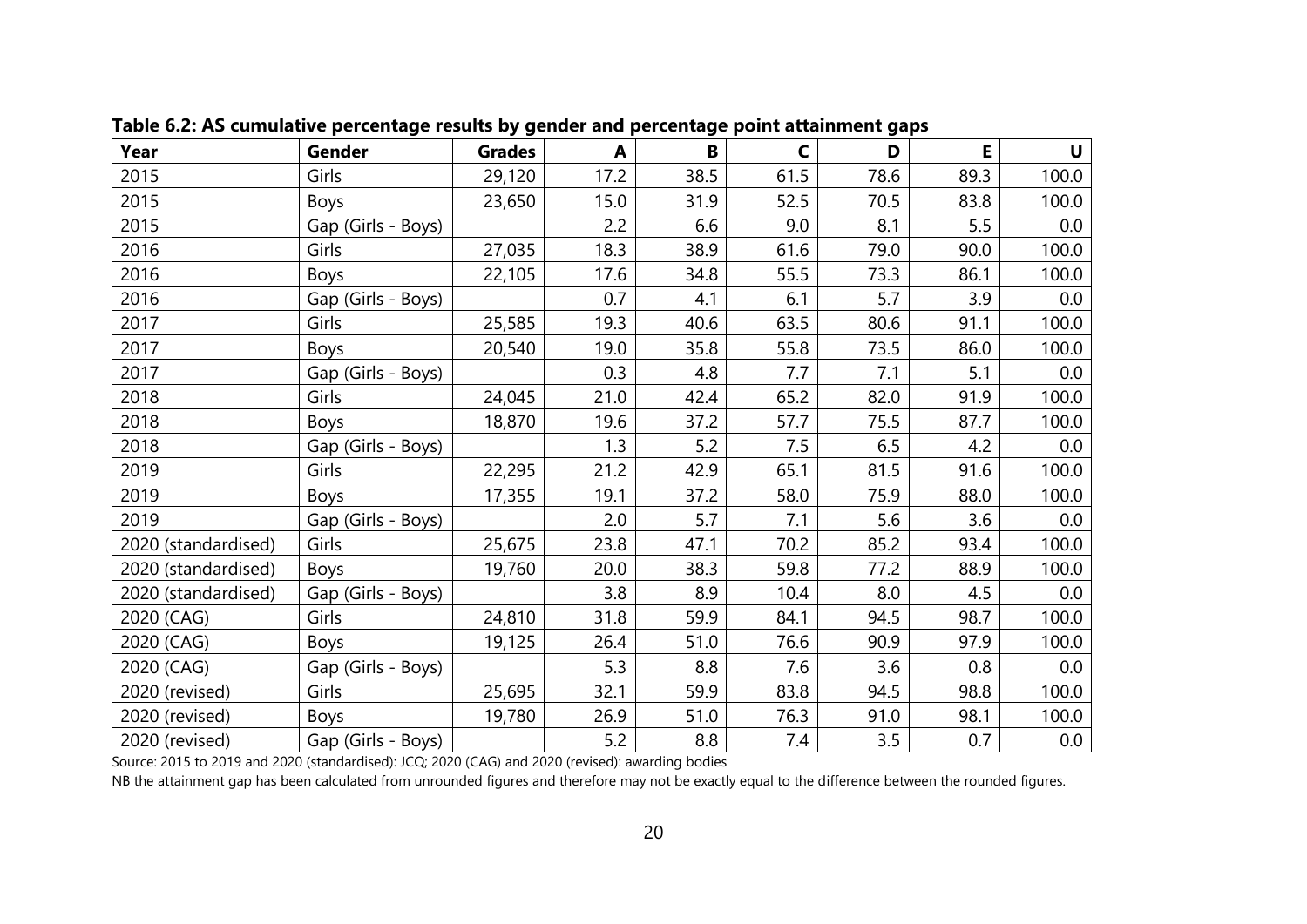## <span id="page-20-0"></span>**Attainment gap by eligibility for free school meals (17-year-olds)**

For 17-year-olds, the main entry cohort for AS, attainment gaps by free school meal eligibility at cumulative grade A are wider in the revised results compared to the standardised AS grades and those seen in AS results between 2015 and 2019.

The gap is narrower at cumulative  $A - E$ .

Due to the overall increase in national results, both those eligible for free school meals and those not eligible have higher revised results in 2020 than in either the standardised grades for 2020 or results in 2019. However, the increases in A grades are larger in the revised results for those who are not eligible for free school meals.

## **Figure 6.4 AS attainment gap in cumulative results by eligibility for free school meals, 17-year-olds(1)**



Source: 2015 to 2019: WEDPLASC; 2020: awarding bodies

(1) Includes data only for those centres present in both the 2020 WJEC data and previous WEDPLASC data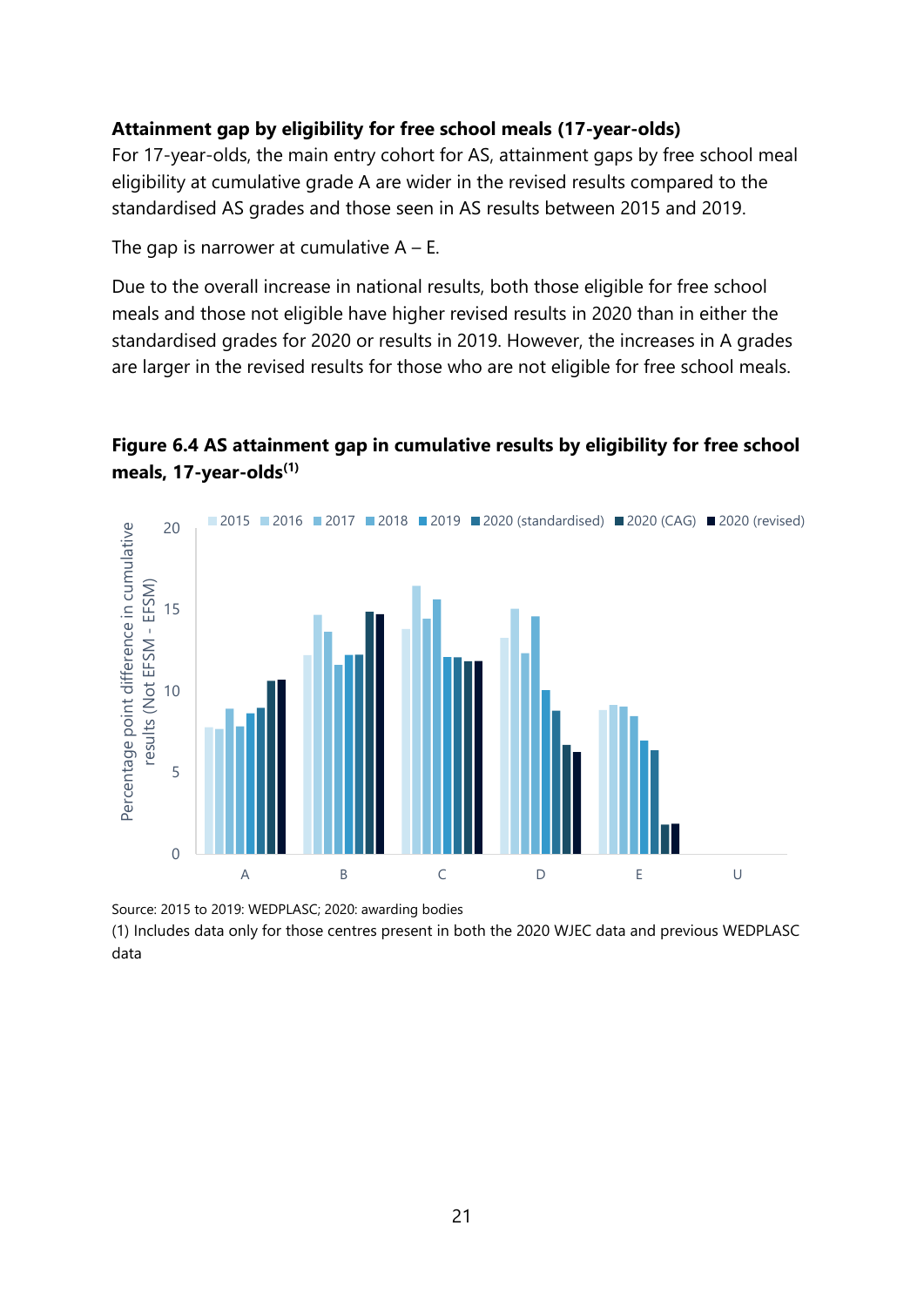| Year                | <b>FSM</b>           | <b>Grades</b> | A    | B    | $\mathsf{C}$ | D    | E.   | $\mathsf{U}$ |
|---------------------|----------------------|---------------|------|------|--------------|------|------|--------------|
| 2015                | Eligible             | 1,385         | 8.1  | 23.0 | 43.0         | 60.8 | 77.2 | 100.0        |
| 2015                | Non-eligible         | 26,995        | 15.9 | 35.2 | 56.8         | 74.1 | 86.0 | 100.0        |
| 2015                | Gap (NotEFSM - EFSM) |               | 7.8  | 12.2 | 13.8         | 13.3 | 8.8  | 0.0          |
| 2016                | Eligible             | 1,385         | 9.7  | 21.3 | 40.9         | 59.7 | 77.9 | 100.0        |
| 2016                | Non-eligible         | 23,505        | 17.4 | 36.0 | 57.3         | 74.8 | 87.0 | 100.0        |
| 2016                | Gap (NotEFSM - EFSM) |               | 7.7  | 14.7 | 16.5         | 15.1 | 9.2  | 0.0          |
| 2017                | Eligible             | 1,425         | 9.5  | 23.6 | 43.8         | 63.1 | 78.5 | 100.0        |
| 2017                | Non-eligible         | 21,990        | 18.4 | 37.2 | 58.3         | 75.5 | 87.6 | 100.0        |
| 2017                | Gap (NotEFSM - EFSM) |               | 8.9  | 13.6 | 14.4         | 12.3 | 9.1  | 0.0          |
| 2018                | Eligible             | 1,395         | 11.3 | 26.8 | 44.3         | 62.4 | 80.3 | 100.0        |
| 2018                | Non-eligible         | 21,210        | 19.1 | 38.4 | 59.9         | 77.0 | 88.8 | 100.0        |
| 2018                | Gap (NotEFSM - EFSM) |               | 7.8  | 11.6 | 15.6         | 14.6 | 8.5  | 0.0          |
| 2019                | Eligible             | 1,090         | 10.7 | 26.4 | 47.2         | 66.1 | 81.3 | 100.0        |
| 2019                | Non-eligible         | 19,535        | 19.4 | 38.6 | 59.3         | 76.2 | 88.3 | 100.0        |
| 2019                | Gap (NotEFSM - EFSM) |               | 8.6  | 12.2 | 12.1         | 10.1 | 7.0  | 0.0          |
| 2020 (standardised) | Eligible             | 1,395         | 13.4 | 32.3 | 54.8         | 73.0 | 84.8 | 100.0        |
| 2020 (standardised) | Non-eligible         | 24,990        | 22.4 | 44.5 | 66.9         | 81.8 | 91.2 | 100.0        |
| 2020 (standardised) | Gap (NotEFSM - EFSM) |               | 9.0  | 12.3 | 12.1         | 8.8  | 6.4  | 0.0          |
| 2020 (CAG)          | Eligible             | 1,395         | 19.3 | 42.4 | 70.5         | 87.1 | 97.2 | 100.0        |
| 2020 (CAG)          | Non-eligible         | 25,010        | 29.9 | 57.3 | 82.3         | 93.8 | 99.0 | 100.0        |
| 2020 (CAG)          | Gap (NotEFSM - EFSM) |               | 10.6 | 14.9 | 11.8         | 6.7  | 1.8  | 0.0          |
| 2020 (revised)      | Eligible             | 1,395         | 20.1 | 43.3 | 70.9         | 87.9 | 97.3 | 100.0        |
| 2020 (revised)      | Non-eligible         | 25,015        | 30.9 | 58.0 | 82.8         | 94.2 | 99.1 | 100.0        |
| 2020 (revised)      | Gap (NotEFSM - EFSM) |               | 10.7 | 14.7 | 11.9         | 6.3  | 1.9  | 0.0          |

**Table 6.3: AS cumulative percentage results by eligibility for free school meals and percentage point attainment gaps, 17 year-olds (1)**

Source: 2015 to 2019: WEDPLASC; 2020: awarding bodies

(1) This figure may differ to previously published figures due to differing timing of data extracts.

NB the attainment gap has been calculated from unrounded figures and therefore may not be exactly equal to the difference between the rounded figures.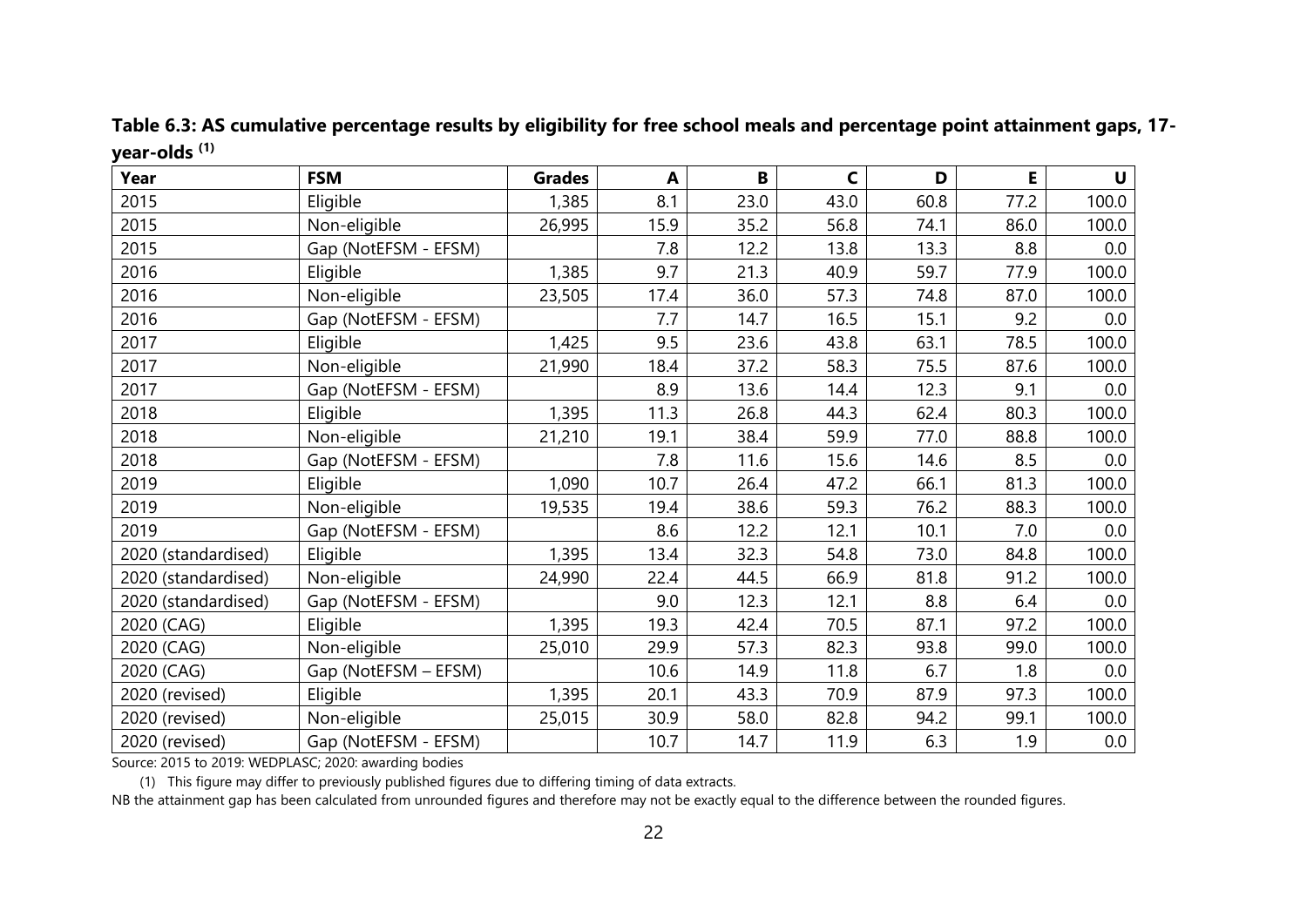#### <span id="page-22-0"></span>**Attainment gap by age**

Figure 6.5 presents cumulative attainment gaps by age over time.

Similar to the changing pattern of results by age at A level, at cumulative grades A, B and C, attainment gaps in 2020 (both published and revised) have shifted to show 17-year-olds achieving higher results than non-17-year-olds. In previous years the reverse was the case, with results for non-17-year-olds higher than those for 17-yearolds.

It is important to note that many non-17-year-olds entered for AS are 18-year-olds that were resitting AS units to improve their A level grade this summer. These candidates therefore should have received an A level grade as well as an AS grade.



**Figure 6.5: AS attainment gap in cumulative results by age (1)**

(1) Includes data only for those centres present in both the 2020 awarding body data and previous WEDPLASC data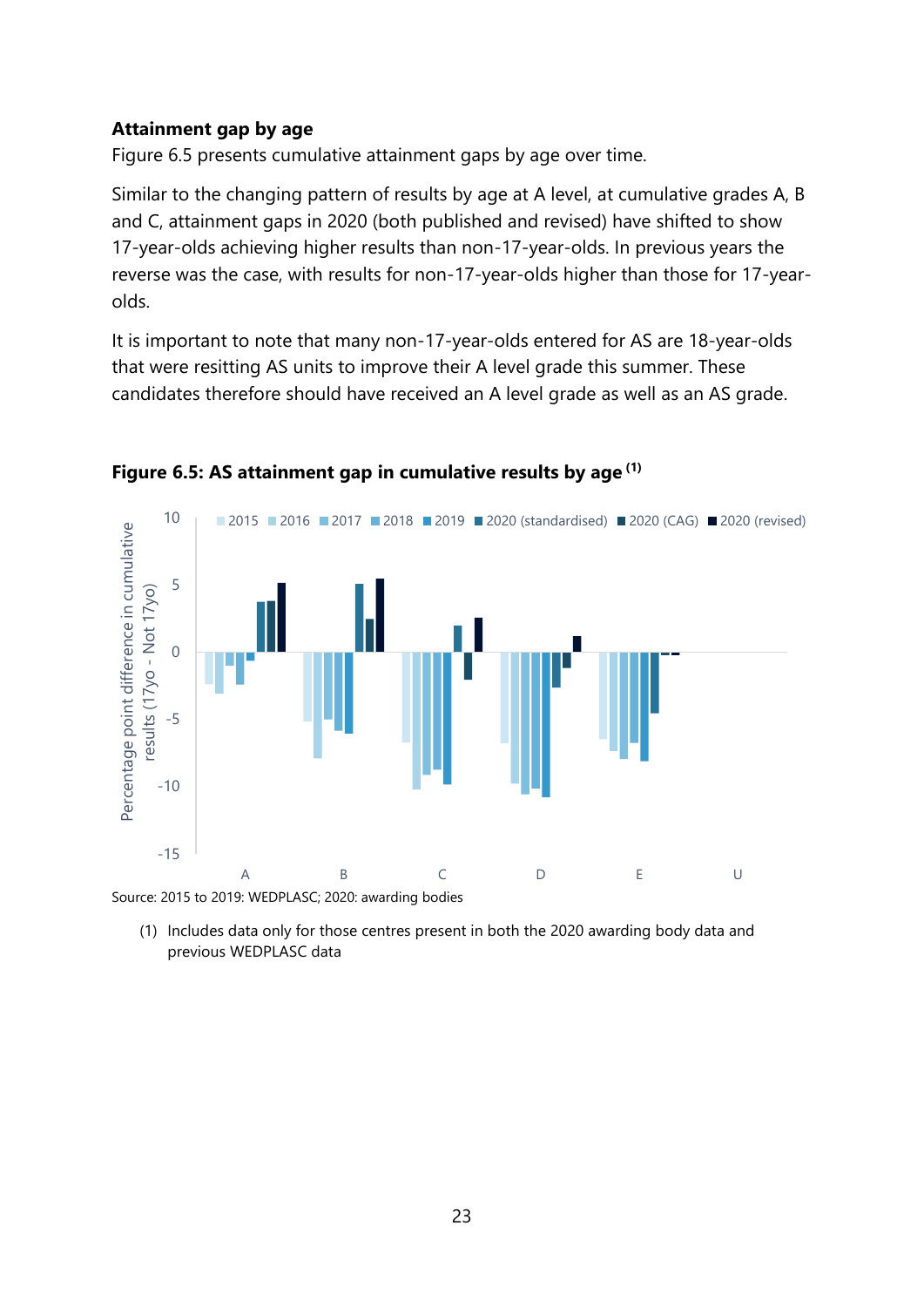| Year                | Age                  | <b>Grades</b> | A      | B      | C       | D       | E.     | U       |
|---------------------|----------------------|---------------|--------|--------|---------|---------|--------|---------|
| 2015                | 17 <sub>yo</sub>     | 29,465        | 16.4   | 35.5   | 56.9    | 74.0    | 85.9   | 100.0   |
| 2015                | Non17yo              | 7,635         | 18.8   | 40.7   | 63.7    | 80.8    | 92.4   | 100.0   |
| 2015                | Gap (17yo - Non17yo) |               | $-2.4$ | $-5.2$ | $-6.7$  | $-6.8$  | $-6.5$ | 0.0     |
| 2016                | 17yo                 | 25,475        | 17.7   | 35.9   | 57.0    | 74.3    | 86.7   | 100.0   |
| 2016                | Non17yo              | 7,450         | 20.8   | 43.8   | 67.2    | 84.1    | 94.0   | 100.0   |
| 2016                | Gap (17yo - Non17yo) |               | $-3.1$ | $-7.9$ | $-10.2$ | $-9.8$  | $-7.3$ | 0.0     |
| 2017                | 17yo                 | 23,415        | 17.9   | 36.4   | 57.4    | 74.7    | 87.0   | 100.0   |
| 2017                | Non17yo              | 6,270         | 18.9   | 41.4   | 66.5    | 85.3    | 95.0   | 100.0   |
| 2017                | Gap (17yo - Non17yo) |               | $-1.0$ | $-5.0$ | $-9.1$  | $-10.6$ | $-7.9$ | 0.0     |
| 2018                | 17yo                 | 22,605        | 18.6   | 37.7   | 58.9    | 76.1    | 88.3   | 100.0   |
| 2018                | Non17yo              | 5,490         | 21.0   | 43.5   | 67.7    | 86.3    | 95.0   | 100.0   |
| 2018                | Gap (17yo - Non17yo) |               | $-2.4$ | $-5.8$ | $-8.7$  | $-10.1$ | $-6.7$ | 0.0     |
| 2019                | 17yo                 | 20,625        | 18.9   | 38.0   | 58.6    | 75.7    | 87.9   | 100.0   |
| 2019                | Non17yo              | 5,130         | 19.6   | 44.1   | 68.4    | 86.4    | 96.0   | 100.0   |
| 2019                | Gap (17yo - Non17yo) |               | $-0.6$ | $-6.1$ | $-9.8$  | $-10.8$ | $-8.1$ | 0.0     |
| 2020 (standardised) | 17yo                 | 27,225        | 22.7   | 44.6   | 66.8    | 81.7    | 91.0   | 100.0   |
| 2020 (standardised) | Non17yo              | 5,895         | 18.9   | 39.6   | 64.8    | 84.3    | 95.6   | 100.0   |
| 2020 (standardised) | Gap (17yo - Non17yo) |               | 3.8    | 5.1    | 2.0     | $-2.6$  | $-4.5$ | 0.0     |
| 2020 (CAG)          | 17yo                 | 27,250        | 30.1   | 57.2   | 82.0    | 93.6    | 99.0   | 100.0   |
| 2020 (CAG)          | Non17yo              | 4,725         | 26.3   | 54.7   | 84.0    | 94.8    | 99.2   | 100.0   |
| 2020 (CAG)          | Gap (17yo - Non17yo) |               | 3.8    | 2.5    | $-2.0$  | $-1.2$  | $-0.2$ | 0.0     |
| 2020 (revised)      | 17 <sub>yo</sub>     | 27,255        | 31.0   | 57.9   | 82.4    | 93.9    | 99.1   | 100.0   |
| 2020 (revised)      | Non17yo              | 5,905         | 25.9   | 52.4   | 79.9    | 92.8    | 99.3   | 100.0   |
| 2020 (revised)      | Gap (17yo - Non17yo) |               | 5.2    | 5.5    | 2.6     | 1.2     | $-0.2$ | $0.0\,$ |

**Table 6.4: AS cumulative percentage results by age and percentage point attainment gaps(1)**

Source: 2015 to 2019: WEDPLASC; 2020: awarding bodies

(1) This figure may differ to previously published figures due to differing timing of data extracts.

NB the attainment gap has been calculated from unrounded figures and therefore may not be exactly equal to the difference between the rounded figures.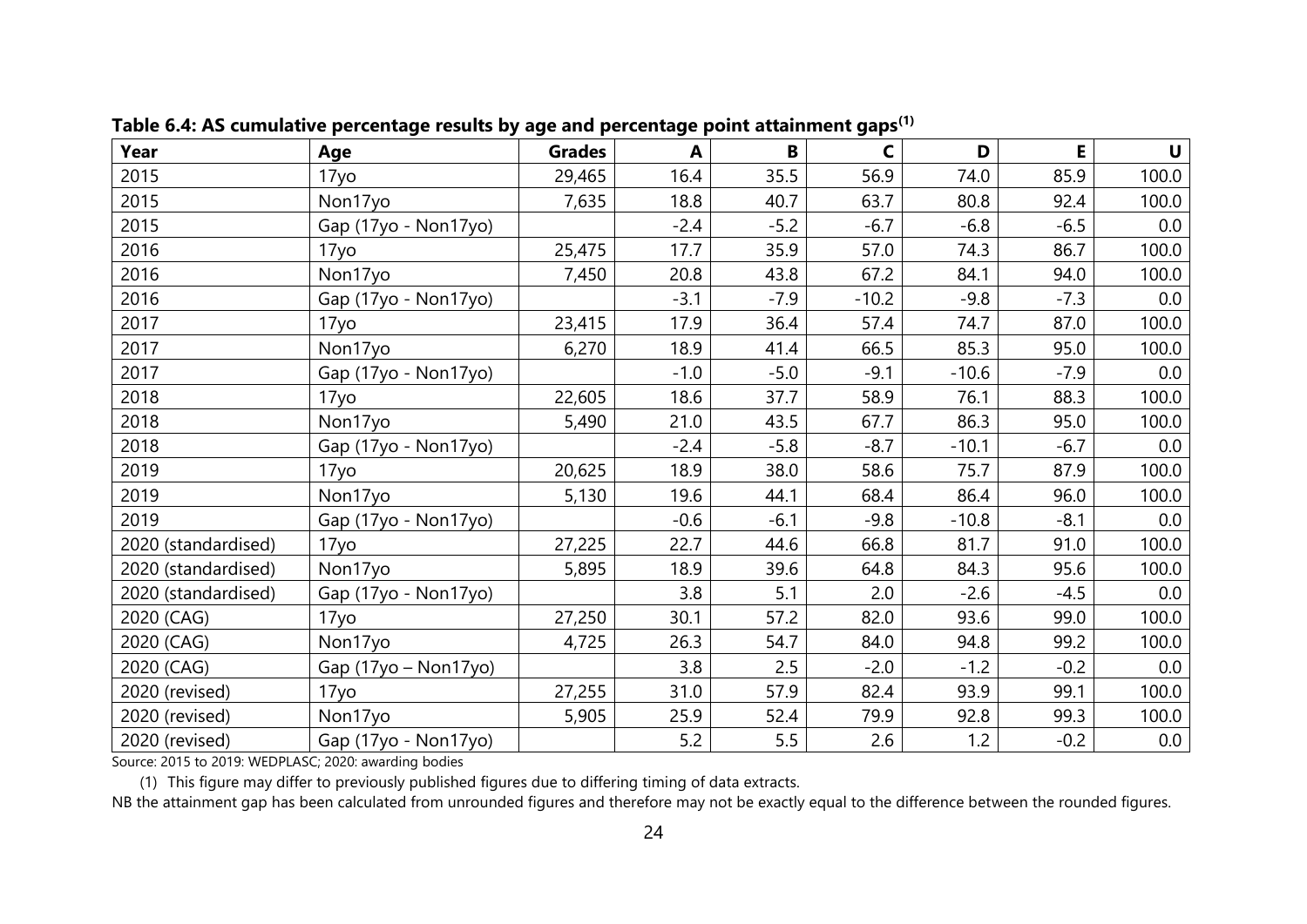## <span id="page-24-0"></span>**Attainment gap by special educational needs (SEN) provision (17-year-olds)**

For 17-year-olds, the main entry cohort for AS, attainment gaps by SEN provision at cumulative grade A are wider in the revised results compared to the standardised AS grades and AS results between 2015 and 2019.

The gap is narrower at cumulative  $A - E$ .

Due to the overall increase in national results, both those with SEN provision and those without have higher revised results in 2020 than in either the original published grades for 2020 or 2019. However, the increases in A grades are larger in the revised results for those who have no SEN provision.

It is important to note that the SEN provision data is not available for all learners and where it is available it may not be data from the current year. SEN provision data is only available from 2017 onwards.





Source: 2017 to 2019: WEDPLASC; 2020: awarding bodies

(1) Includes data only for those centres present in both the 2020 WJEC data and previous WEDPLASC data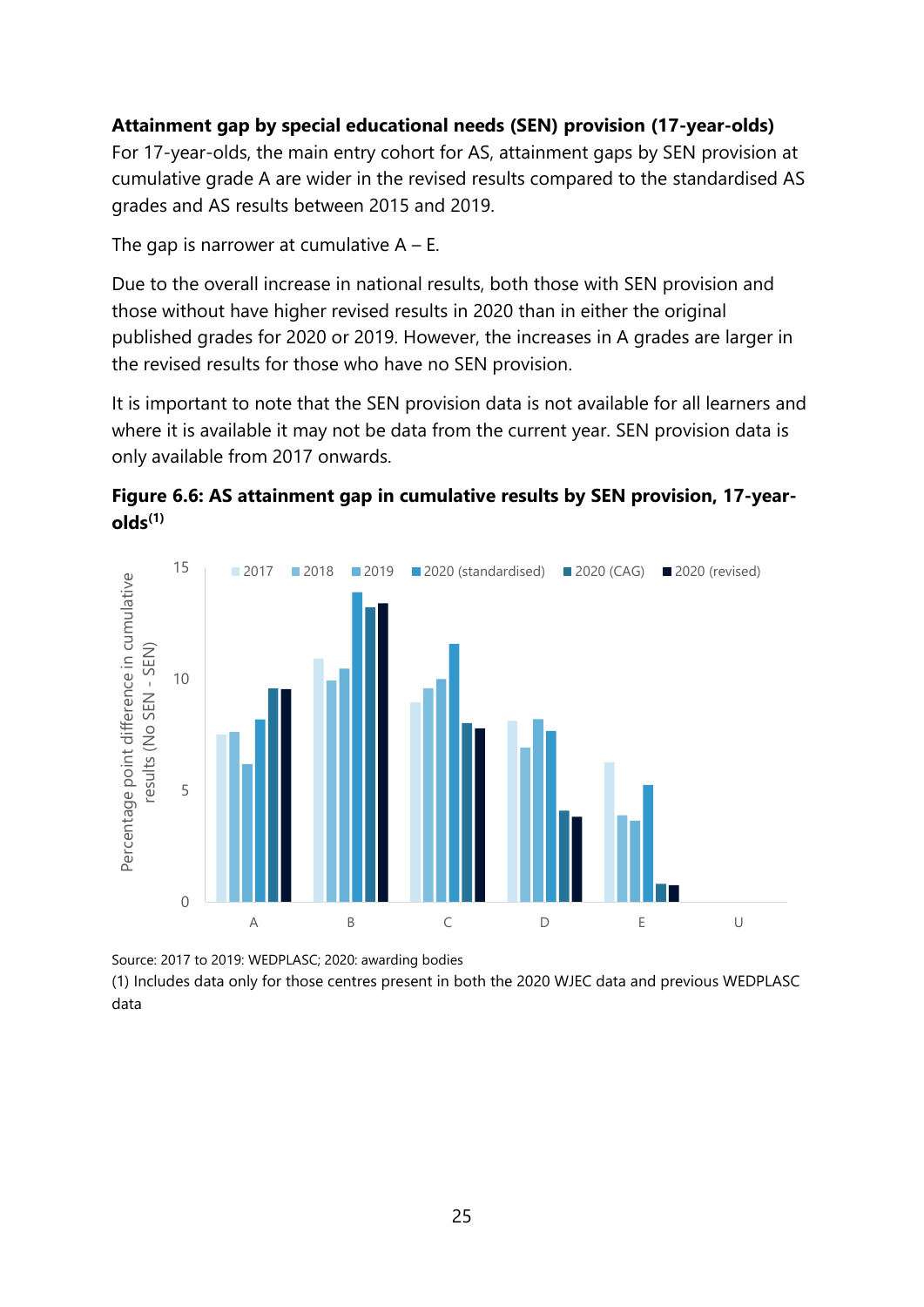| Year                | <b>SEN provision</b> | <b>Grades</b> | A    | B    | C    | D    | Е    | U     |
|---------------------|----------------------|---------------|------|------|------|------|------|-------|
| 2017                | On SEN register      | 1,410         | 10.8 | 26.1 | 48.9 | 67.0 | 81.1 | 100.0 |
| 2017                | No SEN               | 21,910        | 18.3 | 37.1 | 57.9 | 75.2 | 87.4 | 100.0 |
| 2017                | Gap (NoSEN-SEN)      |               | 7.5  | 10.9 | 9.0  | 8.1  | 6.3  | 0.0   |
| 2018                | On SEN register      | 1,490         | 11.5 | 28.4 | 50.0 | 69.6 | 84.6 | 100.0 |
| 2018                | No SEN               | 21,115        | 19.1 | 38.3 | 59.6 | 76.6 | 88.5 | 100.0 |
| 2018                | Gap (NoSEN-SEN)      |               | 7.7  | 9.9  | 9.6  | 6.9  | 3.9  | 0.0   |
| 2019                | On SEN register      | 1,355         | 13.1 | 28.2 | 49.3 | 68.0 | 84.5 | 100.0 |
| 2019                | No SEN               | 19,270        | 19.3 | 38.7 | 59.3 | 76.2 | 88.1 | 100.0 |
| 2019                | Gap (NoSEN-SEN)      |               | 6.2  | 10.5 | 10.0 | 8.2  | 3.7  | 0.0   |
| 2020 (standardised) | On SEN register      | 1,790         | 14.2 | 30.9 | 55.4 | 74.2 | 85.9 | 100.0 |
| 2020 (standardised) | No SEN               | 24,540        | 22.4 | 44.8 | 67.0 | 81.9 | 91.2 | 100.0 |
| 2020 (standardised) | Gap (NoSEN-SEN)      |               | 8.2  | 13.9 | 11.6 | 7.7  | 5.3  | 0.0   |
| 2020 (CAG)          | On SEN register      | 1,795         | 20.4 | 44.2 | 74.2 | 89.6 | 98.2 | 100.0 |
| 2020 (CAG)          | No SEN               | 24,560        | 30.0 | 57.4 | 82.2 | 93.7 | 99.0 | 100.0 |
| 2020 (CAG)          | Gap (NoSEN-SEN)      |               | 9.6  | 13.2 | 8.0  | 4.1  | 0.8  | 0.0   |
| 2020 (revised)      | On SEN register      | 1,795         | 21.4 | 44.7 | 74.8 | 90.2 | 98.3 | 100.0 |
| 2020 (revised)      | No SEN               | 24,565        | 30.9 | 58.1 | 82.6 | 94.1 | 99.1 | 100.0 |
| 2020 (revised)      | Gap (NoSEN-SEN)      |               | 9.6  | 13.4 | 7.8  | 3.8  | 0.8  | 0.0   |

**Table 6.5: AS cumulative percentage results by SEN provision and percentage point attainment gaps, 17-year-olds(1)**

Source: 2017 to 2019: WEDPLASC; 2020: awarding bodies

(1) This figure may differ to previously published figures due to differing timing of data extracts.

NB the attainment gap has been calculated from unrounded figures and therefore may not be exactly equal to the difference between the rounded figures.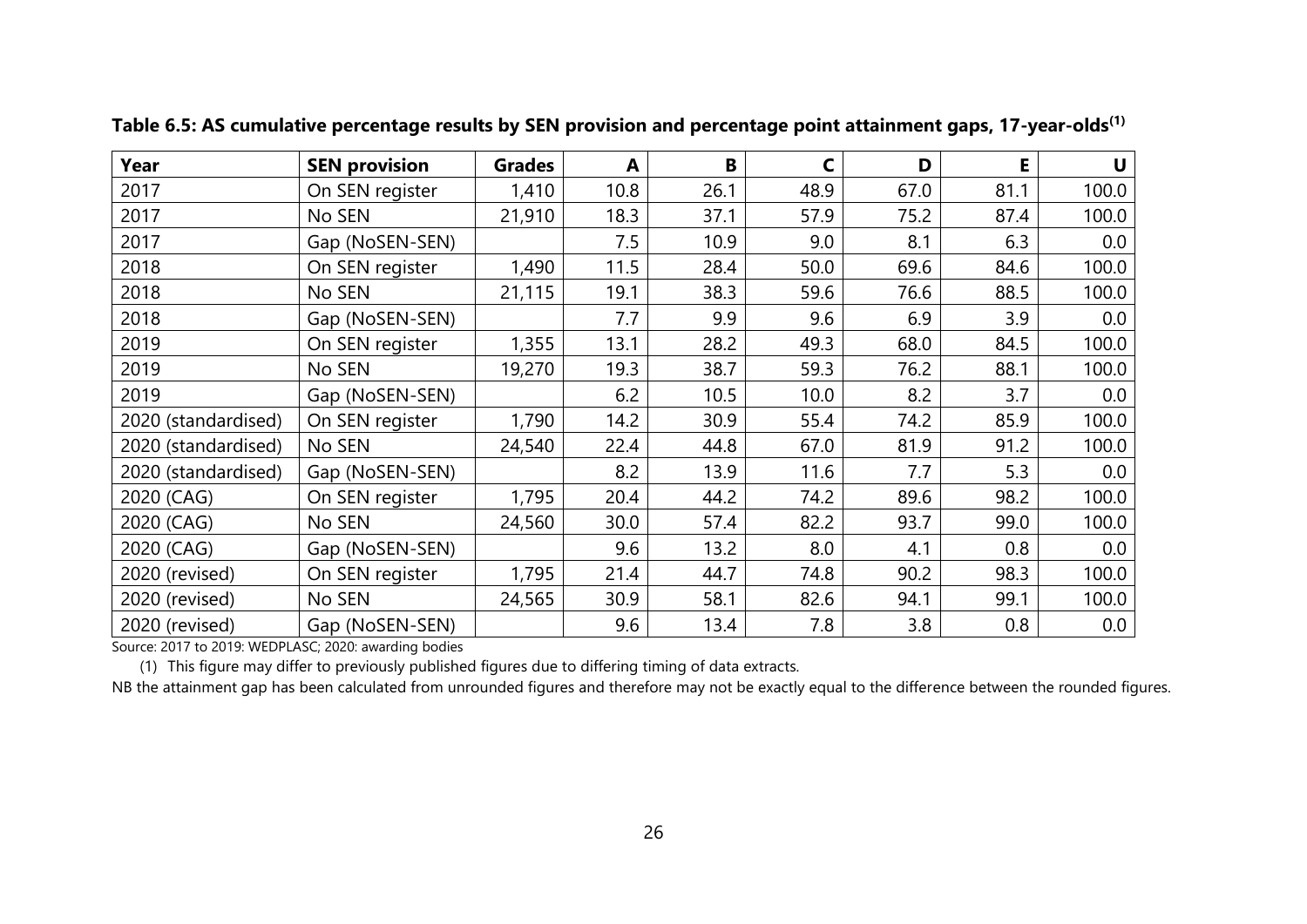# **7. GCSE**

<span id="page-26-0"></span>To match the methodology in the main JCQ tables as closely as possible, the figures in this section relate to grades awarded in the summer exam series only, i.e. outcomes exclude grades achieved in the November exam series.

## <span id="page-26-1"></span>**National results**

The figures used in this subsection use data for all full course single award GCSEs<sup>3</sup>, plus double award science<sup>4</sup>. Double award science grades are counted as two separate grades. Cumulative results are presented at A/7, C/4, G/1 as these figures include both  $A^*$ -G and 9-1 GCSEs<sup>5</sup>. This is done to match the methodology of the JCQ main results tables as closely as possible.

Revised GCSE results are substantially higher than results between 2015 and 2019 and the 2020 standardised results.

More than a quarter of grades were awarded at A/7 or better in the revised 2020 results, whereas the figure in 2019 (Table 7.2) was 18.4%.

Just under three-quarters of grades were awarded at C/4 or better in the revised results, compared to 62.8% of grades in 2019.

**Table 7.1: GCSE Results summer 2020 (cumulative percentage) (all ages)(1)(2)**

|                     | A/7  | C/4  | G/1  |
|---------------------|------|------|------|
| 2020 (revised)      | 25.9 | 74.5 | 99 6 |
| 2020 (CAG)          | 24.6 | 73.7 | 99.5 |
| 2020 (standardised) | 20.6 | 66.5 |      |

Source: awarding bodies

(1) The data includes results for GCSEs graded A\*-G designed for Wales as well as GCSEs graded 9-1 designed for England.

(2) Includes full course and double award science (which is double counted) GCSE, but excluding short courses

<sup>&</sup>lt;sup>3</sup> Short course GCSEs are reported separately to full course GCSEs by JCQ.

<sup>4</sup> Both double science grades are counted, to reflect the size of the double award qualification.

<sup>&</sup>lt;sup>5</sup> A<sup>\*</sup>-G GCSEs are designed and approved against criteria specific to Wales. These qualifications are only offered by WJEC. GCSEs that are graded on a 9-1 scale are designed against criteria specified elsewhere. These are taken in Wales in subjects in which there is no A\*-G GCSE or in independent schools.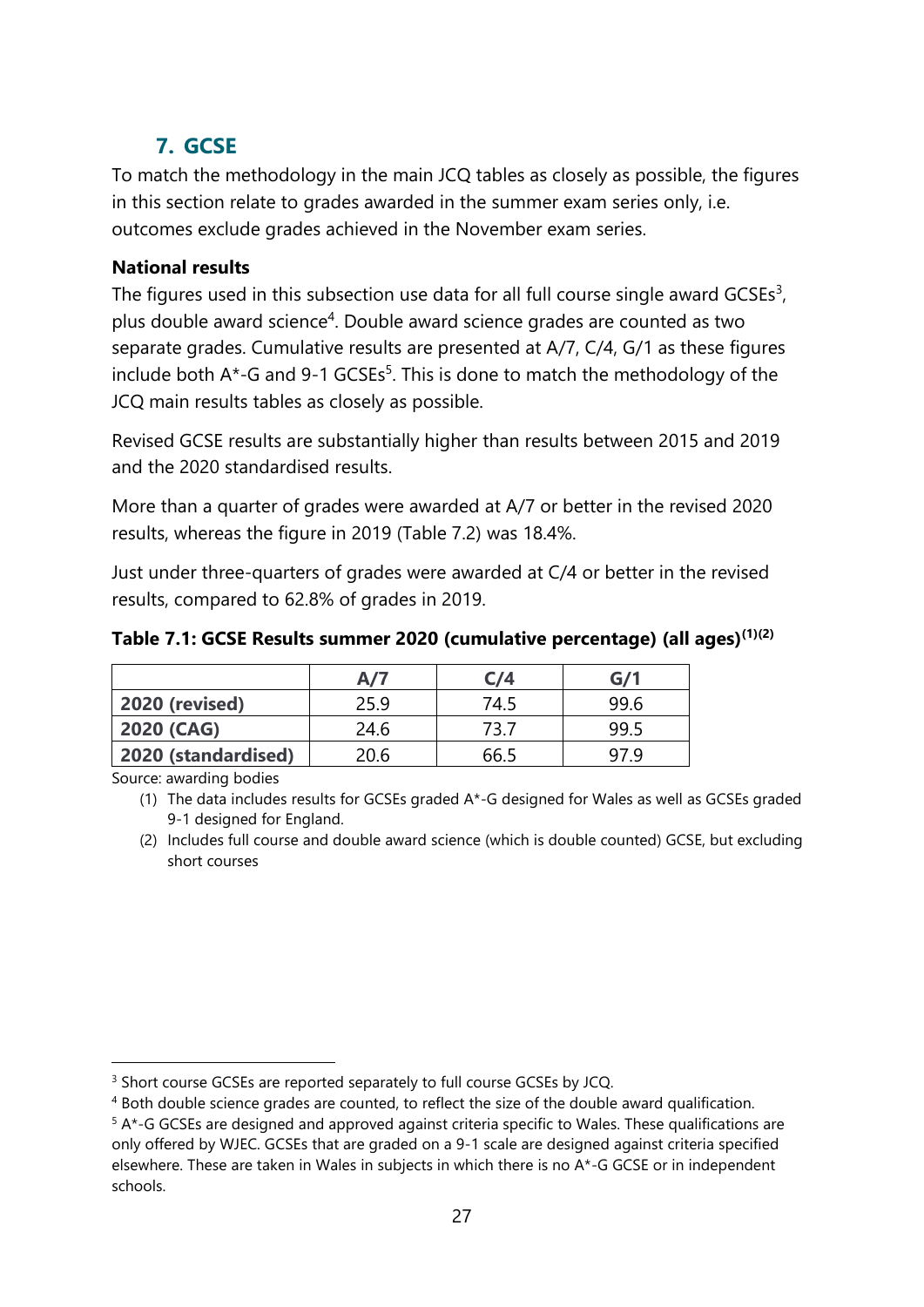|      | A/7  | C/4  | G/1  |
|------|------|------|------|
| 2019 | 18.4 | 62.8 | 97.2 |
| 2018 | 18.5 | 61.6 | 96.4 |
| 2017 | 17.9 | 62.8 | 96.9 |
| 2016 | 19.4 | 66.6 | 98.7 |
| 2015 | 19.2 | 66.6 | 98.7 |

**Table 7.2: GCSE Results summer 2015-2019 (cumulative percentage) (all ages)(1)(2)**

Source: JCQ

(1) The data includes results for GCSEs graded A\*-G designed for Wales as well as GCSEs graded 9-1 designed for England.

(2) Includes full course and double award science (which is double counted) GCSE, but excluding short courses



**Figure 7.1: National GCSE summer cumulative A/7 results 2010-2020(1)(2)**

Source: 2010-2019 JCQ, 2020 awarding bodies

- (1) The data includes results for GCSEs graded A\*-G designed for Wales as well as GCSEs graded 9-1 designed for England.
- (2) Includes full course and double award science (which is double counted) GCSE, but excluding short courses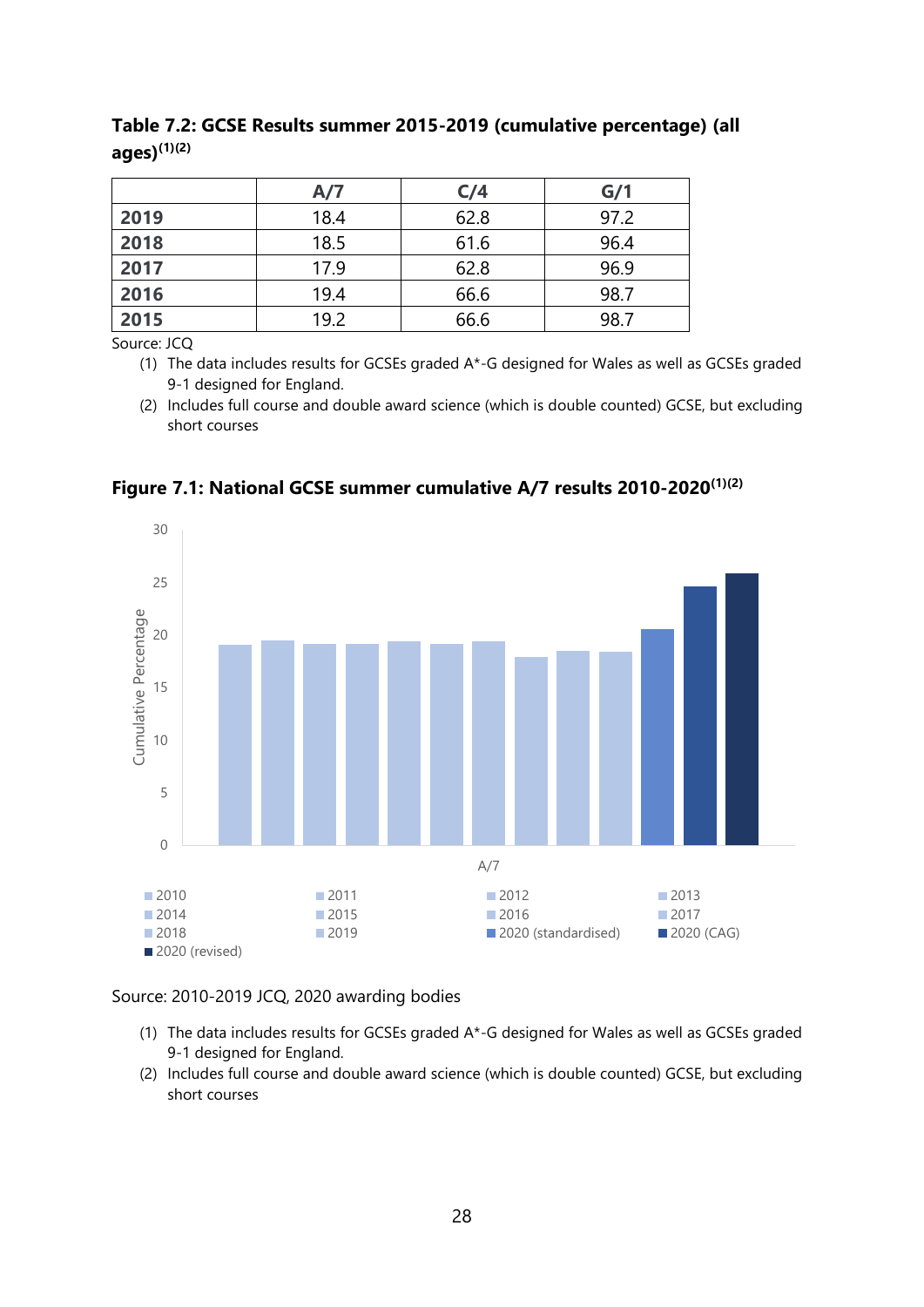

**Figure 7.2: National GCSE summer cumulative C/4 results 2010-20201)(2)**

Source: 2010-2019 JCQ, 2020 awarding bodies

- (1) The data includes results for GCSEs graded A\*-G designed for Wales as well as GCSEs graded 9-1 designed for England.
- (2) Includes full course and double award science (which is double counted) GCSE, but excluding short courses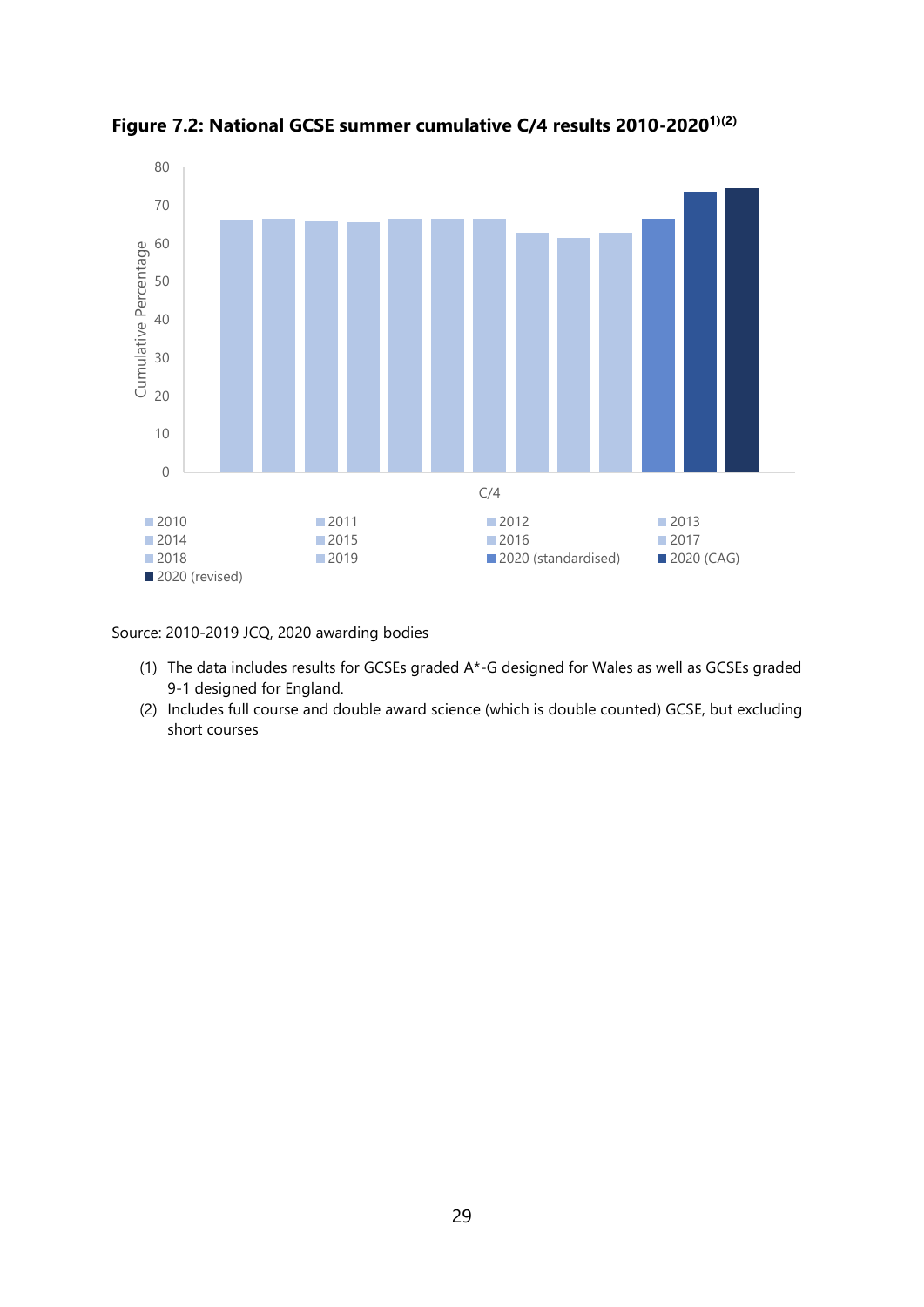

**Figure 7.3: National GCSE summer cumulative G/1 results 2010-2020(1)(2)**

Source: 2010-2019 JCQ, 2020 awarding bodies

- (1) The data includes results for GCSEs graded A\*-G designed for Wales as well as GCSEs graded 9-1 designed for England.
- (2) Includes full course and double award science (which is double counted) GCSE, but excluding short courses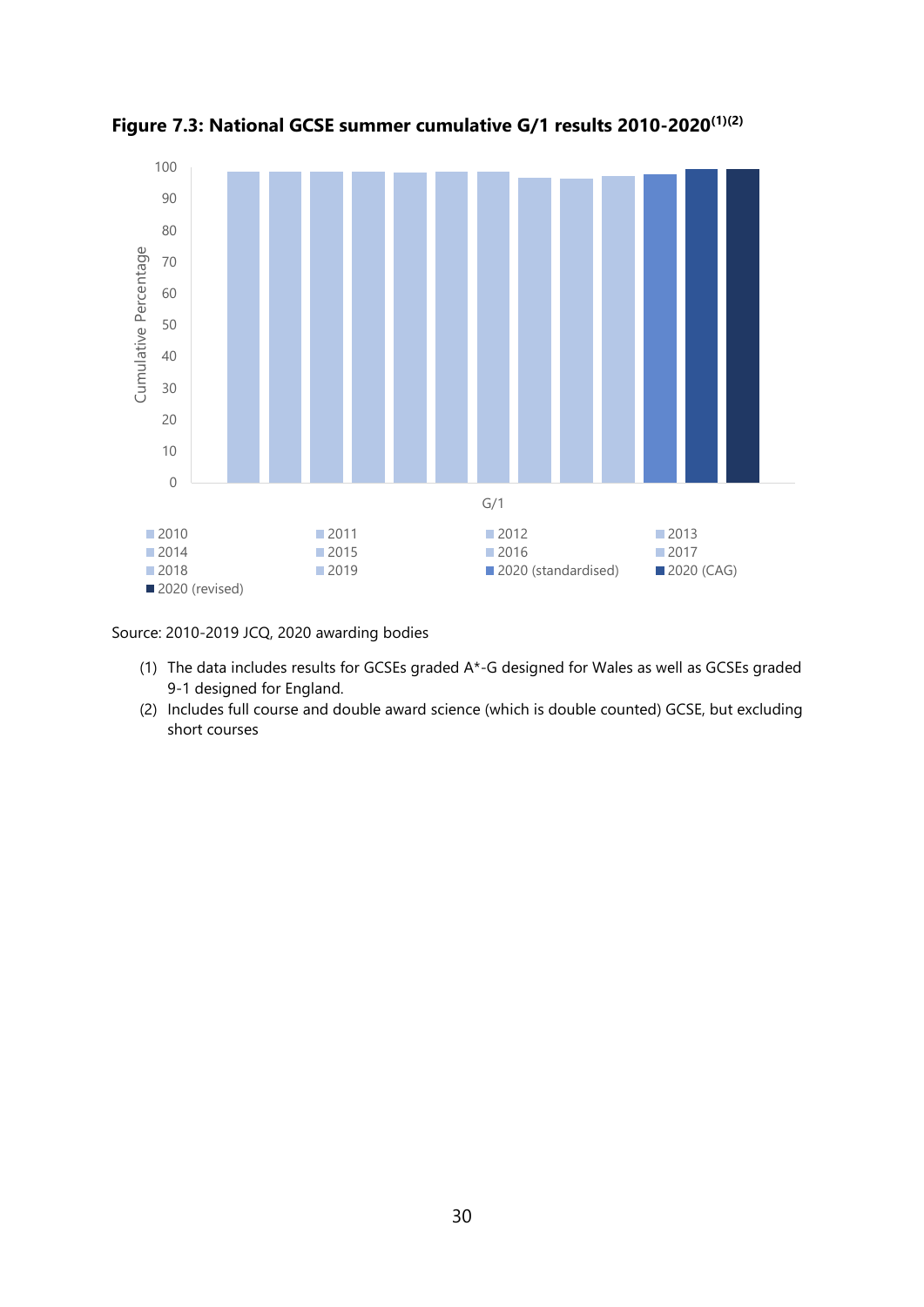The figures used in the following subsections on GCSE attainment gaps use data for all full course single award GCSEs, plus double award science. Double award science grades are counted as two separate grades. Short courses are excluded. This analysis includes both A\*-G and 9-1 GCSEs and reports at selected matched grade thresholds, which is why cumulative results are presented at grades A/7, C/4, G/1. This is done to match the methodology of the JCQ main results tables as closely as possible.

#### <span id="page-30-0"></span>**Attainment gap by gender**

Figure 7.4 presents cumulative attainment gaps by gender over time. The 2020 revised results, centre assessment grades and standardised grades are compared to results from 2015 through to 2019.

The gender gap has widened in favour of girls at grade A/7 in the revised 2020 results compared to results between 2015 and 2019 and the standardised grades.

The gender attainment gap at G/1 is narrower than in recent years as nearly all learners of both genders are achieving at least G/1. The gap at C/4 is comparable to recent years.

#### **Figure 7.4: GCSE attainment gap in cumulative results by gender at key grades(1)(2)**



Source: 2015-2019 JCQ, 2020 awarding bodies

- (1) The data includes results for GCSEs graded A\*-G designed for Wales as well as GCSEs graded 9-1 designed for England.
- (2) Includes full course and double award science (which is double counted) GCSE, but excluding short courses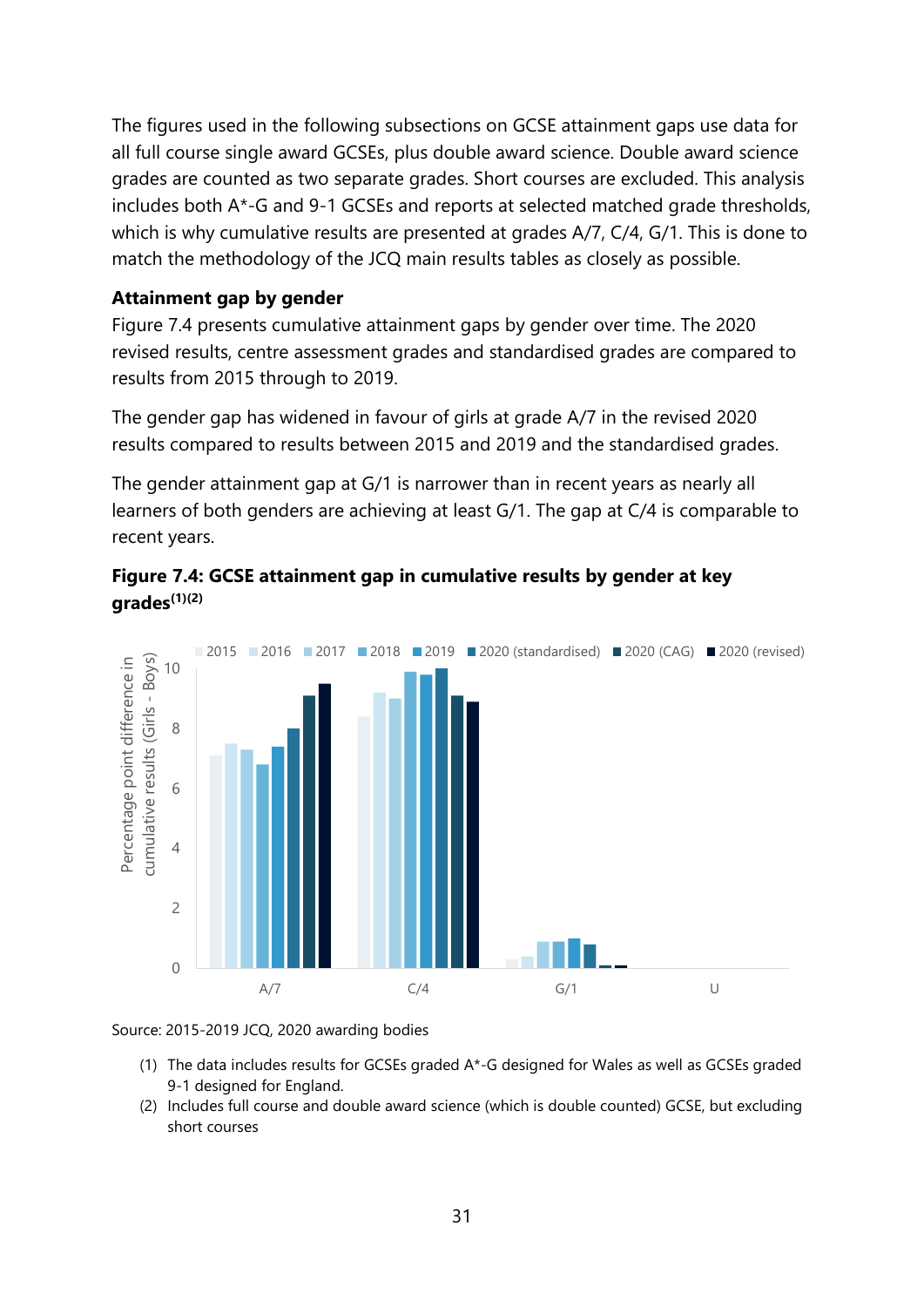|                     | Girls |      |      |       | <b>Boys</b> |      |      | Gap (Girls – Boys) |     |      |     |     |
|---------------------|-------|------|------|-------|-------------|------|------|--------------------|-----|------|-----|-----|
| Year                | A/7   | C/4  | G/1  | U     | A/7         | C/4  | G/1  | U                  | A/7 | C/4  | G/1 | U   |
| 2010                | 22.0  | 70.0 | 98.9 | 100.0 | 16.2        | 62.6 | 98.6 | 100.0              | 5.8 | 7.4  | 0.3 | 0.0 |
| 2011                | 22.5  | 70.3 | 98.9 | 100.0 | 16.3        | 62.5 | 98.6 | 100.0              | 6.2 | 7.8  | 0.3 | 0.0 |
| 2012                | 22.1  | 69.8 | 99.0 | 100.0 | 16.3        | 61.8 | 98.6 | 100.0              | 5.8 | 8.0  | 0.4 | 0.0 |
| 2013                | 22.8  | 70.1 | 98.9 | 100.0 | 15.4        | 61.1 | 98.5 | 100.0              | 7.4 | 9.0  | 0.4 | 0.0 |
| 2014                | 23.1  | 71.0 | 98.8 | 100.0 | 15.5        | 61.9 | 98.3 | 100.0              | 7.6 | 9.1  | 0.5 | 0.0 |
| 2015                | 22.6  | 70.7 | 98.8 | 100.0 | 15.5        | 62.3 | 98.5 | 100.0              | 7.1 | 8.4  | 0.3 | 0.0 |
| 2016                | 23.0  | 71.0 | 98.9 | 100.0 | 15.5        | 61.8 | 98.5 | 100.0              | 7.5 | 9.2  | 0.4 | 0.0 |
| 2017                | 21.5  | 67.3 | 97.3 | 100.0 | 14.2        | 58.3 | 96.4 | 100.0              | 7.3 | 9.0  | 0.9 | 0.0 |
| 2018                | 21.9  | 66.5 | 96.8 | 100.0 | 15.1        | 56.6 | 95.9 | 100.0              | 6.8 | 9.9  | 0.9 | 0.0 |
| 2019                | 22.0  | 67.6 | 97.7 | 100.0 | 14.6        | 57.8 | 96.7 | 100.0              | 7.4 | 9.8  | 1.0 | 0.0 |
| 2020 (standardised) | 24.6  | 71.5 | 98.3 | 100.0 | 16.6        | 61.4 | 97.5 | 100.0              | 8.0 | 10.1 | 0.8 | 0.0 |
| 2020 (CAG)          | 29.1  | 78.1 | 99.6 | 100.0 | 20.0        | 69.1 | 99.4 | 100.0              | 9.1 | 9.1  | 0.1 | 0.0 |
| 2020 (revised)      | 30.6  | 78.9 | 99.6 | 100.0 | 21.1        | 70.0 | 99.5 | 100.0              | 9.5 | 8.9  | 0.1 | 0.0 |

**Table 7.3: GCSE summer cumulative percentage results by gender at key grades and percentage point attainment gaps(1)(2)**

Source: 2010-2019 JCQ, 2020 awarding bodies

(1) The data includes results for GCSEs graded A\*-G designed for Wales as well as GCSEs graded 9-1 designed for England.

(2) Includes full course and double award science (which is double counted) GCSE, but excluding short courses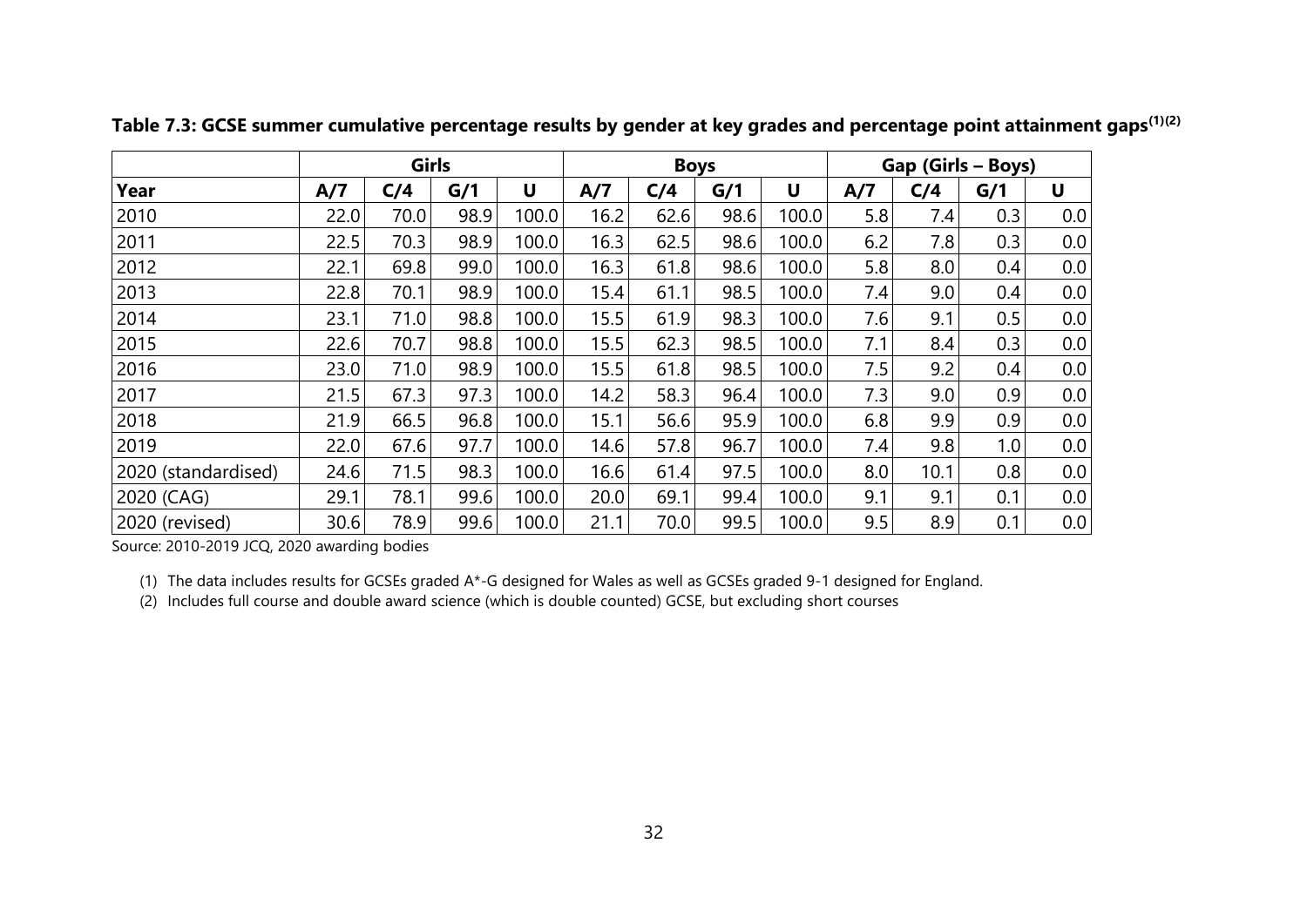## <span id="page-32-0"></span>**Attainment gap by eligibility for free school meals (16-year-olds)**

As 2020 data for free school meal eligibility is only available for WJEC learners, the analysis for 2020 in this section relates only to WJEC qualifications. To ensure a valid comparison, the analysis only includes data for centres which are present in both the 2020 WJEC data and the 2016/17-2018/19 WEDPLASC data.

The attainment gap by free school meal eligibility at cumulative grade A/7 are wider in the revised GCSE results compared to attainment gaps in results in recent years and the standardised grades. The gap is narrower at cumulative C/4 and G/1.

Due to the overall increase in national results, those eligible for free school meals and those not eligible have higher revised results in 2020 than in 2019. However, increases in A/7 grades are larger in the revised results for those who are not eligible for free school meals, which increases the attainment gap at that grade threshold.

**Figure 7.5: GCSE attainment gap in cumulative results by eligibility for free school meals at key grades, 16-year-olds(1)(2)(3)**



Source: 2017-2019 WEDPLASC, 2020 awarding bodies

- (1) The data includes results for GCSEs graded A\*-G designed for Wales as well as GCSEs graded 9-1 designed for England.
- (2) Includes full course and double award science (which is double counted) GCSE, but excluding short courses.
- (3) Includes data only for those centres present in the 2020 WJEC data and previous WEDPLASC data.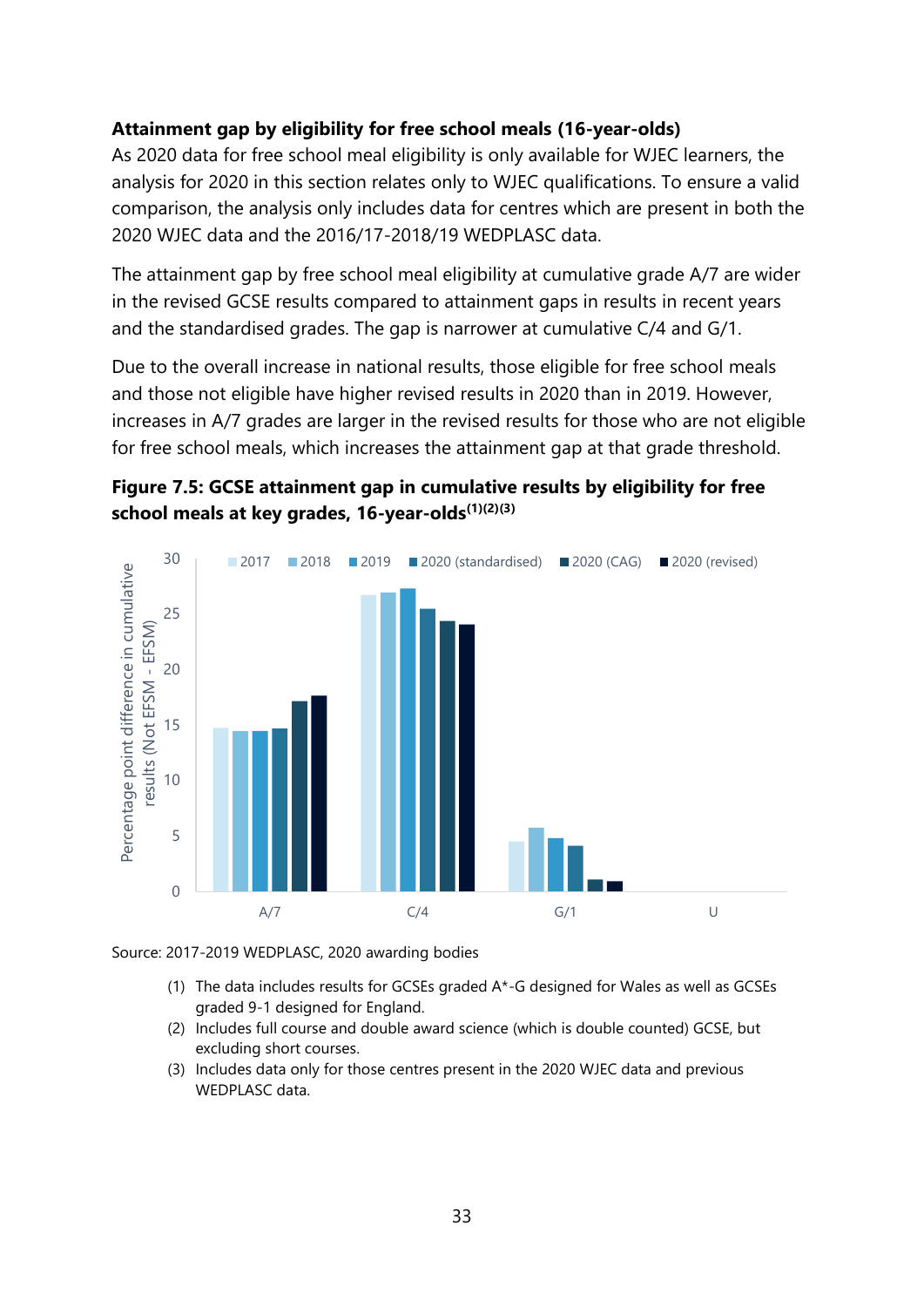## **Table 7.4: GCSE cumulative percentage results by eligibility for free school meals and percentage point attainment gaps, 16-year-olds (1)(2)(3)**

| Year                | <b>EFSM</b>        | <b>Grades</b> | A/7  | C/4  | G/1  | U      |
|---------------------|--------------------|---------------|------|------|------|--------|
| 2017                | <b>EFSM</b>        | 31,895        | 7.2  | 44.1 | 93.5 | 100.00 |
| 2017                | <b>NotEFSM</b>     | 194,345       | 22.0 | 70.8 | 98.1 | 100.00 |
| 2017                | Gap (NotEFSM-EFSM) |               | 14.8 | 26.7 | 4.5  | 0.00   |
| 2018                | <b>EFSM</b>        | 35,530        | 6.9  | 41.5 | 91.8 | 100.00 |
| 2018                | <b>NotEFSM</b>     | 198,715       | 21.3 | 68.5 | 97.5 | 100.00 |
| 2018                | Gap (NotEFSM-EFSM) |               | 14.4 | 26.9 | 5.7  | 0.00   |
| 2019                | <b>EFSM</b>        | 32,995        | 6.6  | 41.6 | 93.3 | 100.00 |
| 2019                | <b>NotEFSM</b>     | 220,535       | 21.1 | 68.9 | 98.1 | 100.00 |
| 2019                | Gap (NotEFSM-EFSM) |               | 14.5 | 27.3 | 4.8  | 0.00   |
| 2020 (standardised) | <b>EFSM</b>        | 35,610        | 8.0  | 45.8 | 94.6 | 100.00 |
| 2020 (standardised) | <b>NotEFSM</b>     | 224,205       | 22.7 | 71.2 | 98.7 | 100.00 |
| 2020 (standardised) | Gap (NotEFSM-EFSM) |               | 14.7 | 25.5 | 4.1  | 0.00   |
| 2020 (CAG)          | <b>EFSM</b>        | 35,610        | 10.3 | 53.9 | 98.7 | 100.00 |
| 2020 (CAG)          | <b>NotEFSM</b>     | 224,205       | 27.5 | 78.3 | 99.7 | 100.00 |
| 2020 (CAG)          | Gap (NotEFSM-EFSM) |               | 17.2 | 24.4 | 1.1  | 0.00   |
| 2020 (revised)R     | <b>EFSM</b>        | 35,610        | 11.0 | 54.9 | 98.9 | 100.00 |
| 2020 (revised)R     | <b>NotEFSM</b>     | 224,205       | 28.7 | 79.0 | 99.8 | 100.00 |
| 2020 (revised)R     | Gap (NotEFSM-EFSM) |               | 17.7 | 24.1 | 0.9  | 0.00   |

Source: 2017-2019 WEDPLASC, 2020 WJEC

(1) The data includes results for GCSEs graded A\*-G designed for Wales as well as GCSEs graded 9-1 designed for England.

(2) Includes full course and double award science (which is double counted) GCSE, but excluding short courses

(3) Includes data only for those centres present in the 2020 WJEC data and previous WEDPLASC data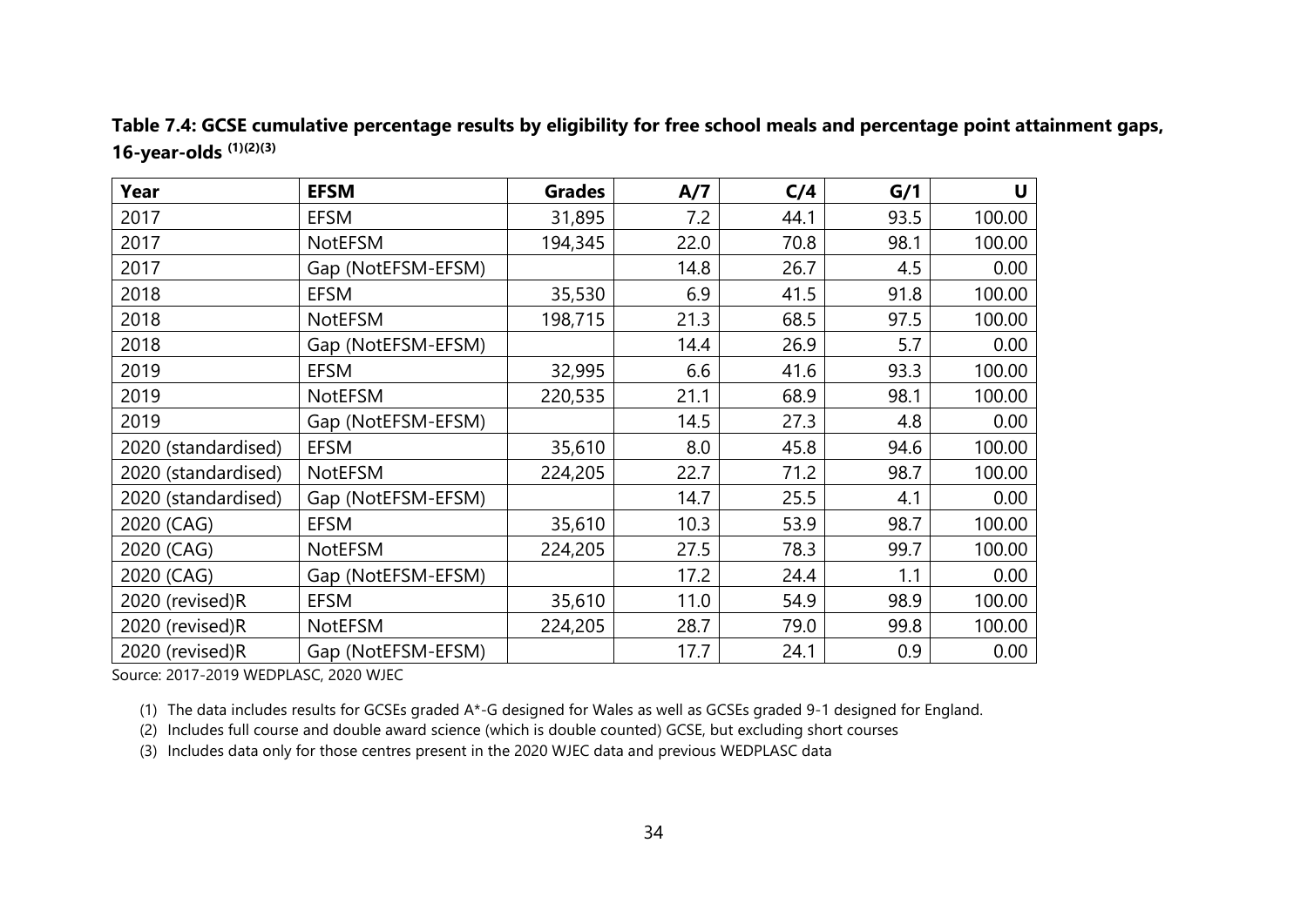#### <span id="page-34-0"></span>**Attainment gap by age**

Figure 7.6 presents cumulative attainment gaps by age over time. Standardised, CAG and revised 2020 results are compared to results in 2017, 2018 and 2019.

The attainment gap between 16yo and non-16yo is similar in revised results in 2020 compared to 2019 at grade A/7 and grade C/4 but has narrowed at grade G/1.





Source: 2017-2019 WEDPLASC, 2020 awarding bodies

- (1) The data includes results for GCSEs graded A\*-G designed for Wales as well as GCSEs graded 9-1 designed for England.
- (2) Includes full course and double award science (which is double counted) GCSE, but excluding short courses
- (3) Includes data only for those centres present in the 2020 awarding body data and previous WEDPLASC data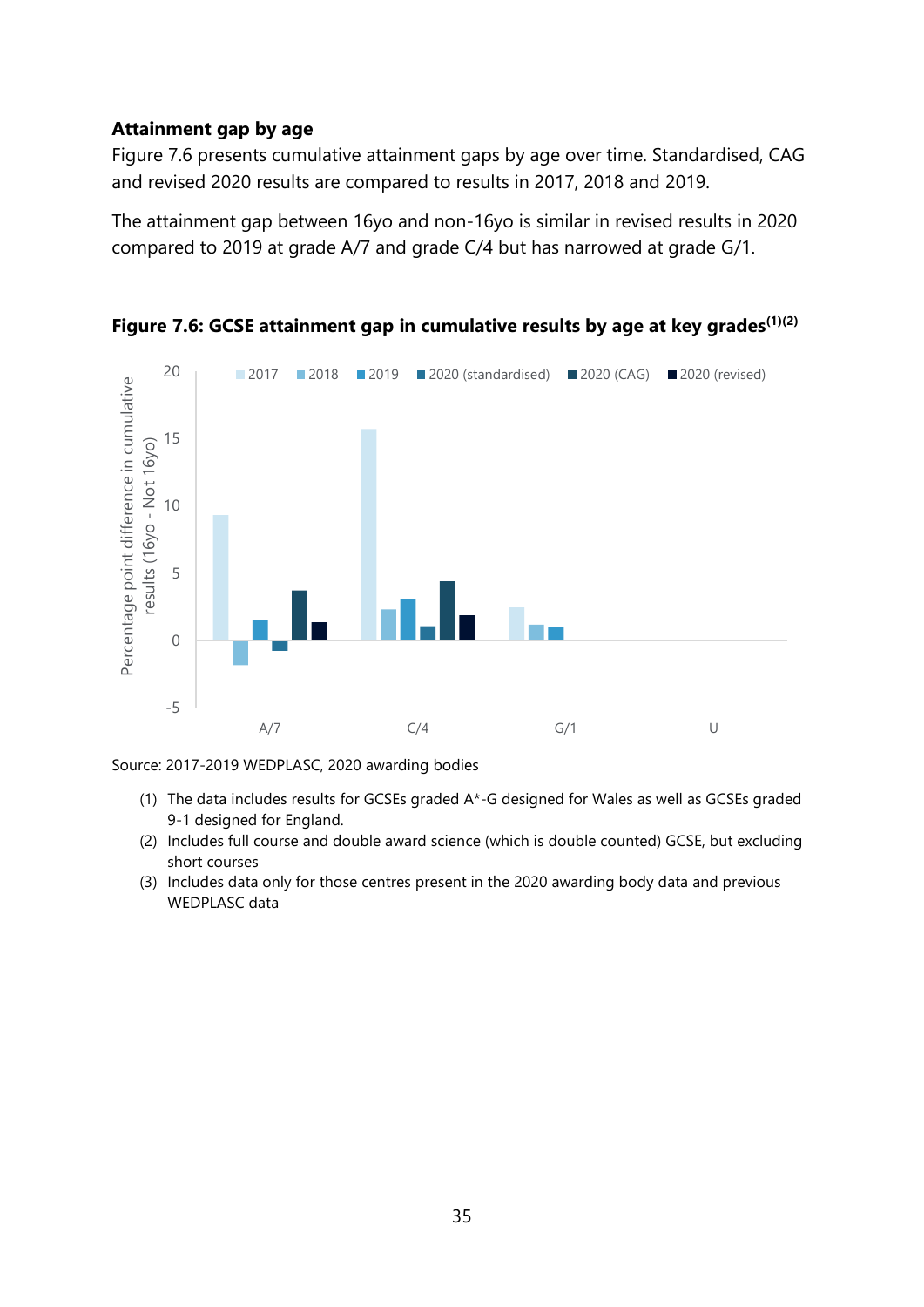| Year                | Age                | <b>Grades</b> | A/7    | C/4  | G/1  | U     |
|---------------------|--------------------|---------------|--------|------|------|-------|
| 2017                | 16y <sub>O</sub>   | 226,320       | 19.9   | 67.1 | 97.4 | 100.0 |
| 2017                | Not16yo            | 50,515        | 10.5   | 51.3 | 94.9 | 100.0 |
| 2017                | Gap (16yo-Not16yo) |               | 9.3    | 15.7 | 2.5  | 0.0   |
| 2018                | 16y <sub>O</sub>   | 234,310       | 19.1   | 64.4 | 96.6 | 100.0 |
| 2018                | Not16yo            | 14,720        | 20.9   | 62.0 | 95.4 | 100.0 |
| 2018                | Gap (16yo-Not16yo) |               | $-1.8$ | 2.3  | 1.2  | 0.0   |
| 2019                | 16yo               | 254,080       | 19.2   | 65.2 | 97.4 | 100.0 |
| 2019                | Not16yo            | 17,310        | 17.6   | 62.1 | 96.4 | 100.0 |
| 2019                | Gap (16yo-Not16yo) |               | 1.5    | 3.1  | 1.0  | 0.0   |
| 2020 (standardised) | 16yo               | 261,765       | 20.6   | 67.5 | 98.0 | 100.0 |
| 2020 (standardised) | Not16yo            | 19,365        | 21.3   | 66.5 | 98.0 | 100.0 |
| 2020 (standardised) | Gap (16yo-Not16yo) |               | $-0.7$ | 1.0  | 0.0  | 0.0   |
| 2020 (CAG)          | 16yo               | 261,765       | 25.1   | 74.8 | 99.6 | 100.0 |
| 2020 (CAG)          | Not16yo            | 19,365        | 21.3   | 70.3 | 99.5 | 100.0 |
| 2020 (CAG)          | Gap (16yo-Not16yo) |               | 3.7    | 4.4  | 0.0  | 0.0   |
| 2020 (revised)      | 16y <sub>O</sub>   | 261,765       | 26.2   | 75.5 | 99.6 | 100.0 |
| 2020 (revised)      | Not16yo            | 19,365        | 24.8   | 73.6 | 99.6 | 100.0 |
| 2020 (revised)      | Gap (16yo-Not16yo) |               | 1.4    | 1.9  | 0.0  | 0.0   |

**Table 7.5: GCSE summer cumulative percentage results by age and percentage point attainment gaps at key grades(1)(2)(3)**

Source: 2017-2019 WEDPLASC, 2020 awarding bodies

(1) The data includes results for GCSEs graded A\*-G designed for Wales as well as GCSEs graded 9-1 designed for England.

(2) Includes full course and double award science (which is double counted) GCSE, but excluding short courses

(3) Includes data only for those centres present in the 2020 awarding body data and previous WEDPLASC data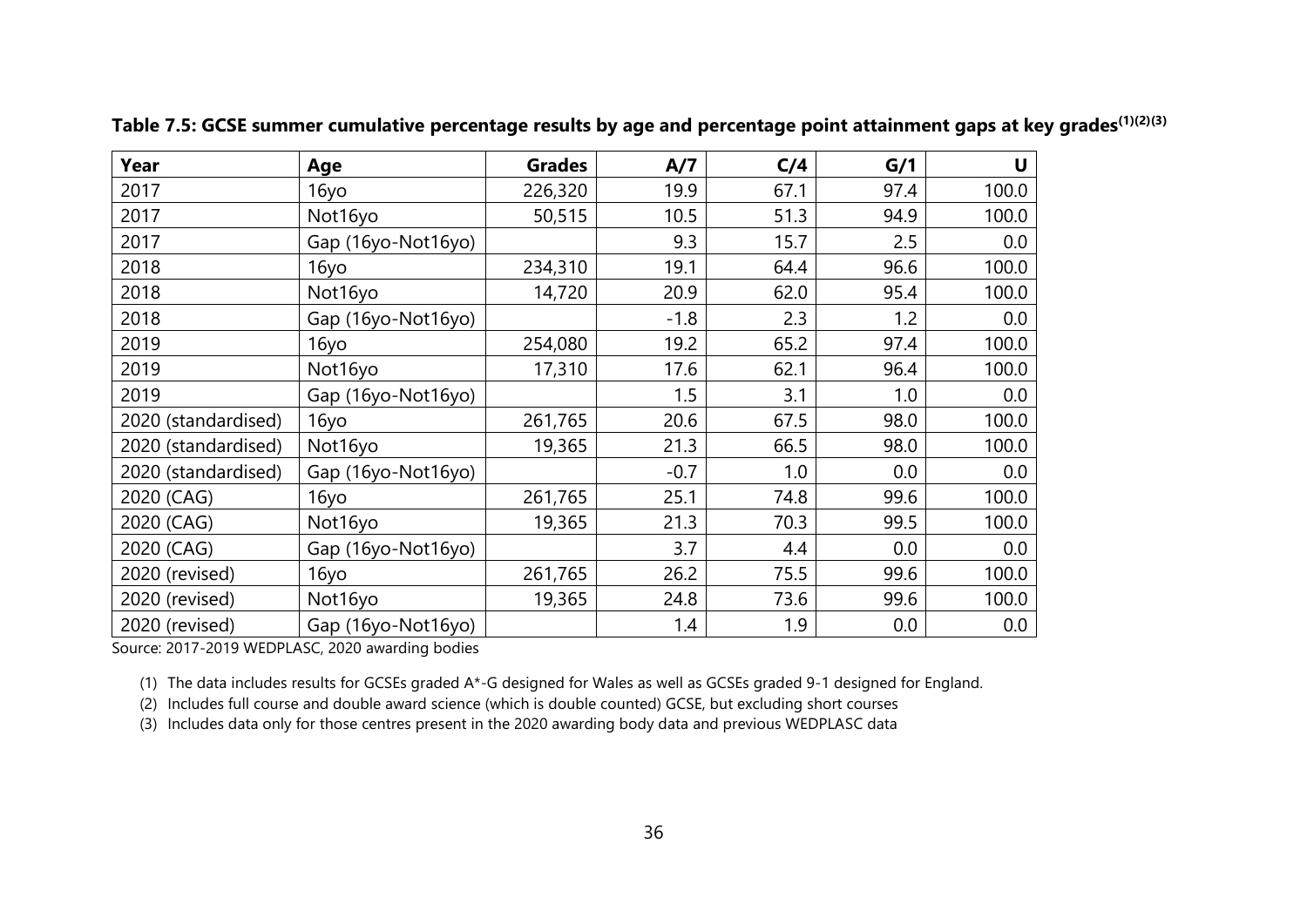## <span id="page-36-0"></span>**Attainment gap by special educational needs (SEN) provision (16-year-olds)**

Data for 2020 relating to SEN provision is only available for learners taking WJEC qualifications. To ensure a valid comparison the analysis is done using only data for centres which are present in both the 2020 WJEC data and the 2016/17-2018/19 Welsh Government attainment data.

Attainment gaps by SEN provision at cumulative grade A/7 are wider in the 2020 CAG and revised GCSE results compared to attainment gaps in results in recent years. The gap is narrower at cumulative C/4 and G/1.

Due to the overall increase in national results, both those with and without SEN provision have higher revised results in 2020 than in 2019. However, percentage point increases in A/7 grades are larger in the revised results for those who are not eligible for free school meals, which increases the attainment gap at that grade threshold.





Source: 2017-2019 WEDPLASC, 2020 awarding bodies

- (1) The data includes results for GCSEs graded A\*-G designed for Wales as well as GCSEs graded 9-1 designed for England.
- (2) Includes full course and double award science (which is double counted) GCSE, but excluding short courses.
- (3) Includes data only for those centres present in the 2020 WJEC data and previous WEDPLASC data.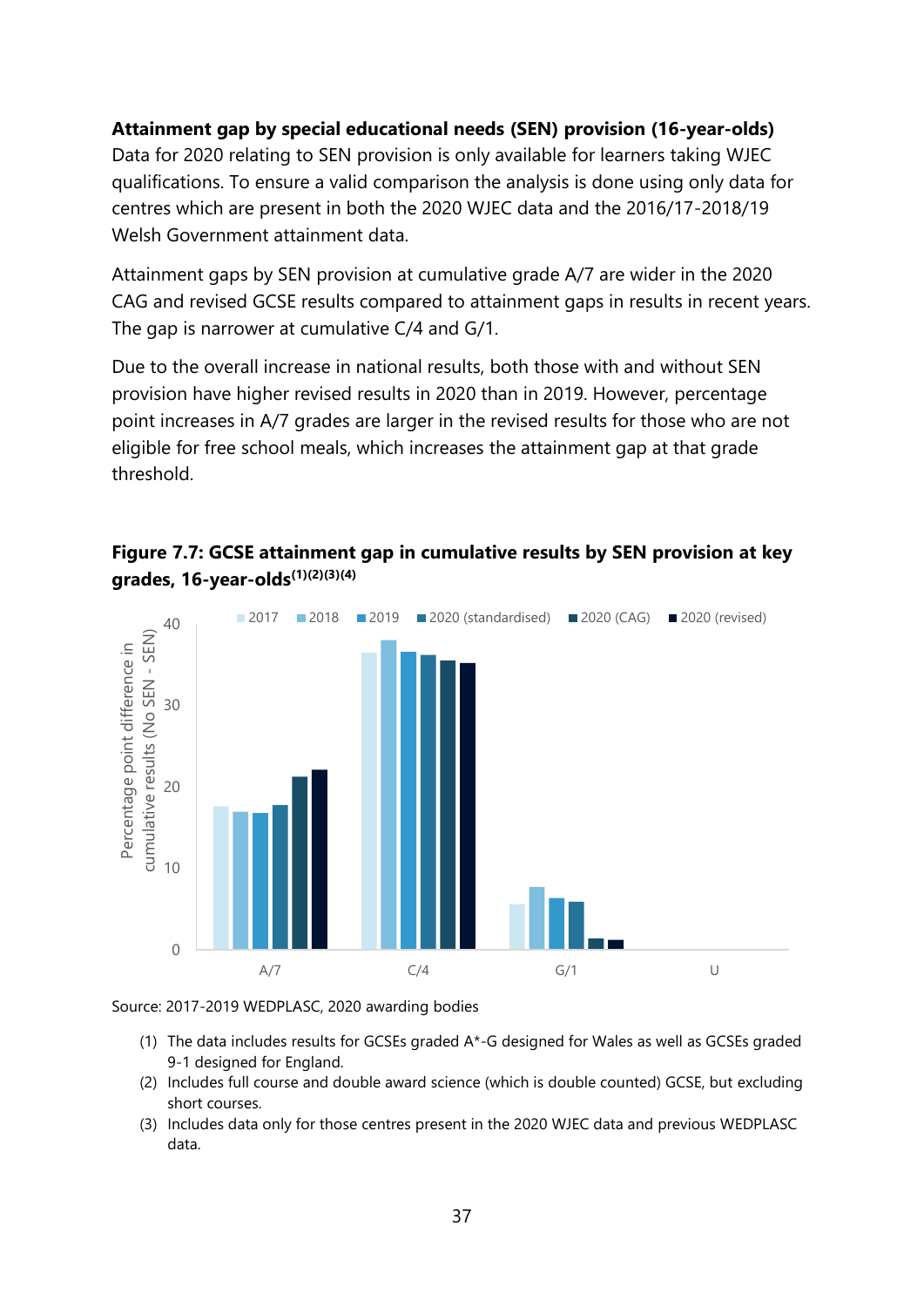|                                           | Table 7.6: GCSE summer cumulative percentage results by SEN provision and percentage point attainment gaps at key |
|-------------------------------------------|-------------------------------------------------------------------------------------------------------------------|
| grades, 16-year-olds <sup>(1)(2)(3)</sup> |                                                                                                                   |

| Year                | <b>SEN</b>      | <b>Grades</b> | <b>A7</b> | C <sub>4</sub> | G <sub>1</sub> | U     |
|---------------------|-----------------|---------------|-----------|----------------|----------------|-------|
| 2017                | On SEN register | 40,800        | 5.5       | 37.3           | 92.8           | 100.0 |
| 2017                | No SEN          | 185,075       | 23.1      | 73.7           | 98.4           | 100.0 |
| 2017                | Gap (NoSEN-SEN) |               | 17.6      | 36.5           | 5.6            | 0.0   |
| 2018                | On SEN register | 45,715        | 5.2       | 33.4           | 90.4           | 100.0 |
| 2018                | No SEN          | 191,495       | 22.1      | 71.4           | 98.2           | 100.0 |
| 2018                | Gap (NoSEN-SEN) |               | 17.0      | 38.0           | 7.7            | 0.0   |
| 2019                | On SEN register | 49,440        | 5.4       | 35.5           | 92.3           | 100.0 |
| 2019                | No SEN          | 207,240       | 22.2      | 72.0           | 98.6           | 100.0 |
| 2019                | Gap (NoSEN-SEN) |               | 16.8      | 36.6           | 6.4            | 0.0   |
| 2020 (standardised) | On SEN register | 49,845        | 6.1       | 37.9           | 93.2           | 100.0 |
| 2020 (standardised) | No SEN          | 215,100       | 23.8      | 74.1           | 99.1           | 100.0 |
| 2020 (standardised) | Gap (NoSEN-SEN) |               | 17.8      | 36.2           | 5.9            | 0.0   |
| 2020 (CAG)          | On SEN register | 49,845        | 7.7       | 45.8           | 98.4           | 100.0 |
| 2020 (CAG)          | No SEN          | 215,100       | 28.9      | 81.3           | 99.8           | 100.0 |
| 2020 (CAG)          | Gap (NoSEN-SEN) |               | 21.2      | 35.5           | 1.4            | 0.0   |
| 2020 (revised)      | On SEN register | 49,845        | 8.1       | 46.7           | 98.6           | 100.0 |
| 2020 (revised)      | No SEN          | 215,100       | 30.2      | 81.9           | 99.9           | 100.0 |
| 2020 (revised)      | Gap (NoSEN-SEN) |               | 22.1      | 35.2           | 1.2            | 0.0   |

Source: 2017-2019 WEDPLASC, 2020 awarding bodies

(1) The data includes results for GCSEs graded A\*-G designed for Wales as well as GCSEs graded 9-1 designed for England.

(2) Includes full course and double award science (which is double counted) GCSE, but excluding short courses

(3) Includes data only for those centres present in the 2020 WJEC data and previous WEDPLASC data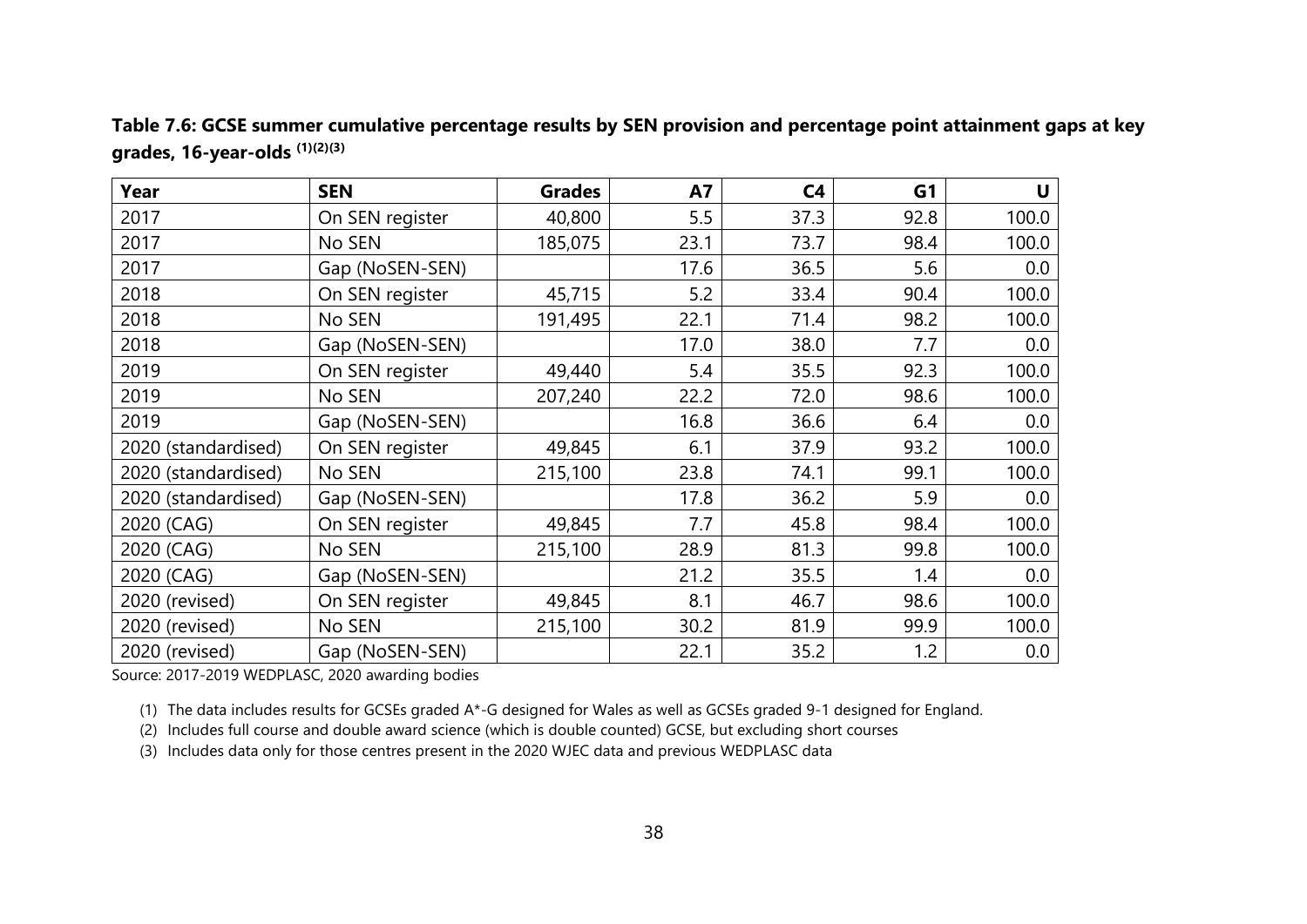## <span id="page-38-0"></span>**Results by ethnic background (16-year-olds)**

Data for 2020 relating to ethnic background is only available for learners taking WJEC qualifications. To improve the validity of the comparison, analysis is done using only data for centres which are present in both the 2020 WJEC data and the 2016/17- 2018/19 Welsh Government attainment data.

Due to small sample sizes, ethnic background data has been aggregated into broader ethnic groups, categorised as per Government Statistical Service guidance<sup>6</sup>. Interpretation of changes in percentages needs to be treated with particular caution because of the small number of learners and centres underlying the grades for a number of the ethnic categories. Changes in percentages may reflect small changes in the absolute number of grades and learners.

Figure 7.8 shows that, at cumulative A/7 revised results are higher for every group compared to 2019 largely due to the centre assessment grades. The standardised results were also higher with the exception of the Black/African/Caribbean/Black British category where results were stable compared to 2019. A similar pattern is evident at cumulative C/4, except that standardised results are higher for each group compared to 2019 at that threshold.





Source: 2017-2019 WEDPLASC, 2020 awarding bodies

- (1) The data includes results for GCSEs graded A\*-G designed for Wales as well as GCSEs graded 9-1 designed for England.
- (2) Includes full course and double award science (which is double counted) GCSE, but excluding short courses.
- (3) Includes data only for those centres present in the 2020 WJEC data and previous Welsh Government data.

<sup>6</sup> <https://gss.civilservice.gov.uk/policy-store/ethnicity/#wales->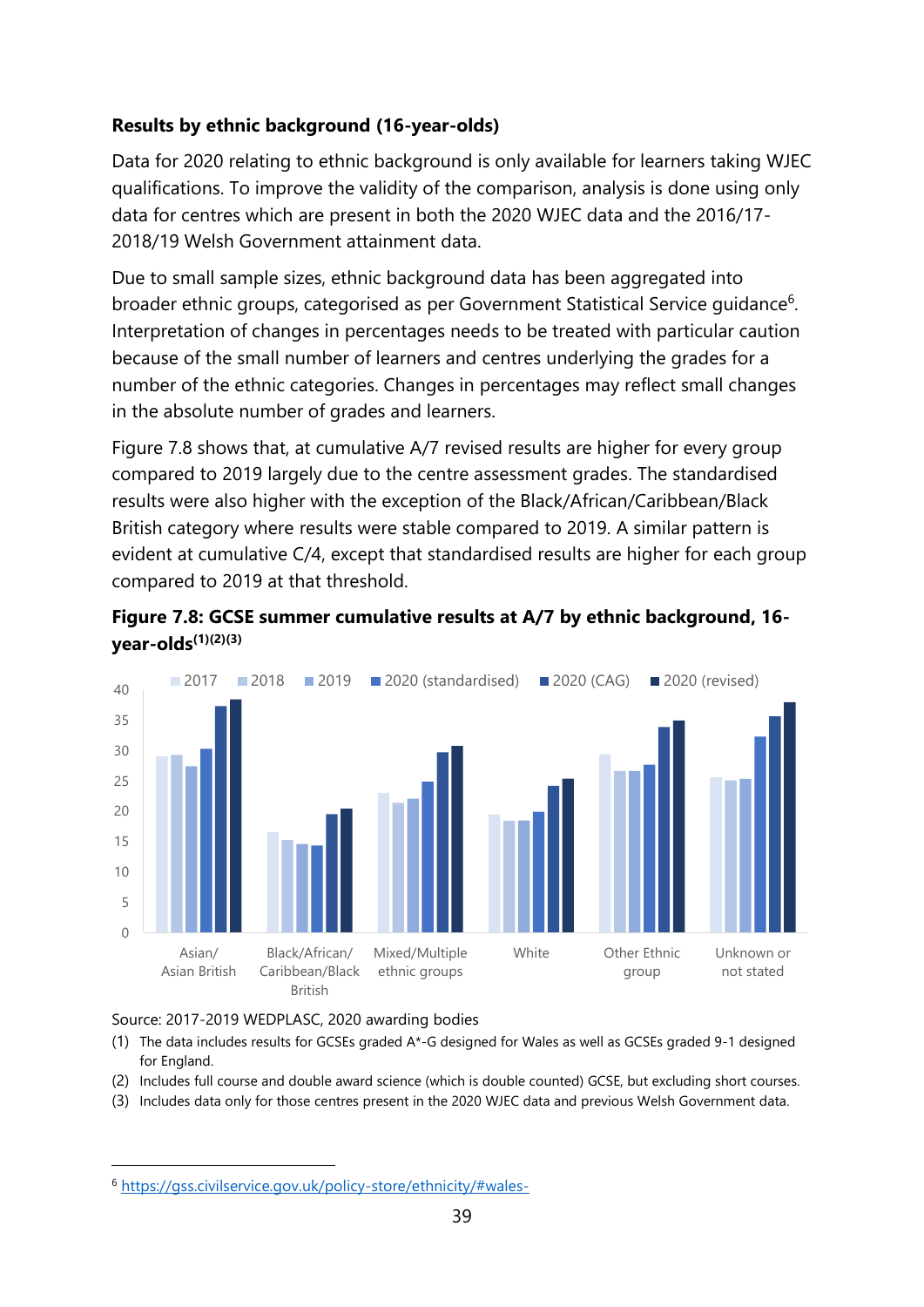



Source: 2017-2019 WEDPLASC, 2020 awarding bodies

- (1) The data includes results for GCSEs graded A\*-G designed for Wales as well as GCSEs graded 9-1 designed for England.
- (2) Includes full course and double award science (which is double counted) GCSE, but excluding short courses.
- (3) Includes data only for those centres present in the 2020 WJEC data and previous Welsh Government data.





#### Source: 2017-2019 WEDPLASC, 2020 awarding bodies

- (1) The data includes results for GCSEs graded A\*-G designed for Wales as well as GCSEs graded 9-1 designed for England.
- (2) Includes full course and double award science (which is double counted) GCSE, but excluding short courses.
- (3) Includes data only for those centres present in the 2020 WJEC data and previous Welsh Government data.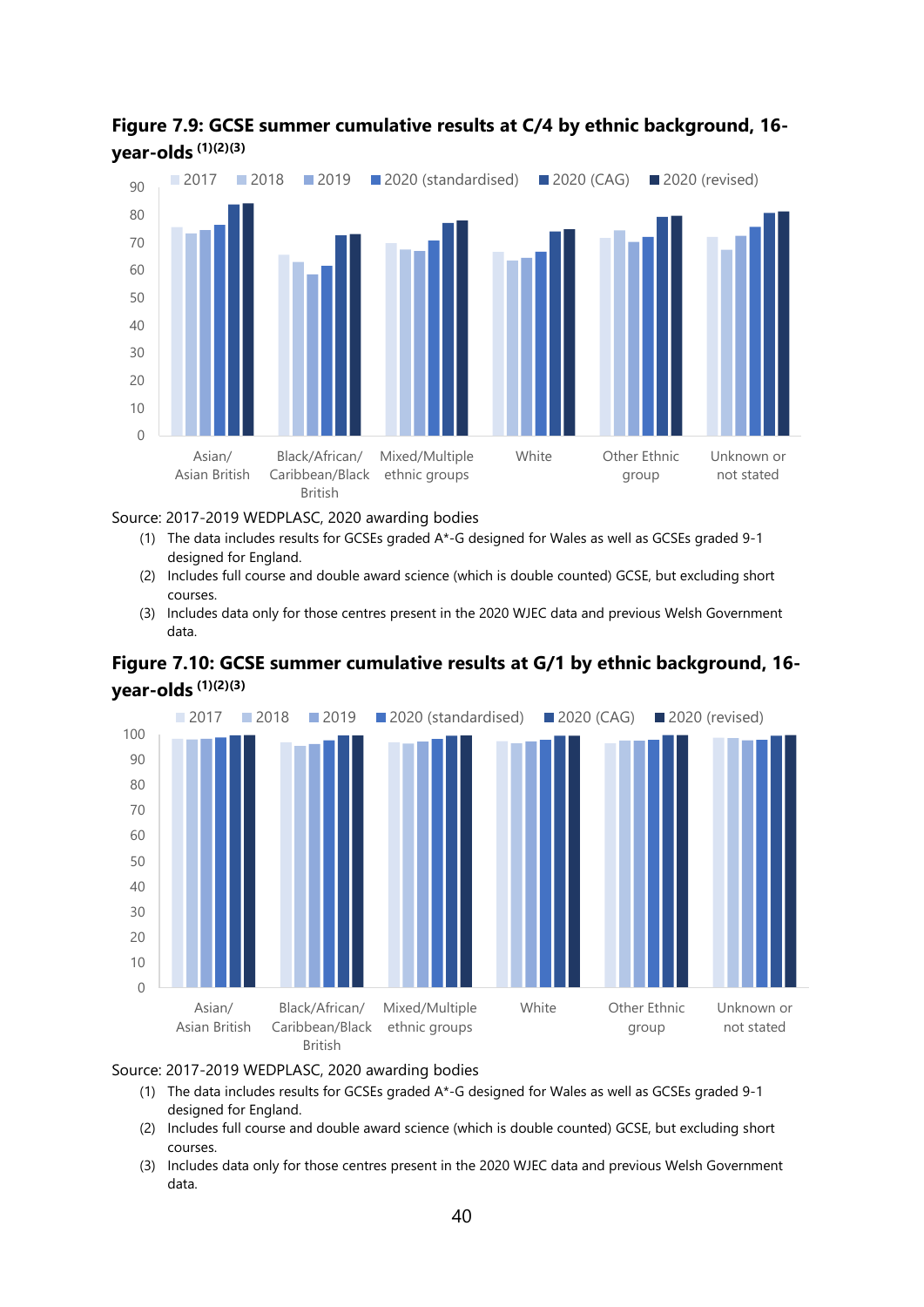| Year                | <b>Ethnic background</b>              | <b>Grades</b> | <b>Learners</b> | <b>A7</b> | C <sub>4</sub> | G1   | U     |
|---------------------|---------------------------------------|---------------|-----------------|-----------|----------------|------|-------|
| 2017                | Asian/Asian British                   | 5,065         | 635             | 29.1      | 75.7           | 98.4 | 100.0 |
| 2017                | Black/African/Caribbean/Black British | 1,725         | 230             | 16.6      | 65.7           | 97.0 | 100.0 |
| 2017                | Mixed/Multiple ethnic groups          | 4,870         | 640             | 23.1      | 69.9           | 97.0 | 100.0 |
| 2017                | White                                 | 210,465       | 27,900          | 19.5      | 66.8           | 97.4 | 100.0 |
| 2017                | Other Ethnic group                    | 2,340         | 305             | 29.5      | 71.8           | 96.6 | 100.0 |
| 2017                | Unknown or not stated                 | 1,410         | 175             | 25.7      | 72.1           | 98.9 | 100.0 |
| 2018                | Asian/Asian British                   | 5,445         | 640             | 29.4      | 73.4           | 98.2 | 100.0 |
| 2018                | Black/African/Caribbean/Black British | 2,050         | 240             | 15.3      | 63.1           | 95.6 | 100.0 |
| 2018                | Mixed/Multiple ethnic groups          | 5,520         | 665             | 21.4      | 67.6           | 96.5 | 100.0 |
| 2018                | White                                 | 220,485       | 26,900          | 18.5      | 63.6           | 96.6 | 100.0 |
| 2018                | Other Ethnic group                    | 2,705         | 315             | 26.7      | 74.6           | 97.7 | 100.0 |
| 2018                | Unknown or not stated                 | 1,005         | 120             | 25.1      | 67.5           | 98.7 | 100.0 |
| 2019                | Asian/Asian British                   | 6,555         | 730             | 27.5      | 74.6           | 98.4 | 100.0 |
| 2019                | Black/African/Caribbean/Black British | 2,190         | 245             | 14.6      | 58.6           | 96.4 | 100.0 |
| 2019                | Mixed/Multiple ethnic groups          | 6,980         | 790             | 22.1      | 67.0           | 97.3 | 100.0 |
| 2019                | White                                 | 236,470       | 27,345          | 18.5      | 64.6           | 97.4 | 100.0 |
| 2019                | Other Ethnic group                    | 3,160         | 350             | 26.7      | 70.3           | 97.7 | 100.0 |
| 2019                | Unknown or not stated                 | 1,320         | 150             | 25.4      | 72.5           | 97.8 | 100.0 |
| 2020 (standardised) | Asian/Asian British                   | 6,635         | 725             | 30.4      | 76.5           | 98.9 | 100.0 |
| 2020 (standardised) | Black/African/Caribbean/Black British | 2,225         | 265             | 14.4      | 61.7           | 97.8 | 100.0 |
| 2020 (standardised) | Mixed/Multiple ethnic groups          | 7,170         | 800             | 25.0      | 70.9           | 98.4 | 100.0 |

**Table 7.7: GCSE summer cumulative results by ethnic background at key grades, 16-year-olds(1)(2)(3)**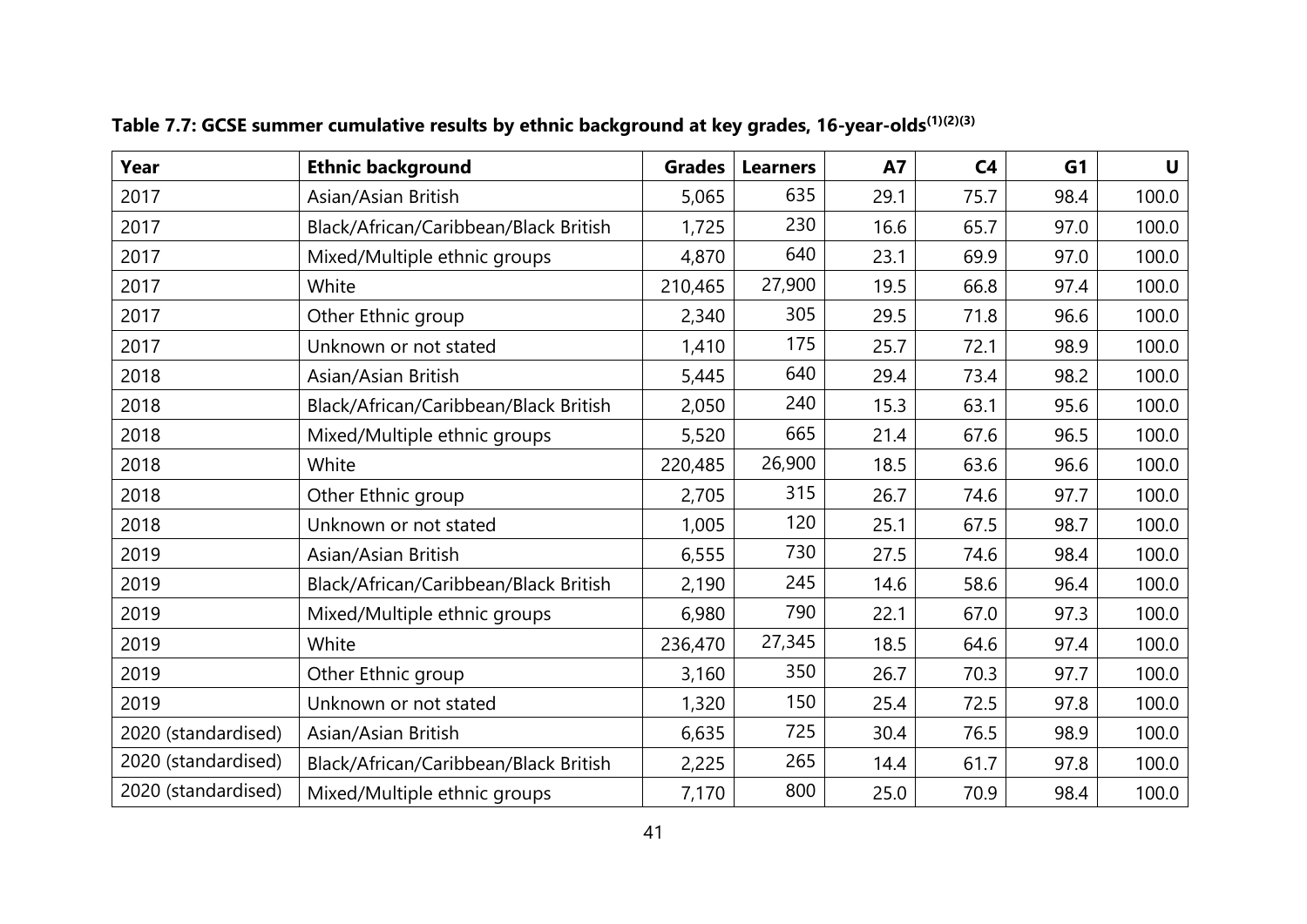| 2020 (standardised) | White                                 | 244,190 | 27,825 | 20.0 | 66.8 | 98.0 | 100.0 |
|---------------------|---------------------------------------|---------|--------|------|------|------|-------|
| 2020 (standardised) | Other Ethnic group                    | 3,395   | 390    | 27.7 | 72.1 | 97.9 | 100.0 |
| 2020 (standardised) | Unknown or not stated                 | 1,335   | 150    | 32.4 | 75.8 | 98.0 | 100.0 |
| 2020 (CAG)          | Asian/Asian British                   | 6,635   | 725    | 37.4 | 83.9 | 99.8 | 100.0 |
| 2020 (CAG)          | Black/African/Caribbean/Black British | 2,225   | 265    | 19.6 | 72.7 | 99.7 | 100.0 |
| 2020 (CAG)          | Mixed/Multiple ethnic groups          | 7,170   | 800    | 29.8 | 77.2 | 99.7 | 100.0 |
| 2020 (CAG)          | White                                 | 244,190 | 27,825 | 24.3 | 74.2 | 99.6 | 100.0 |
| 2020 (CAG)          | Other Ethnic group                    | 3,395   | 390    | 34.0 | 79.4 | 99.9 | 100.0 |
| 2020 (CAG)          | Unknown or not stated                 | 1,335   | 150    | 35.8 | 80.9 | 99.6 | 100.0 |
| 2020 (revised)      | Asian/Asian British                   | 6,635   | 725    | 38.5 | 84.4 | 99.8 | 100.0 |
| 2020 (revised)      | Black/African/Caribbean/Black British | 2,225   | 265    | 20.5 | 73.2 | 99.7 | 100.0 |
| 2020 (revised)      | Mixed/Multiple ethnic groups          | 7,170   | 800    | 30.8 | 78.1 | 99.7 | 100.0 |
| 2020 (revised)      | White                                 | 244,190 | 27,825 | 25.4 | 74.9 | 99.6 | 100.0 |
| 2020 (revised)      | Other Ethnic group                    | 3,395   | 390    | 35.1 | 79.8 | 99.9 | 100.0 |
| 2020 (revised)      | Unknown or not stated                 | 1,335   | 150    | 38.1 | 81.4 | 99.9 | 100.0 |

Source: 2017-2019 WEDPLASC, 2020 WJEC

(1) The data includes results for GCSEs graded A\*-G designed for Wales as well as GCSEs graded 9-1 designed for England.

(2) Includes full course and double award science (which is double counted) GCSE, but excluding short courses.

(3) Includes data only for those centres present in the 2020 WJEC data and previous WEDPLASC data.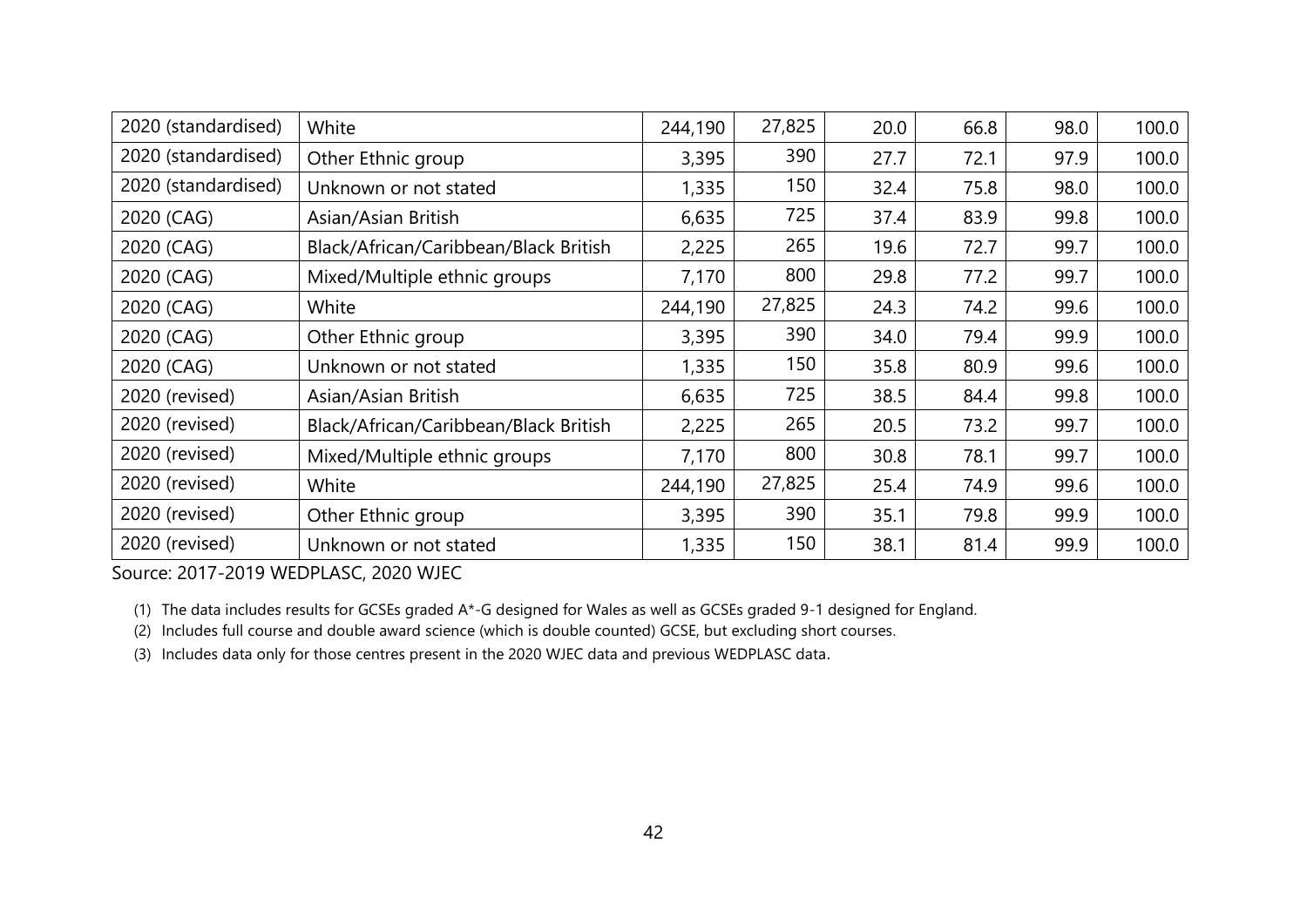# **8. Advanced Skills Challenge Certificate**

<span id="page-42-0"></span>The Advanced Skills Challenge Certificate is equivalent in size and demand to an A level. It uses the same grading scale and carries the same UCAS tariff points.

## <span id="page-42-1"></span>**National results**

Table 8.1 shows that the revised Advanced Skills Challenge Certificate grades are higher than those published on Thursday 13 August 2020, and also substantially higher than results between 2017 and 2019.

## **Table 8.1: Advanced Skills Challenge Certificate Revised Provisional Results 2017 - 2020 (cumulative percentage) (1)**

|                               |       |           |          | <b>Number of</b> |
|-------------------------------|-------|-----------|----------|------------------|
|                               | $A^*$ | $A^* - A$ | $A^*$ -E | grades           |
| 2020 (revised) $(2)$          | 8.5   | 28.8      | 99.6     | 11,795           |
| 2020 (CAG) <sup>(2)</sup>     | 7.3   | 27.9      | 99.4     | 11,485           |
| 2020<br>$(statardised)^{(2)}$ | 6.5   | 22.7      | 98.0     | 11,795           |
| 2019                          | 4.6   | 21.7      | 97.8     | 11,880           |
| 2018                          | 3.9   | 21.5      | 97.7     | 12,015           |
| 2017                          | 1.5   | 14.6      | 94.0     | 11,120           |

Source: WJEC

(1) The provisional figures for 2017 – 2019 are used to provide a valid comparison to the 2020 figures which are provisional

(2) Published are the calculated results released on 13 August. Revised are results published by WJEC on 20 August 2020.



Source: WJEC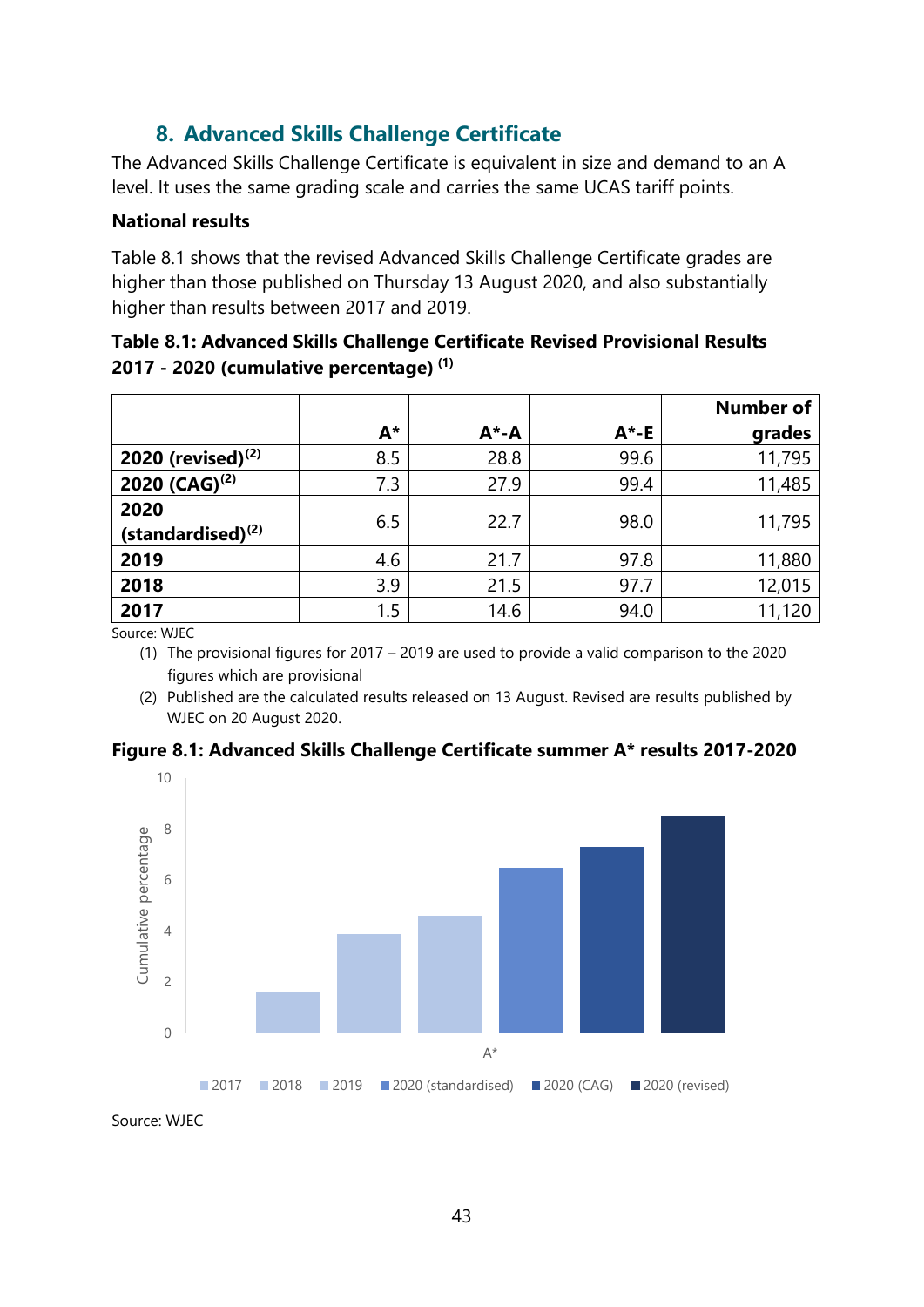



Source: WJEC



**Figure 8.3: Advanced Skills Challenge Certificate summer A\*-E results 2017-** 

Source: WJEC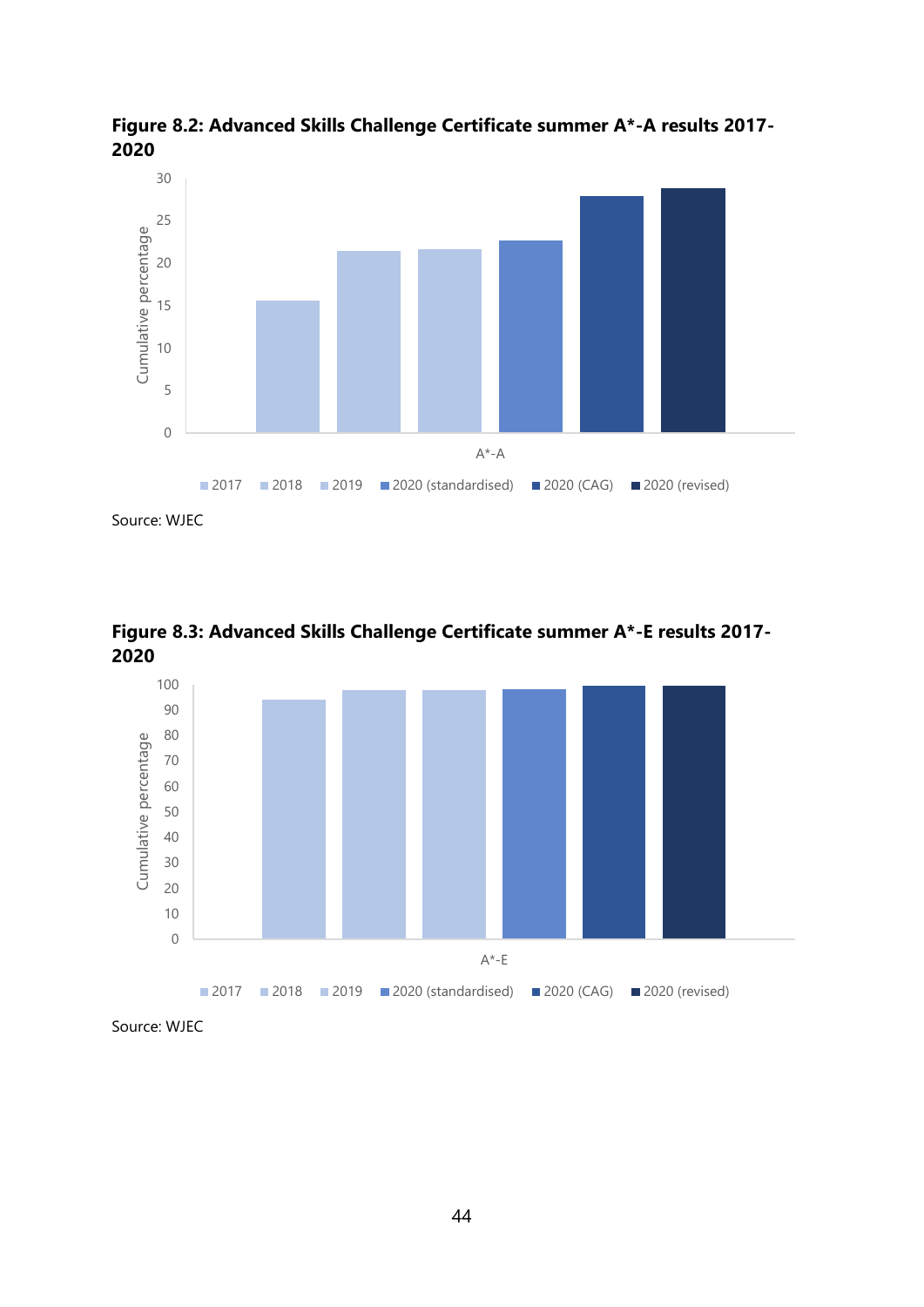## **Advanced Skills Challenge Certificate by gender**

The gender gaps have widened at  $A^*$  and  $A^*$ -A in the revised results, whereas the gender attainment gap at A\*-E is narrower than it was previously.





Source: WJEC

(1) The 2020 figures are provisional figures. All other figures are final results as these are the only results by gender available.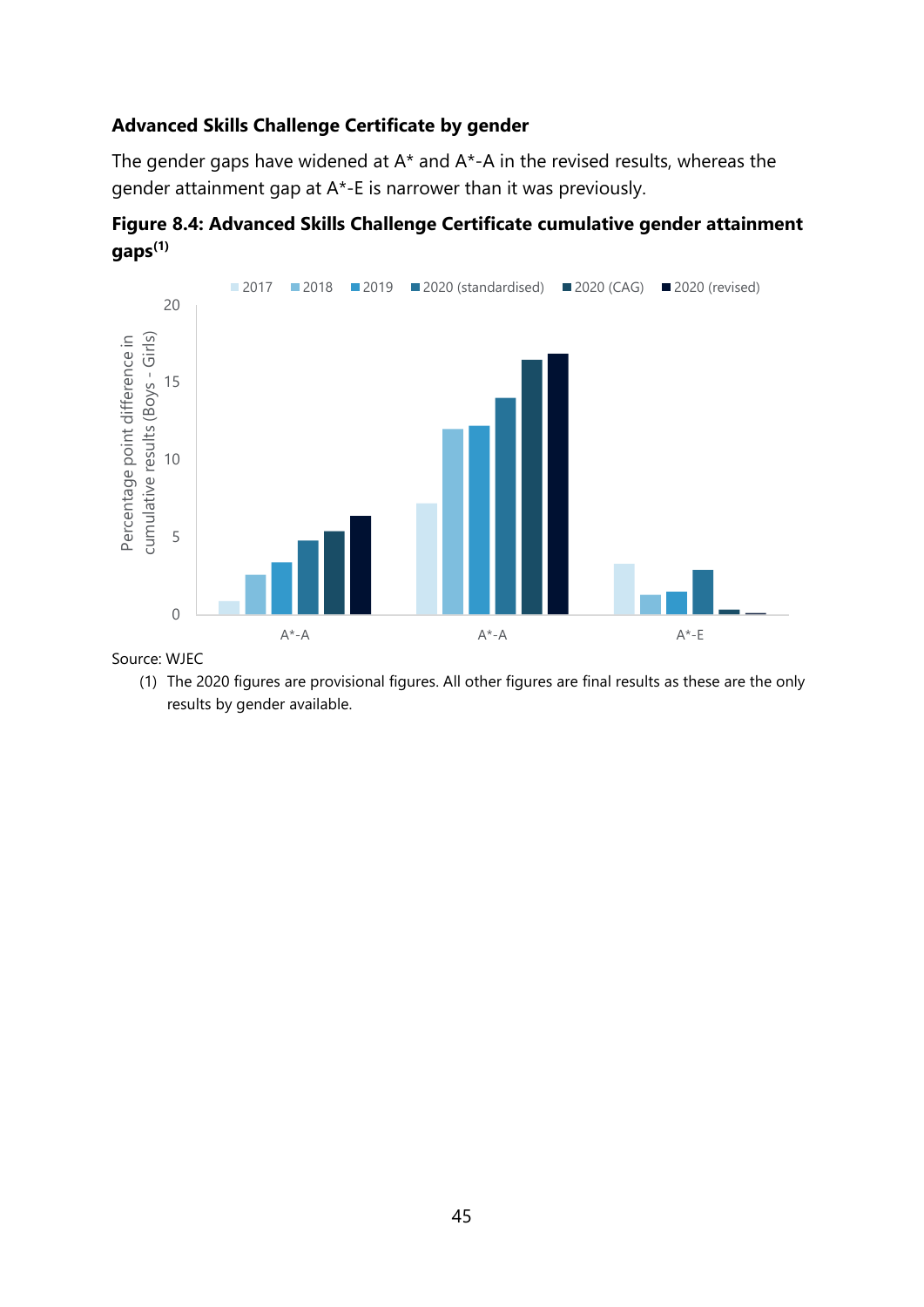| Year                | Gender             | A*   | $A^* - A$ | $A^*$ -E |
|---------------------|--------------------|------|-----------|----------|
| 2017                | Girls              | 2.0  | 18.8      | 95.5     |
| 2017                | <b>Boys</b>        | 1.1  | 11.6      | 92.2     |
| 2017                | Gap (Girls - Boys) | 0.9  | 7.2       | 3.3      |
| 2018                | Girls              | 5.0  | 26.8      | 98.3     |
| 2018                | Boys               | 2.4  | 14.8      | 97.0     |
| 2018                | Gap (Girls - Boys) | 2.6  | 12.0      | 1.3      |
| 2019                | Girls              | 6.1  | 27.0      | 98.5     |
| 2019                | <b>Boys</b>        | 2.7  | 14.8      | 97.0     |
| 2019                | Gap (Girls - Boys) | 3.4  | 12.2      | 1.5      |
| 2020 (standardised) | Girls              | 8.6  | 28.9      | 93.9     |
| 2020 (standardised) | <b>Boys</b>        | 3.8  | 14.9      | 96.8     |
| 2020 (standardised) | Gap (Girls - Boys) | 4.8  | 14.0      | 2.9      |
| 2020 (CAG)          | Girls              | 9.7  | 35.1      | 99.6     |
| 2020 (CAG)          | <b>Boys</b>        | 4.3  | 18.7      | 99.2     |
| 2020 (CAG)          | Gap (Girls – Boys) | 5.4  | 16.5      | 0.4      |
| 2020 (revised)      | Girls              | 11.4 | 36.2      | 99.6     |
| 2020 (revised)      | <b>Boys</b>        | 5.0  | 19.3      | 99.5     |
| 2020 (revised)      | Gap (Girls - Boys) | 6.4  | 16.9      | 0.1      |

**Table 8.2: Advanced Skills Challenge Certificate Results gender attainment gaps 2017 – 2019 (cumulative percentage)(1)**

Source: WJEC

(1) The 2020 figures are provisional figures. All other figures are final results as these are the only results by gender available.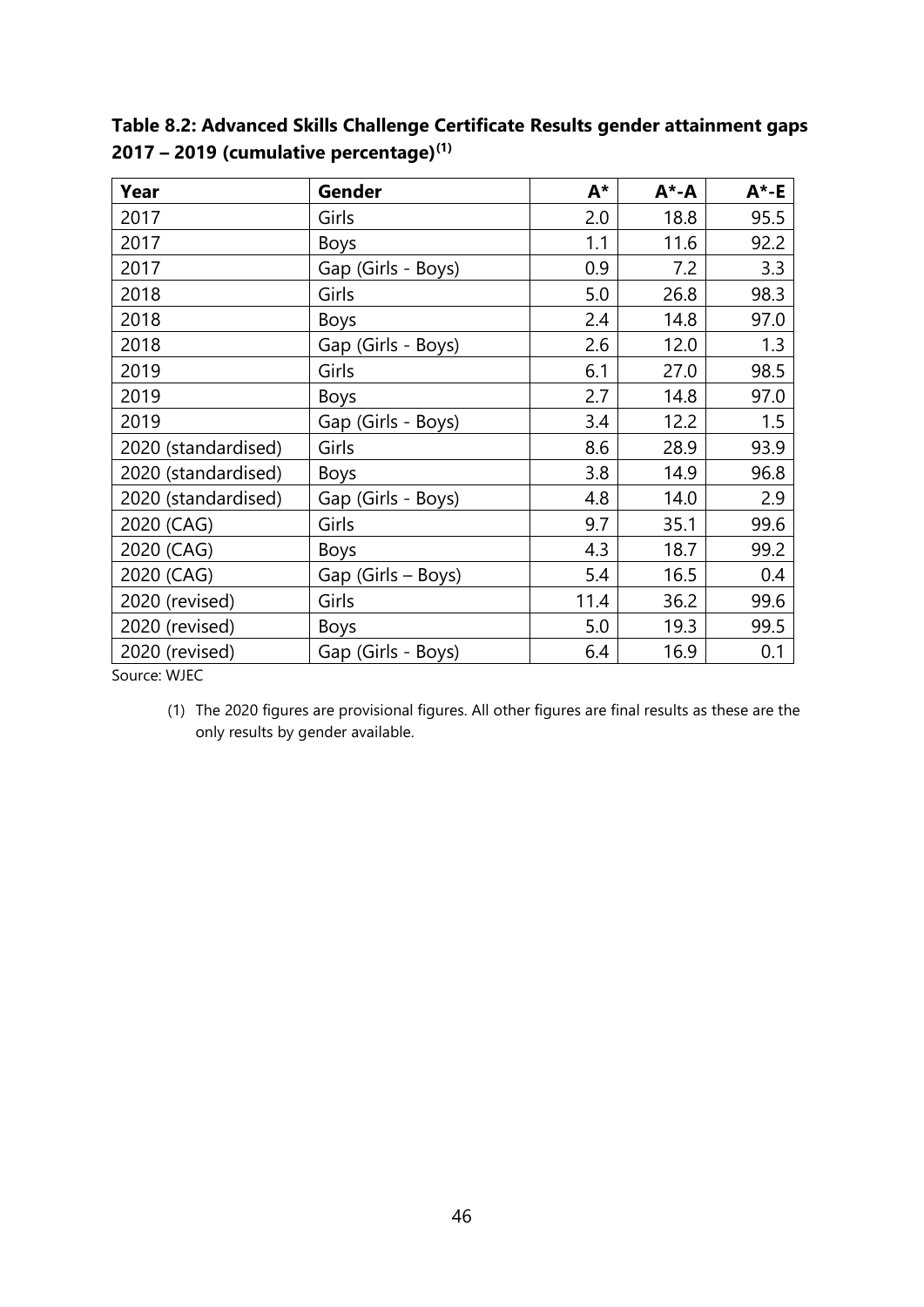# **9. Key Stage 4 Skills Challenge Certificate**

<span id="page-46-0"></span>The Key Stage 4 Skills Challenge Certificate is a level 1 / 2 qualification taken alongside GCSEs in schools.

#### <span id="page-46-1"></span>**National results**

Tables 9.1 and 9.2 show that the revised calculated Key Stage 4 Skills Challenge Certificate grades are higher than results between 2017 and 2019.

## **Table 9.1: Key Stage 4 Skills Challenge Certificate Revised Provisional Results 2020 (cumulative percentage)**

|                     | Δ*  |      |      |      | A*-A   A*-C   A*-Pass   Numbers Sat |
|---------------------|-----|------|------|------|-------------------------------------|
| 2020 (revised)      |     | 19.9 | 89.1 | 99.5 | 28,200                              |
| 2020 (CAG)          |     | 192  | 87.6 | 99.2 | 27,350                              |
| 2020 (standardised) | 3.4 | 14.4 | 84.2 | 98.9 | 28,190                              |

Source: WJEC

## **Table 9.2: Key Stage 4 Skills Challenge Certificate Provisional Results 2017 – 2019 (cumulative percentage)(1)**

|      | $A^*$ |      |      |      | A*-A   A*-C   A*-Pass   Numbers Sat |
|------|-------|------|------|------|-------------------------------------|
| 2019 | 2.7   | 14.0 | 83.9 | 98.5 | 27,345                              |
| 2018 | 2.0   | 10.7 | 82.8 | 98.0 | 26,935                              |
| 2017 |       | 7.0  | 67.5 | 92 7 | 21,755                              |

Source: WJEC

(1) The provisional figures are used to provide a valid comparison to the 2020 figures which are provisional

**Figure 9.1: Key Stage 4 Skills Challenge Certificate summer A\* results 2017- 2020**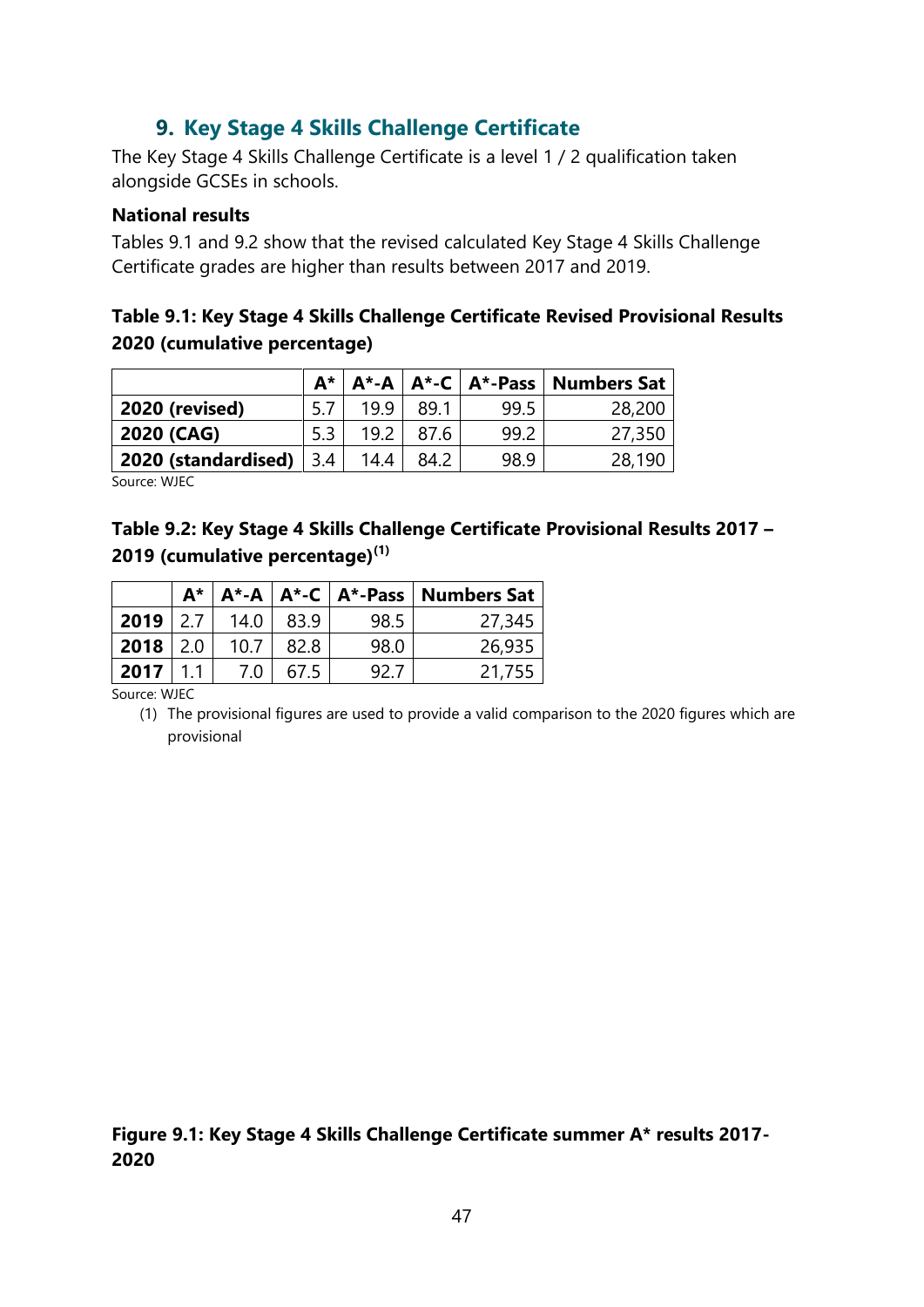







Source: WJEC

## **Figure 9.3: Key Stage 4 Skills Challenge Certificate summer A\*-C results 2017-**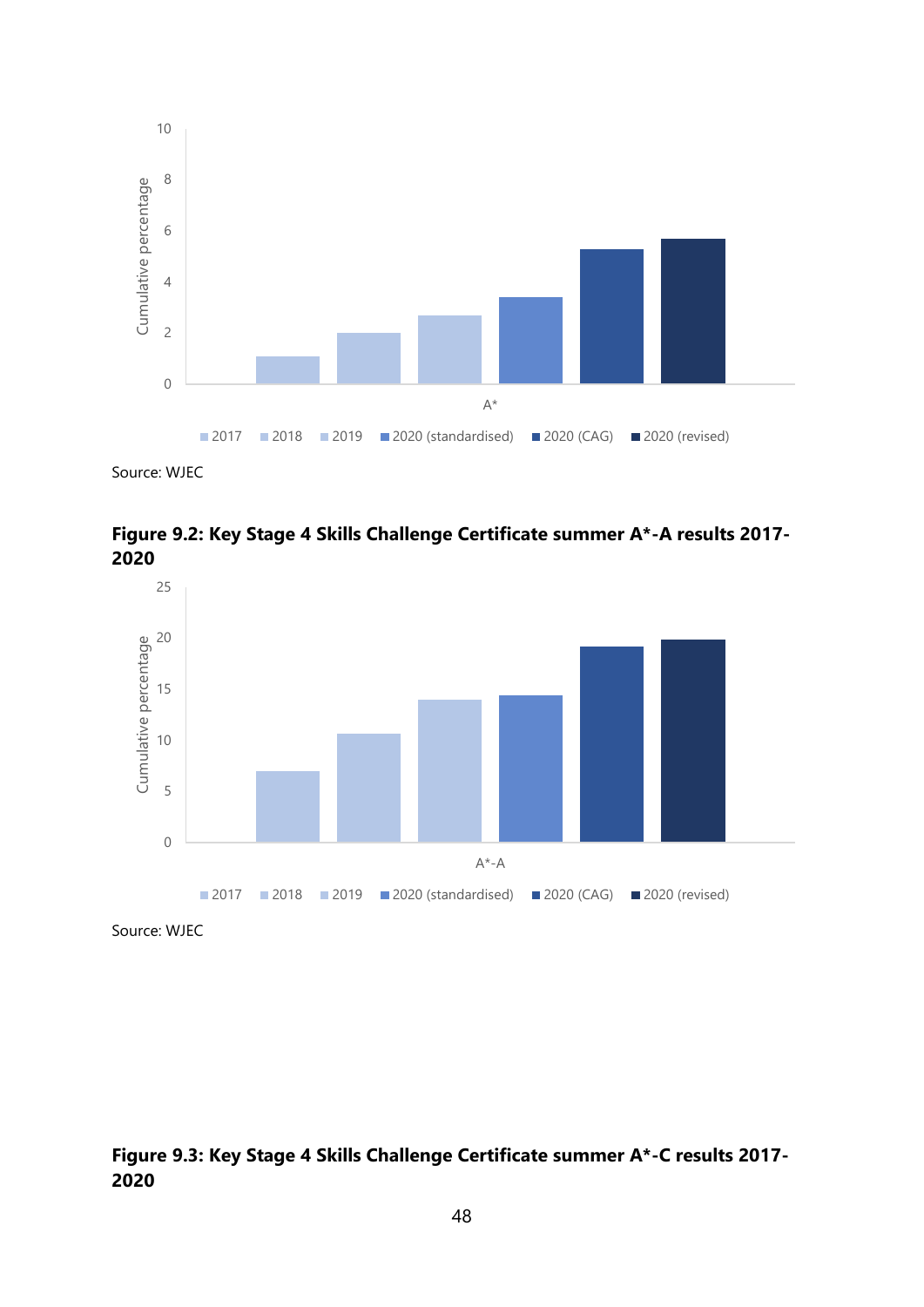



**Figure 9.4: Key Stage 4 Skills Challenge Certificate summer A\*-Pass results 2017-2020**



Source: WJEC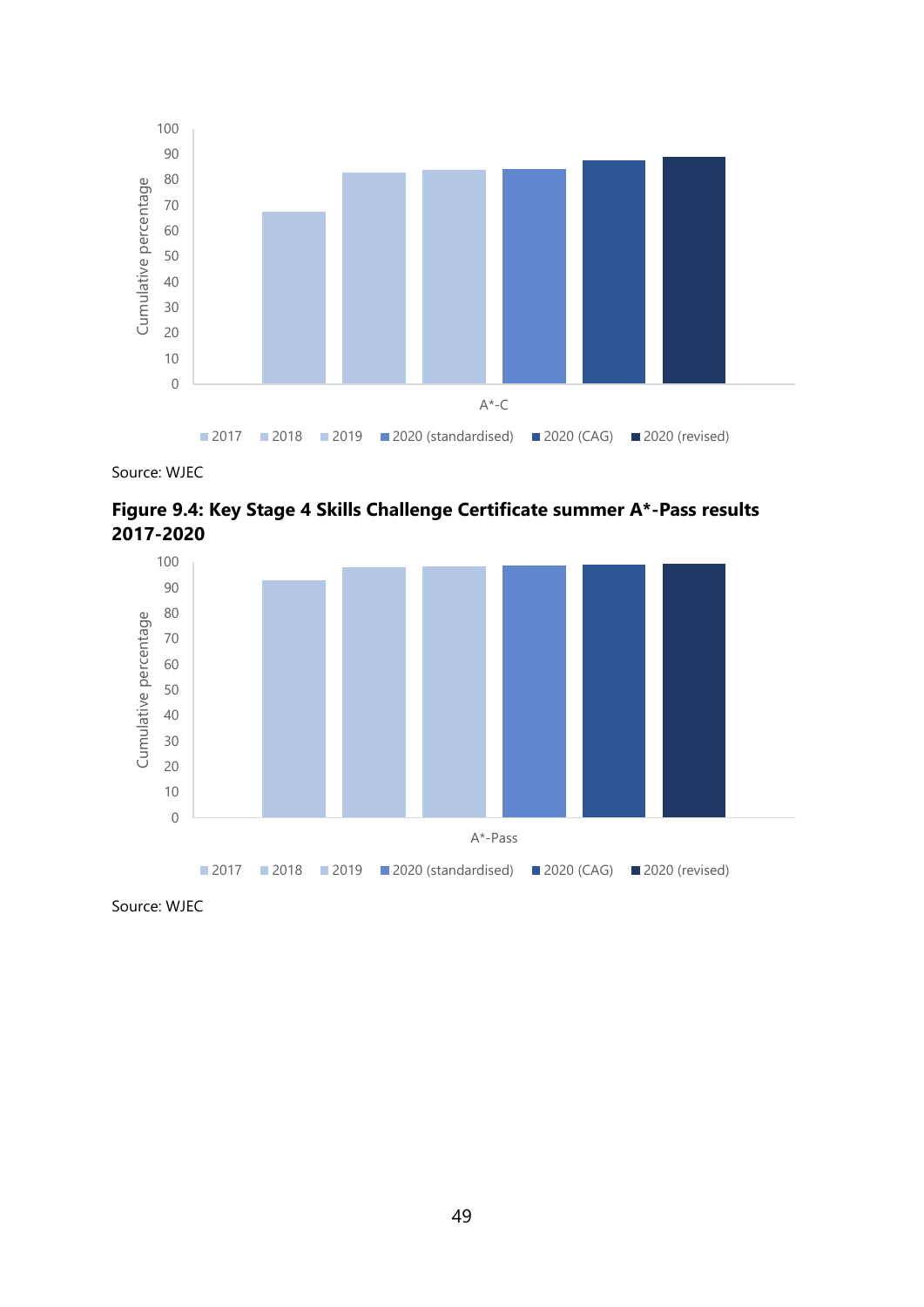## **Key Stage 4 Skills Challenge Certificate by gender**

The gender gaps have widened at  $A^*$  and  $A^*$ -A in the revised results but narrowed at A\*-C, and A\*-Pass in comparison to previous years.





Source: WJEC

(1) The 2020 figures are provisional figures. All other figures are final results as these are the only results by gender available.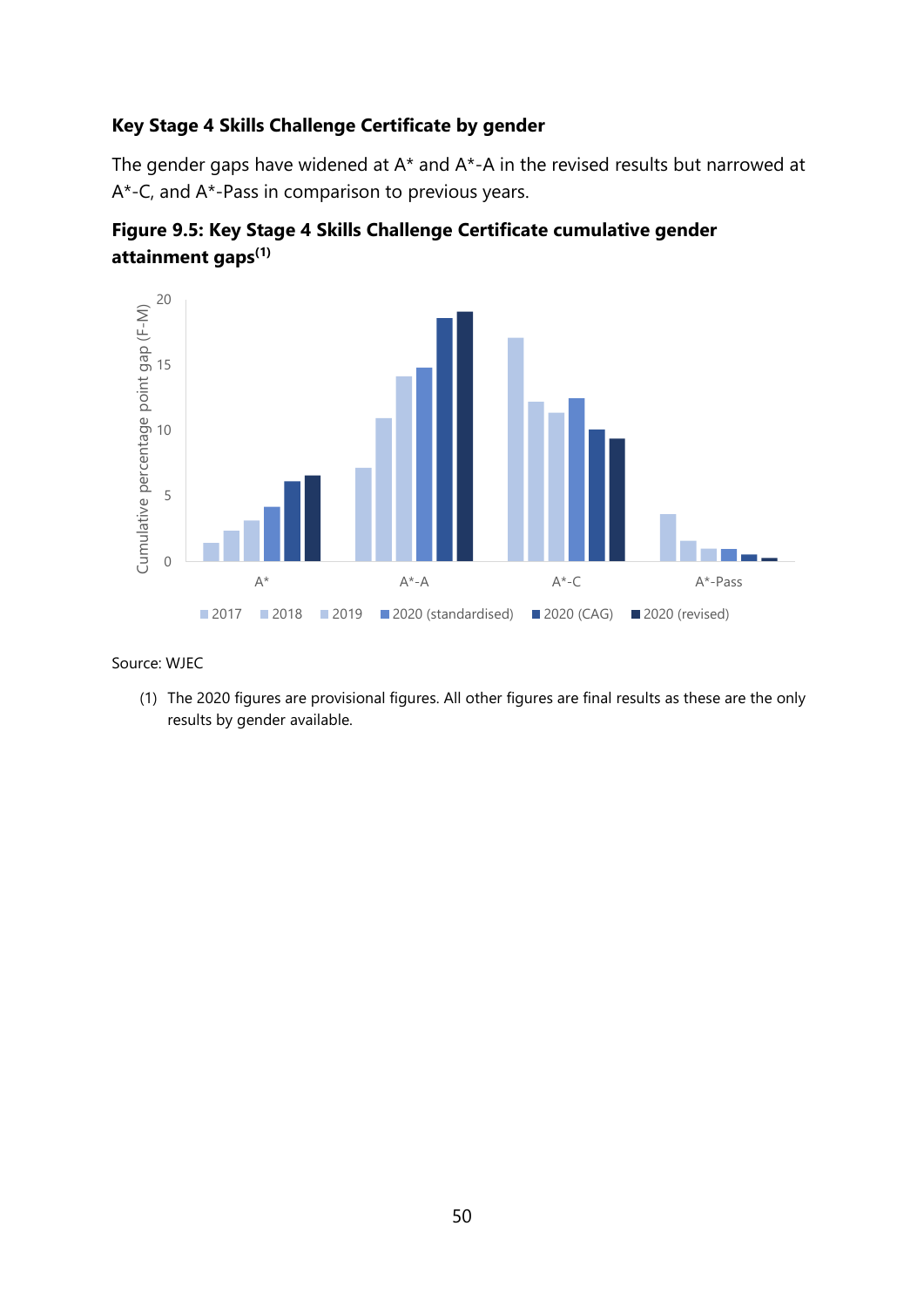| Year           | Gender             | A*  | $A^* - A$ | $A^*$ -C | A*-Pass |
|----------------|--------------------|-----|-----------|----------|---------|
| 2017           | Girls              | 1.8 | 10.6      | 76.2     | 94.7    |
| 2017           | <b>Boys</b>        | 0.4 | 3.4       | 59.1     | 91.1    |
| 2017           | Gap (Girls - Boys) | 1.4 | 7.2       | 17.1     | 3.6     |
| 2018           | Girls              | 3.2 | 16.2      | 88.9     | 98.8    |
| 2018           | <b>Boys</b>        | 0.8 | 5.2       | 76.7     | 97.2    |
| 2018           | Gap (Girls - Boys) | 2.4 | 11.0      | 12.2     | 1.6     |
| 2019           | Girls              | 4.3 | 21.0      | 89.5     | 99.0    |
| 2019           | <b>Boys</b>        | 1.1 | 6.9       | 78.2     | 98.0    |
| 2019           | Gap (Girls - Boys) | 3.1 | 14.1      | 11.3     | 1.0     |
| 2020           | Girls              | 5.5 | 21.9      | 90.5     | 99.4    |
| (standardised) |                    |     |           |          |         |
| 2020           | Boys               | 1.3 | 7.1       | 78.0     | 98.4    |
| (standardised) |                    |     |           |          |         |
| 2020           | Gap (Girls - Boys) | 4.2 | 14.8      | 12.5     | 1.0     |
| (standardised) |                    |     |           |          |         |
| 2020 (CAG)     | Girls              | 8.4 | 28.6      | 92.7     | 99.4    |
| 2020 (CAG)     | <b>Boys</b>        | 2.3 | 10.0      | 82.6     | 98.9    |
| 2020 (CAG)     | Gap (Girls - Boys  | 6.1 | 18.6      | 10.1     | 0.6     |
| 2020 (revised) | Girls              | 9.0 | 29.6      | 93.8     | 99.7    |
| 2020 (revised) | <b>Boys</b>        | 2.4 | 10.5      | 84.4     | 99.4    |
| 2020 (revised) | Gap (Girls – Boys) | 6.6 | 19.1      | 9.4      | 0.3     |

**Table 9.3: Key Stage 4 Skills Challenge Certificate Results gender attainment gaps 2017 – 2019 (cumulative percentage)(1)**

Source: WJEC

<sup>(1)</sup> The 2020 figures are provisional figures. All other figures are final results as these are the only results by gender available.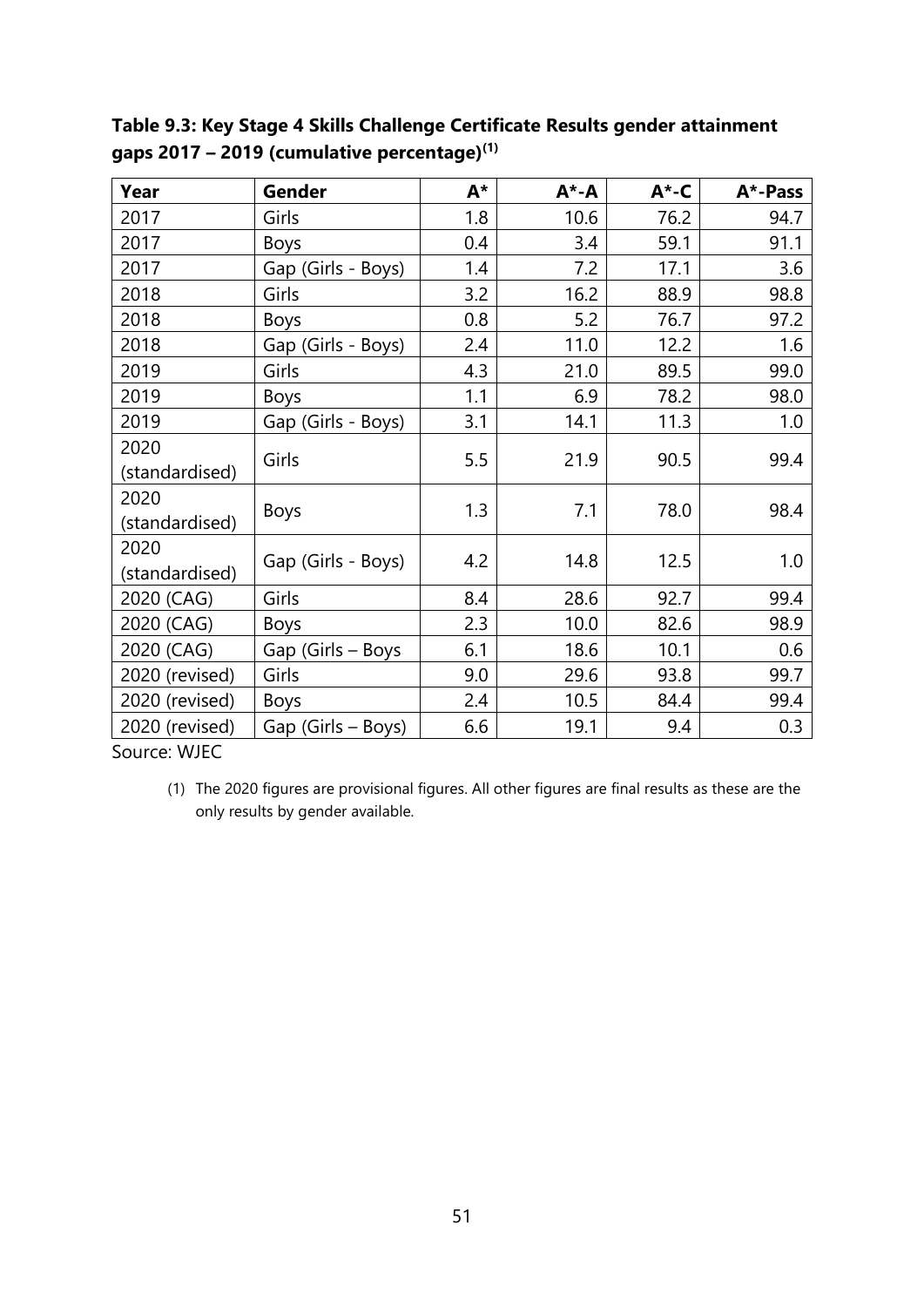# **10. Further analysis by ethnic background**

<span id="page-51-0"></span>It was not possible to include analysis of the attainment gap by ethnic background for AS and A level as in most ethnic background groups the number of learners is insufficient to support a robust initial analysis (see Tables 10.1 to 10.4). Analysis by ethnic background will require a more careful approach to account better for small sample sizes and confounding factors. We will build this into the more detailed equalities analysis of this summer's results that we will publish.

## **Table 10.1: Number of grades in available AS data by ethnic background(1) of the learner**

| <b>Ethnic background</b>              | 2017   | 2018   | 2019   | 2020   |
|---------------------------------------|--------|--------|--------|--------|
| Asian/Asian British                   | 905    | 890    | 790    | 1,020  |
| Black/African/Caribbean/Black British | 200    | 220    | 190    | 245    |
| Mixed/Multiple ethnic groups          | 640    | 670    | 635    | 830    |
| White                                 | 21,090 | 20,350 | 18,510 | 23,680 |
| Other Ethnic group                    | 345    | 305    | 365    | 405    |
| Unknown or not stated                 | 140    | 170    | 135    | 175    |

Source: Welsh Government

(1) Categorised as per Government Statistical Service advice [\(https://gss.civilservice.gov.uk/policy-store/ethnicity/#wales-\)](https://gss.civilservice.gov.uk/policy-store/ethnicity/#wales-).

#### **Table 10.2: Number of learners in available AS data by ethnic background(1)**

| <b>Ethnic background</b>              | 2017  | 2018  | 2019  | 2020  |
|---------------------------------------|-------|-------|-------|-------|
| Asian/Asian British                   | 345   | 320   | 300   | 365   |
| Black/African/Caribbean/Black British | 85    | 85    | 80    | 95    |
| Mixed/Multiple ethnic groups          | 235   | 245   | 245   | 295   |
| White                                 | 8,240 | 8,040 | 7,395 | 8,905 |
| Other Ethnic group                    | 130   | 120   | 140   | 145   |
| Unknown or not stated                 | 50    | 65    | 55    | 65    |

Source: Welsh Government

(1) Categorised as per Government Statistical Service advice [\(https://gss.civilservice.gov.uk/policy-store/ethnicity/#wales-\)](https://gss.civilservice.gov.uk/policy-store/ethnicity/#wales-).